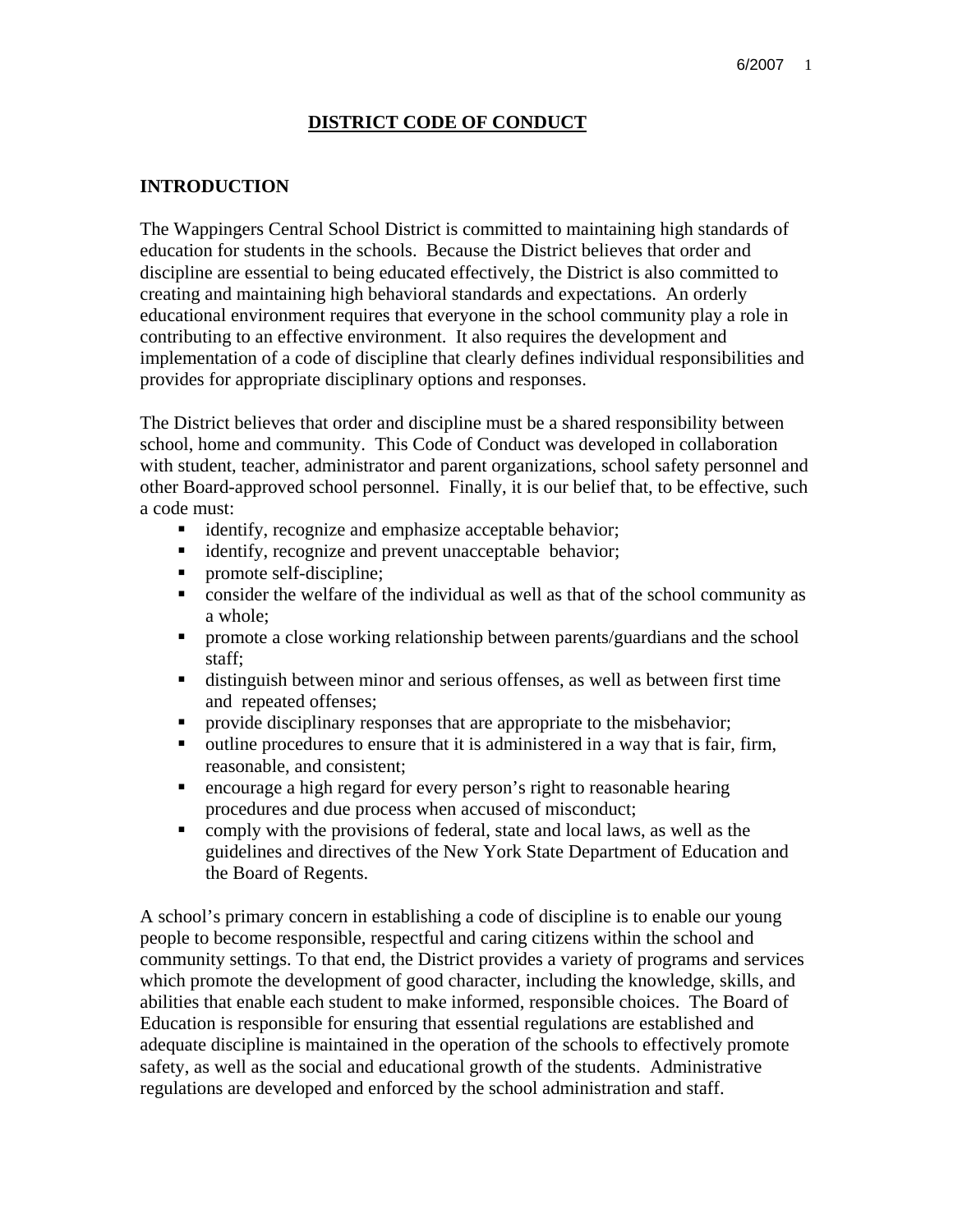The parent/guardian is expected to assume primary responsibility for control of his or her child. The parent/guardian may be called upon to actively cooperate with the school in providing the necessary structure to promote his or her child's social and educational growth. To this end, the school will encourage a high degree of parent-school communication.

Disciplinary measures available to the administration of each school building include conferences, detention, in-school suspension, out-of-school suspension, and administrative hearings with a designated hearing officer. Administrative hearings may result in out-of-school suspensions of more than five days and, in particularly serious cases, a student may be permanently suspended from school.

## **STUDENT BILL OF RIGHTS AND RESPONSIBILITIES**

The Wappingers Central School District believes in the right of each child between the ages of five and 21 years or until the child receives a high school diploma, whichever comes first, to receive a free and appropriate education. All students in this state between the ages of six and the school year through which he or she becomes 16 are required by law to regularly attend school, either in the public schools, non-public schools that are approved for equivalency of instruction by the appropriate school authorities, or in the home in accordance with the Regulations of the Commissioner of Education.

The right to a free public school education extends to all students, including those with disabilities. However, this right is not unconditional. As long as due processes of law requirements are met, a student may be removed from the classroom, suspended temporarily or suspended permanently from school. Only students within the compulsory education ages (age six through the school year in which the student turns 16) are entitled to alternative equivalent instruction following suspension.

## **RIGHTS OF STUDENTS**

Education in a free society demands that students be aware of their rights and learn to exercise them responsibly. To this end, students have a right

- to be provided with an education that is intellectually challenging and relevant to demands of the  $21<sup>st</sup>$  century;
- to learn in an environment free from interruption, harassment, discrimination, intimidation and fear;
- to participate in district activities on an equal basis regardless of race, color, creed, national origin, religion, gender, disability or sexual orientation.
- to be informed of all school rules;
- be guided by a discipline policy which is fairly and consistently implemented.

In addition, students in this District are afforded the following rights:

1. **Student Expression** – Students shall be allowed the opportunity for the free expression of ideas consistent with rights established by the federal and state constitutions. However, a student's freedom is subject to limitation in that the constitutional protections will not extend to libelous, slanderous, vulgar, lewd, indecent or obscene words or images or to words or images which by their very use incite others to damage property or physically injure persons. Furthermore, speech which materially and substantially disrupts the work and discipline of the school may be subject to limitation.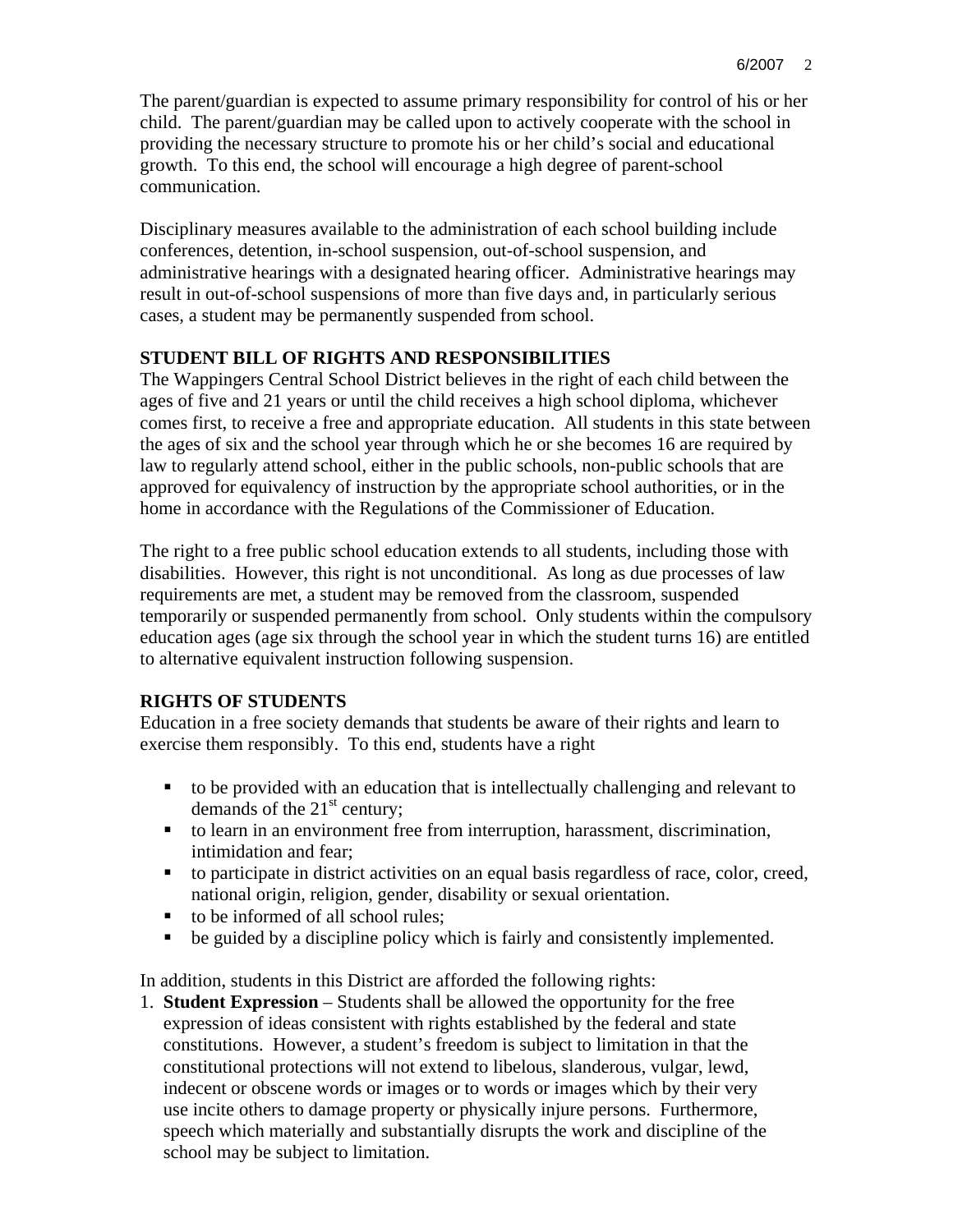- 2. **Symbolic Expression** Students, in light of constitutionally protected free speech rights, may wear political buttons, arm bands or badges of symbolic expression so long as the same conform to the limits set forth herein under "school newspaper" and "dress code."
- 3. **Student Activities** All students shall enjoy equal access to the extent of their capabilities for participation in the various extra-curricular and co-curricular activities sponsored by the School District. The privilege of participating in such activities shall be conditioned upon appropriate conduct as established by the student code of conduct and any rules promulgated specifically for participation in extra and/or co-curricular activities.
- 4. **Student Government** Students are encouraged to participate in the various student governmental bodies which have been or may be established in our schools. It shall be the duty of the student governmental body to establish reasonable standards for qualification of candidates to serve in offices of the government. Elections for student government shall be conducted in accordance with the principles of our democracy and elected student representatives shall work with the faculty, administration and student body in identifying cooperatively those areas of appropriate student responsibility. All student governmental bodies shall have a faculty advisor and shall be organized pursuant to a specific written constitution which the students shall participate in formulating.
- 5. **Student Clubs and Other Students Organizations** The District encourages students to participate in curriculum related extra-curricular activity club and/or organizations. To the extent that the District authorizes meetings of non-curriculum related clubs or organizations, the same shall be subject to the constitution of the student government and shall be conducted in accordance with any applicable federal or state law, as well as Board of Education policy or regulations.
- 6. **Privacy Rights (Search and Seizure)** Students in attendance in our public schools are protected against illegal or unreasonable personal searches or seizures of their property by both the federal and state constitutions. In light of these protections, no student's person or property shall be searched for illegal substances or materials unless the school authorities conducting the search have reasonable suspicion to do so. Lockers and desks assigned to students may be subject to inspection at any time by school officials since such places are not the property of the student, but rather are owned by the School District and shared with the student.
- 7. **Pregnant Students** During pregnancy and the period of pregnancy-related disability that follows childbirth; a student shall be entitled to home instruction, upon request. Pregnant students who desire to attend their regularly scheduled classes prior to the time of childbirth may do so to the extent that their physician approves of such attendance.
- 8. **Student Grievances and Complaints** –If a student has a grievance or a complaint about a school-related matter, a school employee or other school official, s/he may submit it, in writing, to the Principal of the school who shall respond within ten (10) school days with a written answer or proposed resolution. Grievance or complaints may be appealed in writing to the Superintendent of Schools if the Principal's answer or proposed resolution is not deemed satisfactory by the student. The Superintendent of Schools shall respond to all grievances and complaints within a reasonable period of time following receipt of the written appeal document.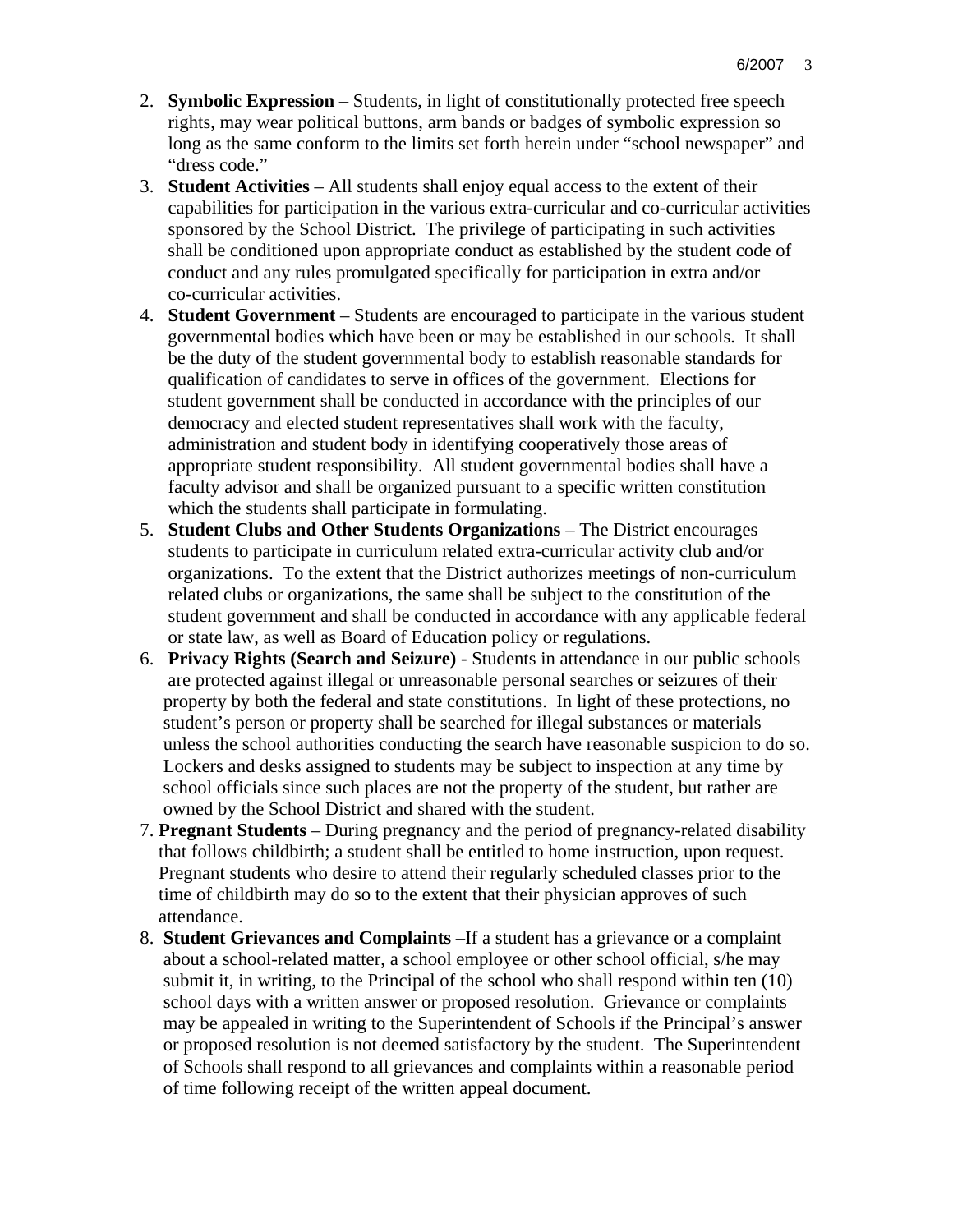### **RESPONSIBILITIES OF STUDENTS**

Students attend school so that they may develop to their fullest potential. With this in mind, each student is expected:

- to accept responsibility for his/her actions;
- to respect the rights of others, including his/her right to secure an education in environment that is orderly and disciplined;
- to attend school on a regular and punctual basis;
- to complete class assignments and other school responsibilities by established deadlines;
- to show evidence of appropriate progress toward meeting course and/or diploma requirements;
- to respect school property, e.g. lockers, and help to keep it free from damage;
- to obey school regulations and rules made by school authorities and by the student governing body;
- to recognize that teachers assume the role of a surrogate parent in matters of behavior and discipline when at school, as well as during any school-sponsored activities;
- to contribute toward establishing and maintaining an atmosphere that generates mutual respect and dignity for all;
- to become familiar with this code and seek interpretation of parts not understood;
- to actively discourage inappropriate behavior of other students (including bullying but not limited to) and report the incidents to the administration.

## **THE ROLE OF PARENTS**

A cooperative relationship between home and school is essential to each student's successful development and achievements. To achieve this wholesome relationship, parents are urged

- to show an enthusiastic and supportive attitude toward school and education; to build a good working relationship between themselves and their child;
- to teach their child self-respect, respect for the law, respect for others and for public property;
- to insist on prompt and regular attendance;
- to listen to the views and observations of all parties concerned;
- to recognize that teachers merit the same consideration and respect that parents expect from their child;
- to encourage their child to take pride in his/her appearance;
- $\bullet$  to insist that their child promptly bring home all communications from school;
- to cooperate with the school in jointly resolving any school-related problem;
- to set realistic standards of behavior for their child and resolve to remain firm and consistent;
- to help their child learn to deal effectively with negative peer pressure.
- to provide a place conducive for study and completion of homework assignments;
- to demonstrate desirable standards of behavior through personal example;
- to foster a feeling of pride in their child for their school;
- to provide support and positive reinforcement to their child.

Parents should be aware that they are responsible for any financial obligations incurred by their child in school. This includes lost books, damage to property, etc.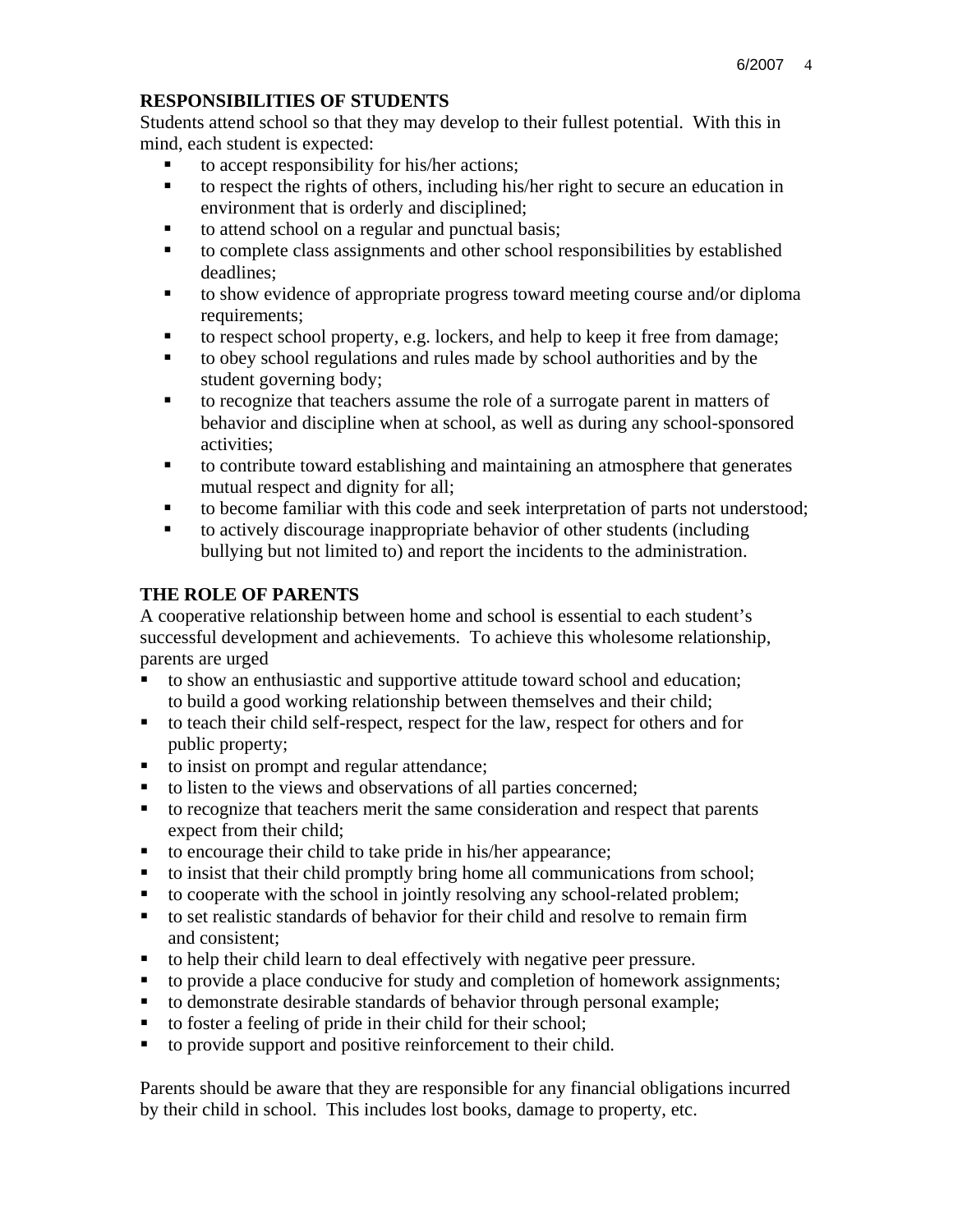## **THE ROLE OF SCHOOL PERSONNEL**

School personnel play an important role in the education of students. In view of this responsibility, school personnel must:

- promote a climate of mutual respect and dignity which will strengthen each student's positive self-image;
- $\blacksquare$  teach the common courtesies by precept and example;
- **the treat students in an ethical and responsible manner;**
- help students to reach their maximum potential;
- demonstrate desirable standards of behavior through personal example;
- report violations of the Code of Conduct to the Building Principal or acting building principal;
- immediately report and refer violent students to the Principal or Superintendent of Schools.

## **THE ROLE OF TEACHERS**

Every teacher knows that s/he works every day with this nation's most precious commodity—the future generation. In view of this responsibility, the teacher must:

- promote a climate of mutual respect and dignity which will strengthen each student's positive self-image;
- plan and conduct a product of instruction that will make learning challenging and stimulating;
- recognize that some disciplinary problems are caused by a student's personal and academic frustrations;
- utilize classroom routines which contribute to the total instructional program and to the student's development of civic responsibility.
- seek to develop close cooperative relationships with parents for the educational benefit of the student;
- distinguish between minor student misconduct best handled by the teacher and major problems requiring the assistance of the administrator;
- teach the common courtesies by precept and example;
- handle individual infractions privately and avoid punishing the group for the misbehavior of one or two;
- help students cope with negative peer pressure;
- identify changing student behavior patterns and notify the appropriate personnel;
- enable students to discuss their problems with them;
- send communications home promptly;
- report to the Principal any student who jeopardizes his/her own safety, the safety of others or of the teacher, or who seriously interferes with the instructional program of the classroom;
- treat students in an ethical and responsible manner;
- help students to reach their maximum potential;
- serve in locos parentis in matters of behavior and discipline in accordance with New York State School Law;
- Explain and interpret the discipline code to students;
- enforce the code in all areas of the school;
- demonstrate desirable standards of behavior through personal example;
- know the support services available to students and refer students who are in need of such services;
- comply with state educational law regarding corporal punishment and mandated reporting of suspected child abuse;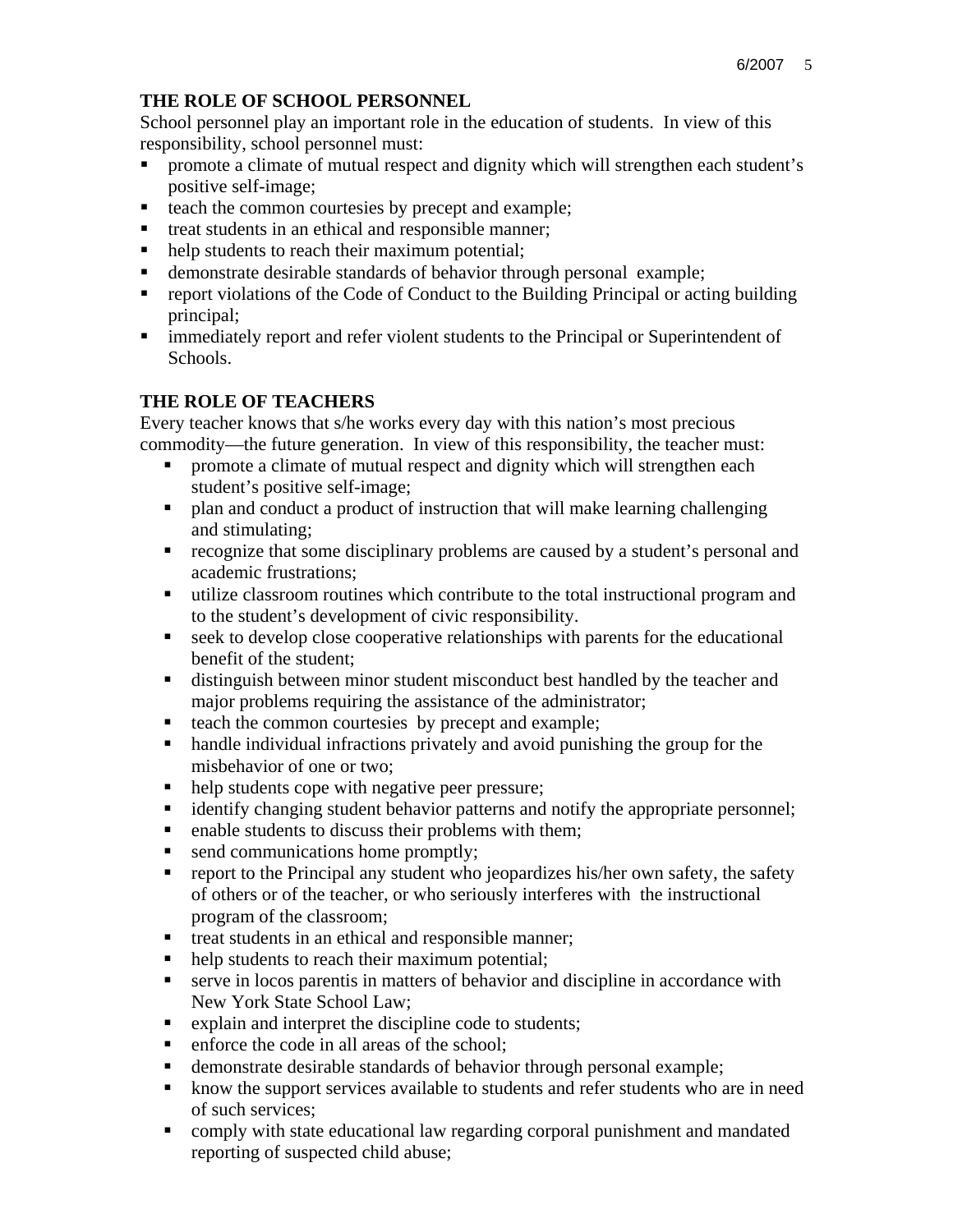- **ightharror in the event of removal from class, inform the student and the Principal of the** reason for the removal;
- immediately report and refer violent students to the Principal or Superintendent of Schools.

# **THE ROLE OF BUILDING ADMINISTRATORS**

As the educational leaders of the school, the Principal and his/her assistant(s) set the disciplinary climate for the school, not only for the students, but for staff as well. Therefore, they must:

- seek to develop a sound and healthful atmosphere of mutual respect;
- evaluate the program of instruction in their school to achieve a meaningful educational program;
- help their staff self-evaluate their procedures and attitudes in relation to the interaction within their classrooms;
- develop procedures which reduce the likelihood of student misconduct;
- **•** provide the opportunity for students and staff to approach the Principal directly for redress of grievances;
- work with students and staff to formulate school regulations;
- **assist staff members to resolve problems which may occur;**
- work closely with parents to establish a wholesome relationship between home and school;
- utilize all appropriate support staff and community agencies to help parents and students identify problems and seek solutions;
- establish necessary building security;
- **assume responsibility for the dissemination and enforcement of the "Code of**" Discipline and Responsibilities" and ensure that all discipline cases referred are resolved promptly;
- ensure that students are provided with fair, reasonable, and consistent discipline;
- comply with pertinent state laws governing hearings, suspensions, and student rights;
- develop behavior guidelines and appeals procedures specific to each assigned school in harmony with this "Code of Student Conduct and Responsibilities";
- demonstrate desirable standards of behavior through personal example.

# **THE ROLE OF DISTRICT ADMINISTRATORS**

As the educational leaders of the school system, the Superintendent of Schools and Central Administrators must:

- **reinforce and extend the indicated responsibilities of the Principals and make them** applicable to the school system for grades K-12;
- **•** recommend to the Board of Education appropriate policy, regulations and actions to achieve optimum conditions for positive learning;
- develop and implement an effective "Code of Conduct" supportable by students, parents, staff, and community;
- demonstrate desirable standards of behavior through personal example;
- **PEDECISE 1** provide each teacher with a copy of the Code of Conduct.

# **THE ROLE OF THE BOARD OF EDUCATION**

As the elected officials in charge of our schools, the Board of Education:

- adopts the policies governing the District, including this code of conduct;
- ensures that the code of conduct contains clear behavioral expectations and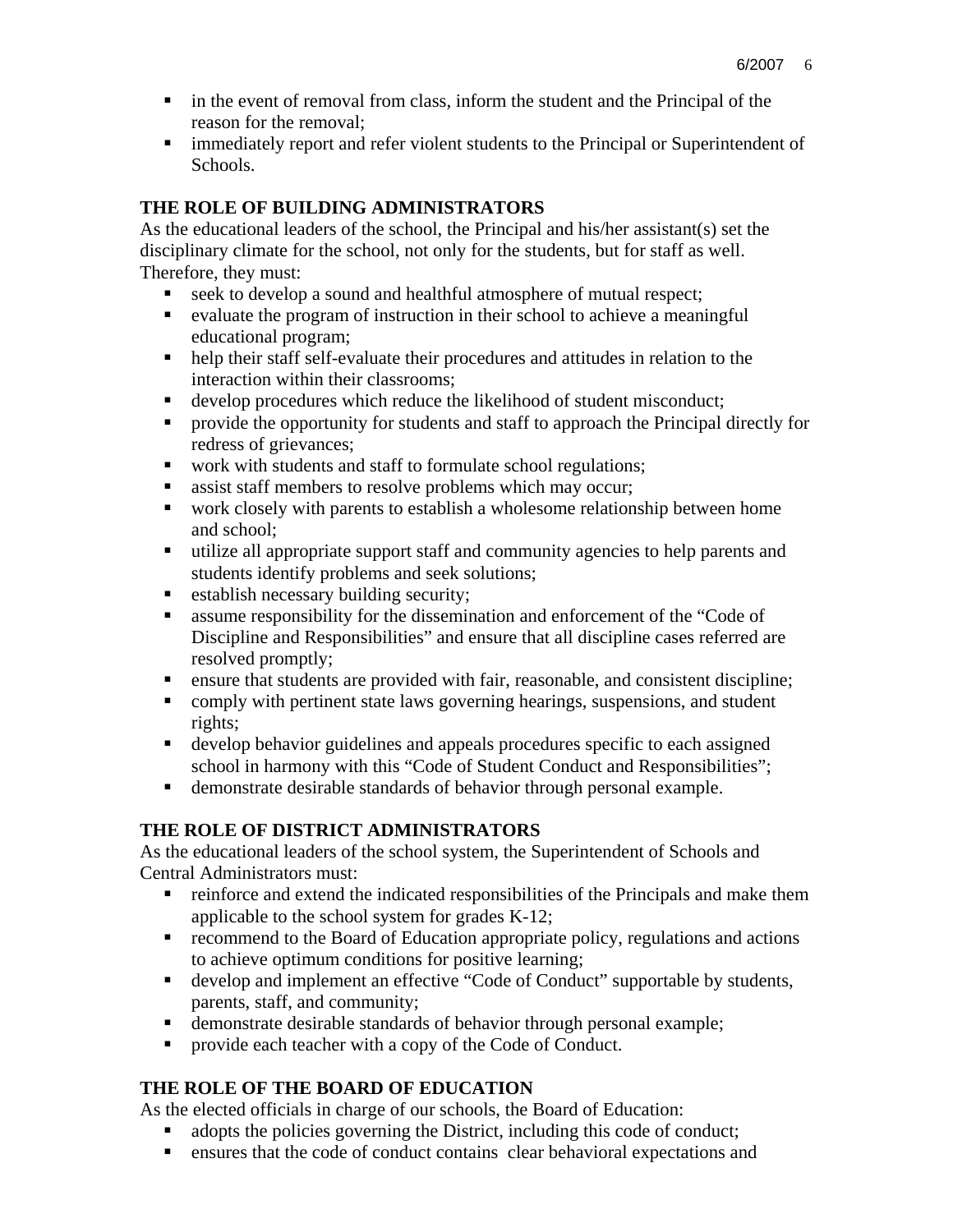disciplinary consequences for students, staff and visitors;

- ensures that the code of conduct is clearly communicated to students, parents, staff and the school community;
- ensures that the code of conduct is implemented and enforced in a consistent, reasonable, fair and equitable manner;
- annually reviews the code of conduct and updates it as necessary.

### **CONDUCT OF VISITORS**

In an effort to maintain a safe and healthy educational environment, all visitors to the District must sign-in at the Main Office of the building visited. Visitors should be prepared to show picture ID, if asked. According to the Board of Education policy, any visitor to a building must have a clear educational purpose and must confine their visit to the area for which they have approval.

Visitors are expected to comport themselves in a manner that does not disrupt the academic process and in accordance with the law, Board of Education policy and this Code of Conduct.

## **REPORTING CODE VIOLATIONS**

### **1. To School District Personnel**

Students, teacher, and other District personnel are encouraged to report any violation of the Code of Conduct to the Building Principal or, in his/her absence, the Acting Building Principal. Teachers and other District personnel shall immediately report violent students to the Building Principal or Superintendent of Schools.

### **2. To Local Law Enforcement Agencies**

The District will report any acts of violence against persons that constitute a felony or misdemeanor and other violations of the Code of Conduct which constitute a felony to the appropriate local law enforcement agency when the student is over the age of 16. When necessary, the District will file a complaint in criminal court against the student.

## **3. To Human Services Agencies**

The District will report any violations of the Code of Conduct which constitute a crime when the student is under the age of 16 to the appropriate human service agencies. When necessary, the District will file a juvenile delinquency petition or a person in need of supervision (PINS) petition in Family Court.

#### **REMOVAL OF A STUDENT FROM THE CLASSROOM**

The School District has determined that certain acts of misconduct interfere with instruction and/or safety and welfare of students and staff. Although some incidents of misconduct may require removal from the classroom or suspension from school, effort will be made to deal with misconduct without removal from the classroom or suspension from school. This is in keeping with the District goal of avoiding consequences that interrupt or interfere with learning. However, no child will be allowed to continue disrupting the instruction of the class or interfering with the safety of the school, its staff, students and visitors.

 Teachers shall have the authority to remove a student from their classrooms whenever the student substantially disrupts the educational process or substantially interferes with the teacher's authority over the classroom. "Substantially disruptive" shall mean that the course of instruction has to be discontinued more than momentarily such that it breaks the continuity of the lesson, to address the disruptive conduct of the student. "Substantially interferes" with the teacher's authority over the classroom shall mean that the student has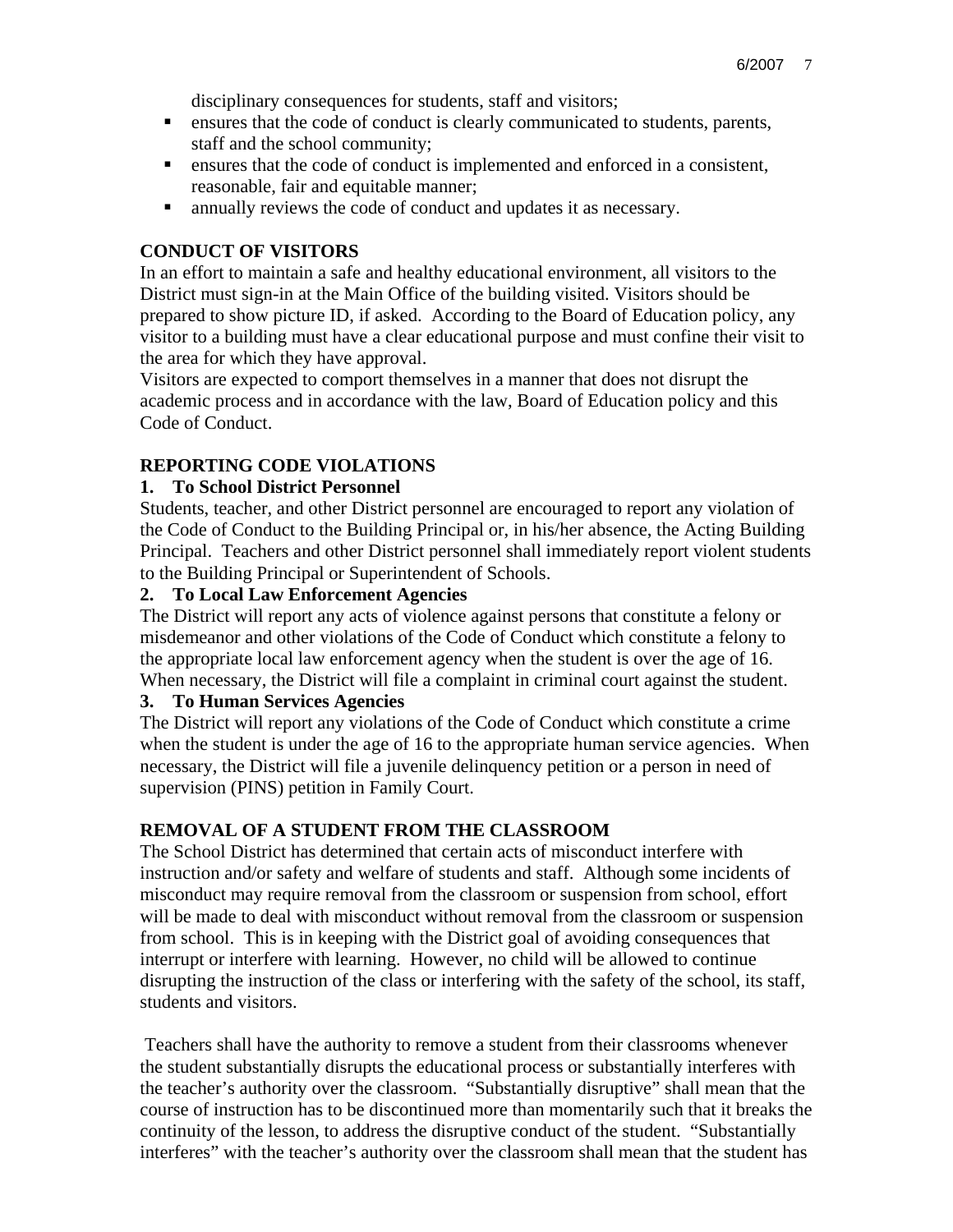been insubordinate to the teacher in the presence of the class and has failed to obey the teacher's directives to cease and desist (e.g., at least two directives).

A teacher may remove a student for the remainder of the class upon the first event and for two days of class upon the second or third event. Upon the occurrence of a fourth event, a Principal's suspension shall occur.

Notwithstanding the above, in light of circumstances that warrant suspension, a Principal's suspension for substantially disruptive behavior may be implemented in addition to, or in lieu of, removal of the student from the classroom by the teacher.

Once the teacher determines that the student has been substantially disruptive or substantially interferes with the teacher's authority over the classroom:

- the teacher must confront the student in class (or within 24 hours of removal where the student is unmanageable at the time of initial removal) to inform the student of the reason(s) for the removal;
- prior to removal from the classroom (or within 24 hours of removal where the student presents an ongoing threat of disruption or a continuing danger at the time of removal), the teacher shall inform the student of the basis for the removal and allow the student to informally present his/her version of the relevant events;
- the Building Principal or designee must be notified immediately, in writing, by the teacher of the student's removal from the teacher's class;
- the Building Principal or designee must inform the student's parent of the removal and the reasons therefore within 24 hours of the student's removal,
- upon request, the student and his/her parent must be given an opportunity for an informal conference with the Principal or designee to discuss the reasons for removal. If the student denies the charge(s), the Principal or designee must provide an explanation of the basis for the removal and allow the student and/or his/her parent an opportunity to present the student's version of the relevant events within 48 hours of the student's removal.
- the Principal or designee may not set aside the removal unless s/he finds that the charges against the student are not supported by substantial evidence or the student's removal otherwise violates law or the conduct warrants suspension from school and a suspension will be imposed.
- the Principal's/designee's determination on whether or not to support the teacher's removal of the student shall be made by the close of business on the day succeeding the 48-hour period for the informal Principal's removal conference. The teacher who causes the removal may be required to attend the Principal's conference at the Principal's discretion.

The District shall provide continued educational programming and activities for students who are removed from their classrooms.

An appeal brought by the parent or student over the age of 18 of a Principal's removal decision must be presented to the Superintendent of Schools prior to any further appeal.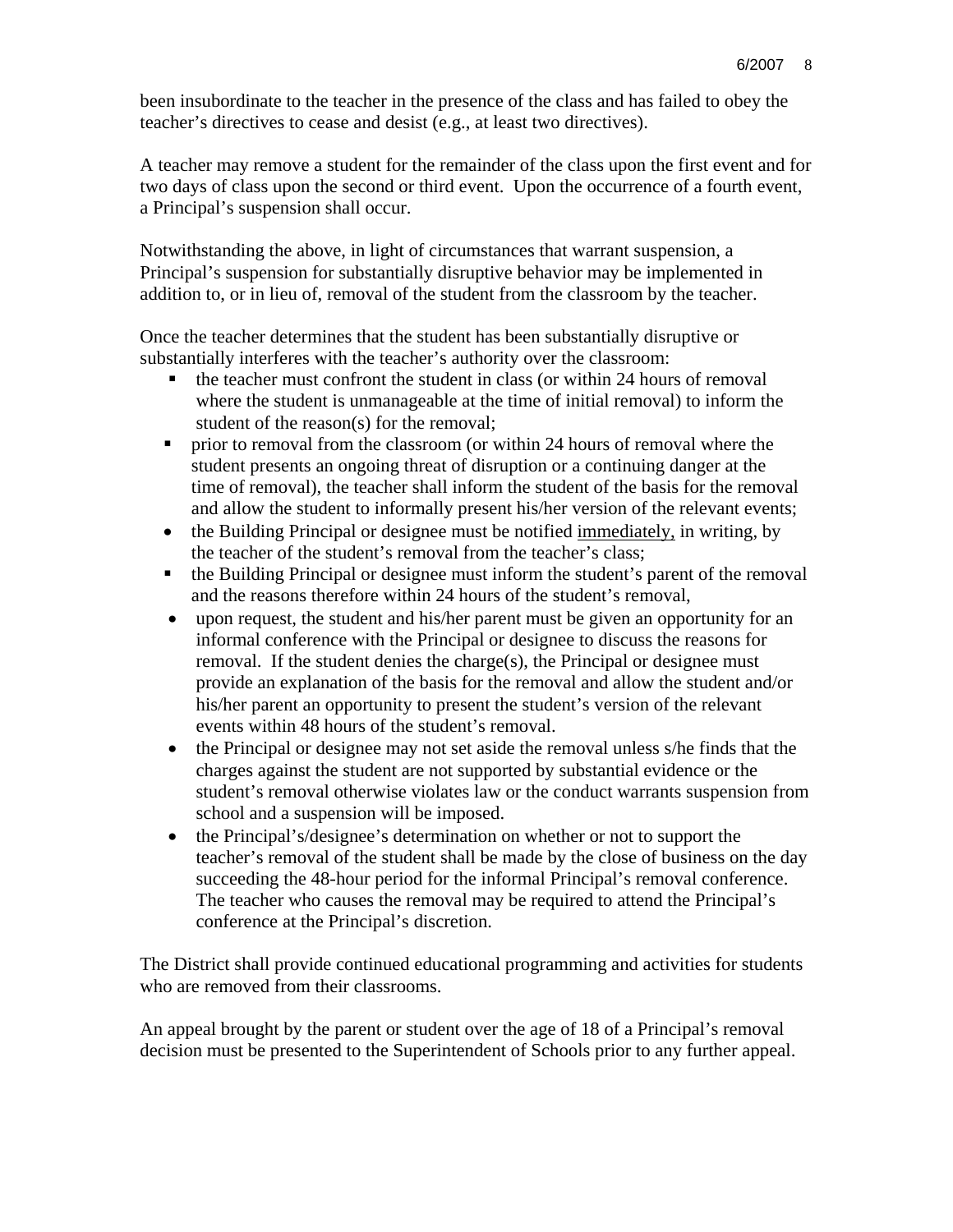#### **STUDENT SUSPENSION PROCESS**

The Board of Education, District Superintendent, Superintendent of Schools, a Building Principal or in his/her absence, an acting Building Principal, may suspend a student from school where it is determined that the student;

 is insubordinate or disorderly, or exhibits conduct which endangers the health, safety morals, or welfare of others, or if the student is violent or substantially disruptive of the educational process.

In addition to the statutory grounds for suspension from school for conduct or health condition, students shall also be subject to suspension based upon a violation of the specific disciplinary infractions listed below.

#### **A. Pre-suspension Process**

Prior to being suspended from school, the student shall be confronted by a school official empowered to suspend, as referenced above, at which time the evidence upon which the decision to suspend is based shall be stated to the student and the student shall be given the opportunity to explain his/her version of the facts. The student shall also be afforded the right to present other persons to the suspending authority in support of his/her version of the facts. If the student's presence in the school poses a continuing danger to persons or property or an ongoing threat of disruption to the academic process, such confrontation shall occur following suspension, as soon thereafter as is reasonably practicable. In all cases, there shall be no suspension until after the informal Principal's conference, unless waived, as described in paragraph "C" below.

#### **B. Short-Term Suspension Process**

Prior to a proposed suspension from school for between one and five days by a Building Principal or an acting Principal in the absence of the Building Principal, the student and his/her parent shall be notified, in writing and by telephone, if possible, within 24 hours of the decision to propose suspension. Such written notice shall include a description of the incident(s) resulting in the suspension and shall inform the parent of their right to request an immediate informal conference with the Principal at which the student and/or his/her parent may present the student's version of the event and ask questions of complaining witnesses. Upon such request, an informal conference with the Principal and other parties involved shall be convened as soon as possible, (at which time the evidence, including the witness(es) relied upon by the Principal in making the suspension determination, may be questioned by the parent or guardian.) The right to an informal conference with the Principal shall also extend to a student if 18 years of age or older. The notice and informal conference shall be in the dominant language or mode of communication used by the parent. If the student's presence in the school poses a continuing danger to persons or property or an ongoing threat of disruption to the academic process, the notice and opportunity for an informal conference shall take place as soon after the suspension as is reasonably practicable. If the parent wishes to appeal the short-term suspension, the parent may appeal the suspension determination, in writing, to the Superintendent of Schools within ten days after receipt of the suspension notice. The parent may, if he/she disagrees with the Superintendent's determination thereafter, appeal the Superintendent's determination within ten days of receipt of it by written appeal to the Board of Education.

**C. The Long-Term Suspension Process: Suspension for More than Five Days**  Any suspension from school in excess of five school days shall be considered a long-term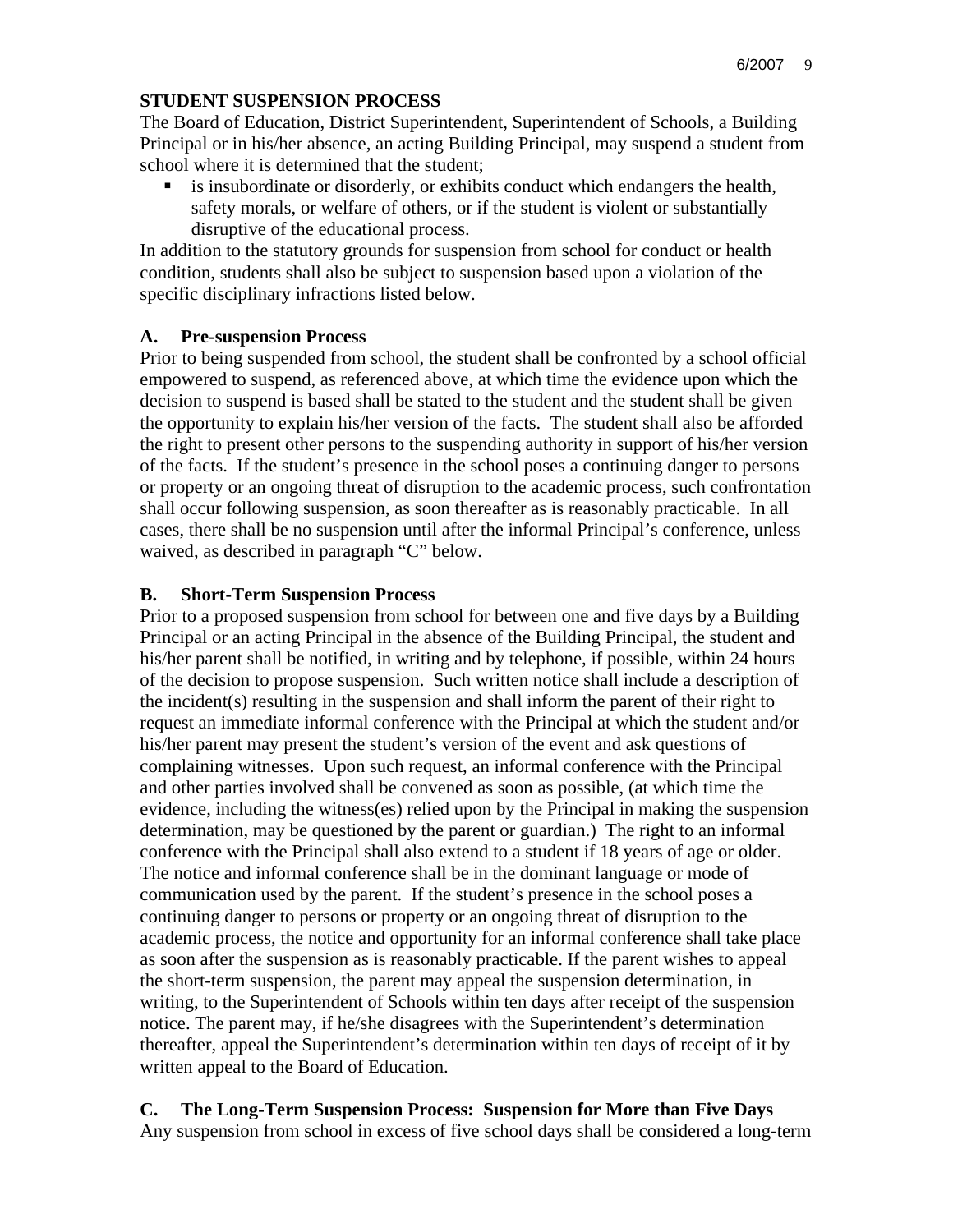suspension. Unless there is an agreement between the person requesting the suspension and the parent, a long-term suspension may be done only after the Superintendent of Schools, the Board of Education, or Superintendent of Schools designee has conducted a hearing.

When a student is subject to a long-term suspension, a hearing shall be conducted by the Superintendent if the Building Principal, acting Building Principal or the Superintendent has made the original suspension, or before the Board where that body has made the original suspension. The Superintendent of Schools or Board of Education may designate a Hearing Officer to make findings of fact with respect to the charges of infractions under this code of conduct, as well as penalty recommendation pursuant to the penalty parameters described herein.

#### **D. Hearing Procedures Notice of Hearing**

In the event of the suspension of a student under the age of 18 years, the notice of suspension will be mailed or delivered to the parent, who shall have a minimum of 48 hours notice of the time and place of the hearing, as well as the nature of the charge(s) and the facts sufficiently stated so that a proper defense may be placed upon the record on behalf of the student.

In the event of the suspension of a student over the age of 18, the notice, as described above, shall be delivered or mailed to the student, as well as to the student's parents(s) if any. Emancipated minors shall be entitled to the same notice rights as a student beyond the age of 18 years.

All notices of long-term suspension hearings shall contain provisions indicating that the student has the right to be represented by an attorney or lay counsel, that a transcript of the hearing will be prepared (tape recording or stenographic record) and that the student has the right to subpoena witnesses, or otherwise present witnesses in his/her defense. The time, date and location of the hearing shall also be prominently set forth in the notice. If the student is 18 years of age or older, the letter described above will be mailed to the student as well as his/her parent.

## **The Long-Term Suspension Hearing**

The hearing shall be conducted by the Superintendent or a designated Hearing Officer in the event of a suspension by a Building Principal, acting Building Principal, or the Superintendent. The hearing shall be conducted by the Board or its designated Hearing Officer in the event that the suspension originated by Board action.

At the beginning of the hearing, the Hearing Officer shall inform the student and the student's representative(s):

- that the Districts and the student's representatives shall have the right to examine and cross-examine witnesses;
- that the student has the privilege against self-incrimination, but that if the student does testify, s/he shall be subject to cross-examination;
- that the District has the burden of proving the charges by a preponderance of credible evidence;
- that a transcript of the proceedings shall be maintained and made available to the student's representative upon request; and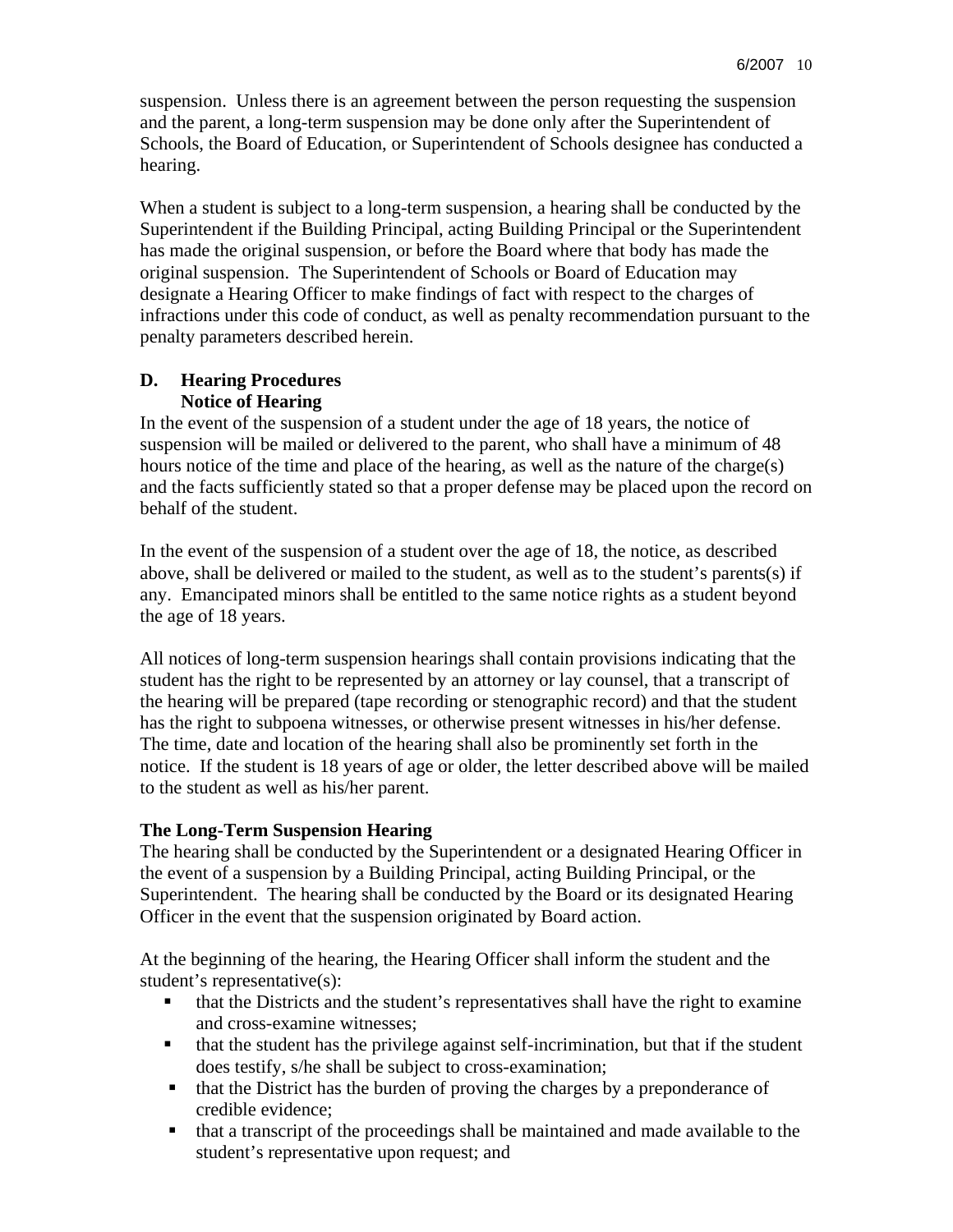that the hearing shal1 be private or open to the public, as determined by the student's representative.

The person conducting the hearing shall not have intimate knowledge of the details of the charges to assure an impartial, unbiased hearing of the case.

The Hearing Officer shall inform the parties:

- $\blacksquare$  that the case will proceed by having the District present its evidence through witnesses and other evidence first;
- that the District's witnesses shall be subject to cross-examination by the student's representative; and
- that the student will then have the opportunity to present witnesses on his/her behalf, subject to cross-examination by the District's representative.

Following the conclusion of the testimony and the introduction of other evidence matters, the parties shall be afforded the opportunity to present oral arguments to the Hearing Officer indicating the reasons why the charges should be sustained or dismissed.

The Hearing Officer shall then reach findings of fact upon the charges.

In the event that one or more of the charges is sustained, the Hearing Officer shall then entertain statements from the parties regarding the appropriate penalty outcome. In the event that the parent and/or the student, in an appropriate case, have been served with a notice indicating the student's past disciplinary anecdotal record may be offered for consideration at the hearing, such record may be considered by the Hearing Officer in determining an appropriate penalty. The incidents contained within the past anecdotal record shall be subject to proof to the extent that they are denied by the student, as expressed by the student's representative.

The Hearing Officer, upon the conclusion of the portion of the proceedings dealing with penalty determinations, shall make findings of fact and penalty recommendations, if any, to the person or body which designated him/her immediately upon the conclusion of the long-term suspension hearing.

The Superintendent or Board, whichever designated the Hearing Officer, shall make its own findings of fact and penalty decision, by adopting those of the designated Hearing Officer, where applicable, in whole or in part, or by reaching independent findings of fact and penalty determinations. This process shall be concluded within the five school day period from the time of the initial suspension if the student is to be continuously suspended. The decision may be communicated to the student's representative and/or student (where over the age of 18) beyond the five day period in cases where the student has been reinstated to attendance in school pending the final determination on the charges and penalty by the Superintendent or the Board, in cases to be decided by them, respectively.

#### **Consent to Discipline**

In circumstances where the District has determined it will be seeking a long-term suspension as a penalty for a student's violation of the Code of Conduct, it may, in certain cases, determine to offer the parents/student the option of a Consent to Discipline, instead of proceeding with a Superintendent's Suspension Hearing.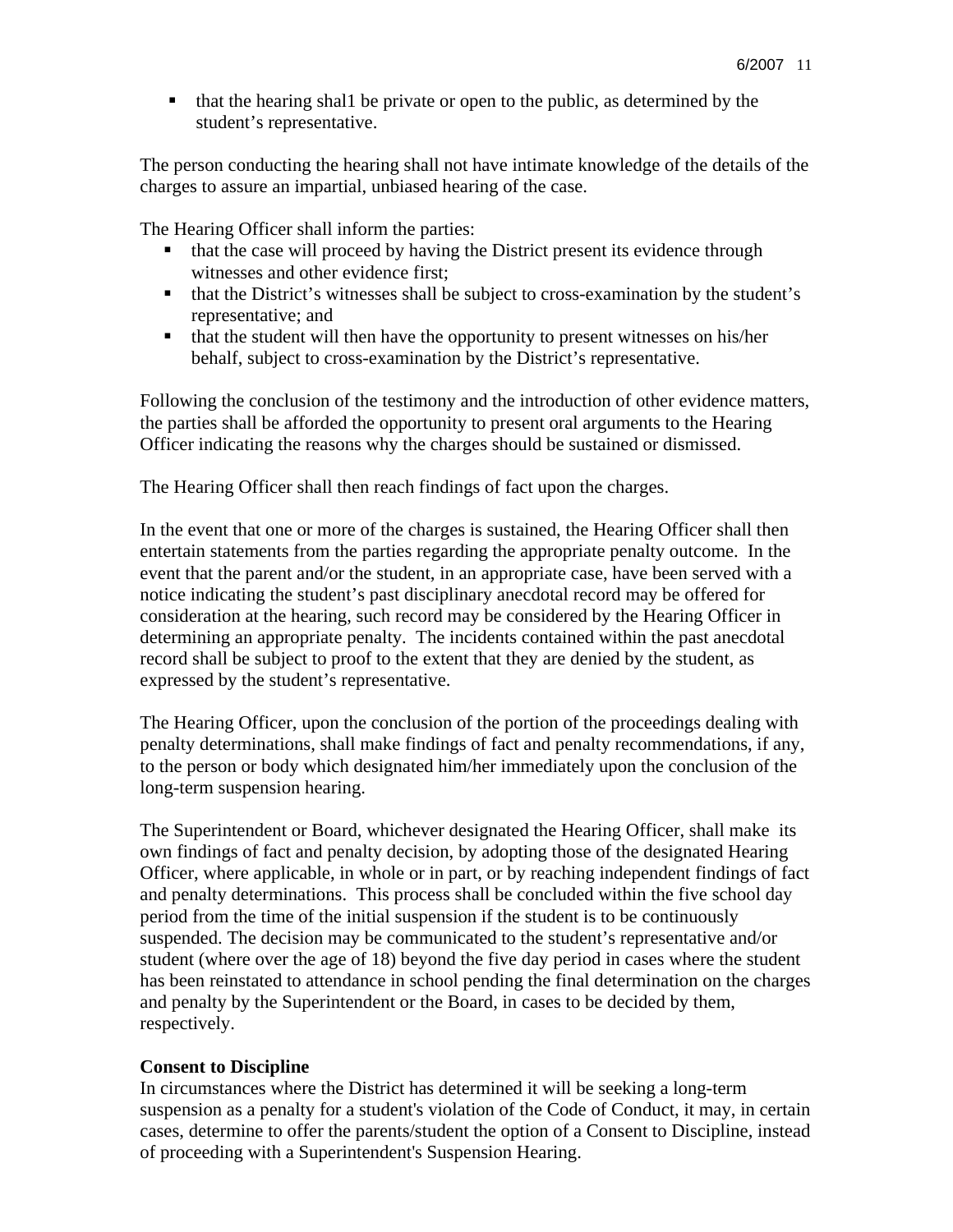**If a Consent to Discipline is offered by the District, and accepted by the parents/student, the Superintendent's Suspension Hearing will be waived, in exchange for the parents/student consenting to an agreed-upon penalty, subject to the following:** 

**1) Where the parents/student agree to a Consent to Discipline, they must acknowledge, in writing, that they are waiving their rights in connection with proceeding to a hearing, such as the right to cross-examination.** 

**2) Since the Consent to Discipline culminates in a written document containing a consensual disciplinary result, the parents/student forego the right to appeal the agreed-upon disciplinary result to the Board of Education, or any other body. 3) In cases where the student at issue is a special education student, the Consent to Discipline procedure may only be employed where it can be utilized in a way that will not abridge the special education student's substantive and procedural rights, such as the right to a manifestation determination, and the right to a free appropriate education.** 

#### **Alternative Instruction**

Pursuant to the Education Law, no compulsory education age student shall be suspended from school in his/her regularly scheduled classes without being provided alternative equivalent instruction, either in the form of home instruction, or instruction in an alternative setting. Such instruction shall be of an equivalent nature to that provided in the student's regularly scheduled classes. A good faith effort shall be made to provide such alternative instruction immediately.

In the event that a student within the compulsory education ages of six and the school year in which s/he becomes 16 is suspended from school in excess of five school days, alternative equivalent instruction shall be provided for the duration of the period of suspension.

#### **Appeals Process**

The decision of the Superintendent with respect to the findings of fact sustaining charges in a long-term suspension hearing and/or penalty determination shall be subject to appeal (or may be appealed) to the Board of Education within fifteen days of the Superintendent's decision. The Board shall review the record of the proceedings before the Superintendent or his/her designated Hearing Officer, including a review of the transcript of the proceedings, documentary evidence and written arguments of the representatives of the respective parties, if any. The Board does not provide the representatives of the respective parties with the opportunity either to present evidence not previously in the record or to make arguments in person before the Board.

In the event that the initial long-term suspension hearing was conducted by the Board or its designated Hearing Officer, or where the Board has ruled on an appeal from a Superintendent's long-tern suspension hearing, the matter may be further appealed.

#### **E. Suspension from Transportation Service**

Students may be suspended from transportation services for an infraction or infractions listed herein upon the conducting of an informal hearing by the Superintendent of Schools or his/her designee, at which time the student's parent/guardian or other representative shall be allowed to confront the witnesses relied upon by the District in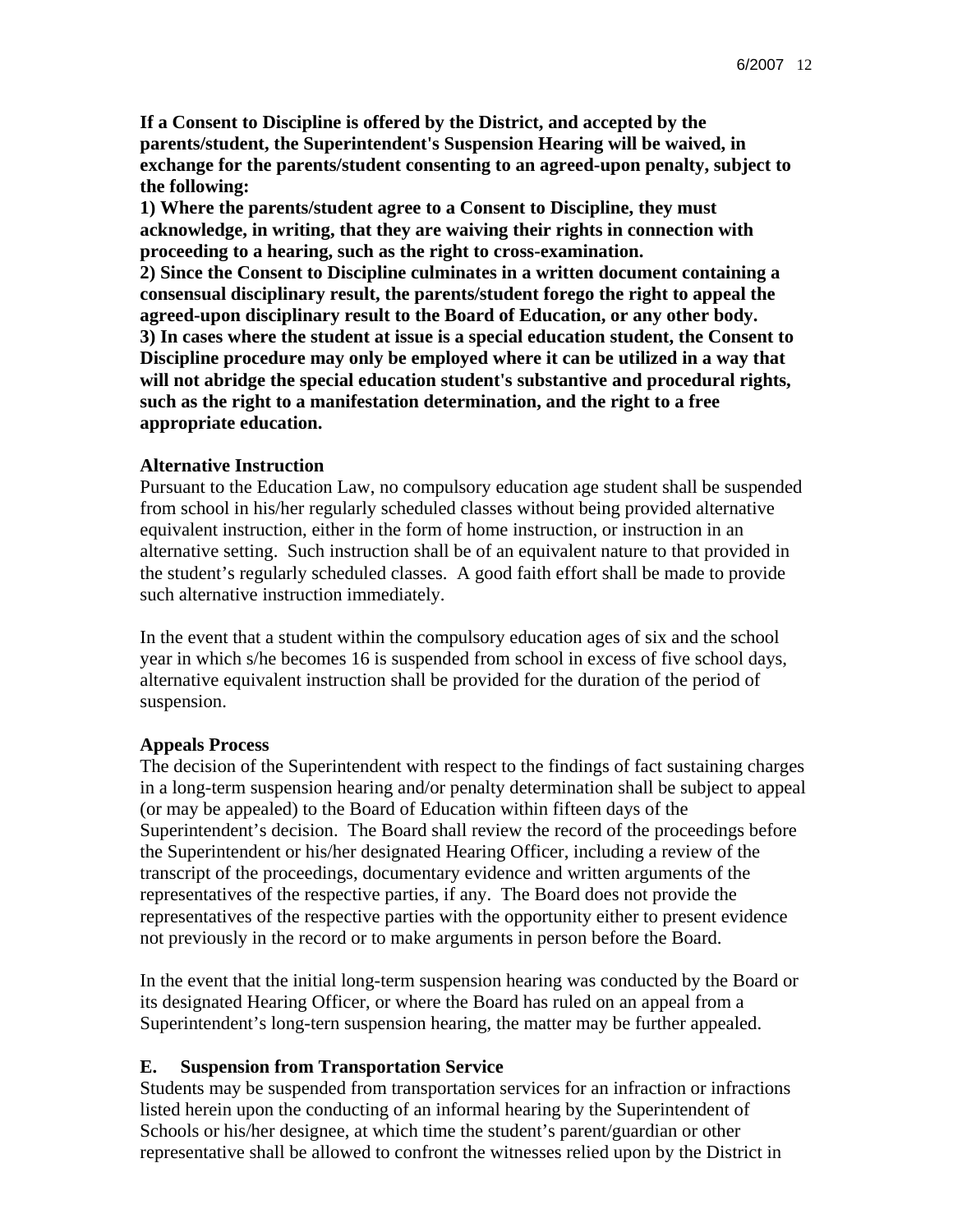determining the appropriateness of such suspension of service. If such informal hearing is conducted before the Superintendent's designee, the designee shall make a recommendation to the Superintendent as to the action to be taken.

## **F. Suspension from Extra-Curricular and Co-Curricular Activities, and School Functions**

A student may be suspended from participating in extra-curricular or co-curricular activities (including a sports team) for an infraction of any of the provisions herein, for violating a code of conduct issued to participants in the activity by the activity supervisor or for fighting at games. Upon the request of the student's parent/guardian, the Building Principal shall allow the parent/guardian or other representative of the student the right to appear before him/her informally, to discuss the conduct which led to suspension from the activity.

If a student is suspended from school pursuant to §3214 of the Education Law, s/he shall not be permitted to participate in or attend any extra-curricular or co-curricular activities, as well as any other school events or activities which take place on the days of suspension (including intervening weekends).

# **G. Suspension of Students with Disabilities**

In the event that a student has a known disability or when school officials can be deemed to know -- in accordance with law, that a student has a disability, the District will first proceed to conduct a §3214 disciplinary proceeding for any suspension of more than five days. The §3214 disciplinary proceeding will be held in two parts, first to determine the student's guilt or innocence on the charges and the second to determine the penalty.

If guilt is determined, before a penalty may be imposed, the following rules shall apply:

# **Section 504/Title II ADA Disability**

Before discipline may be meted out for a student with a disability or suspected disability founded solely under §504 of the Rehabilitation Act of 1973 (hereinafter "§504")/Title II of the Americans with Disabilities Act (hereinafter the "ADA"), the §504 multidisciplinary committee (hereinafter the "§504 Committee") must make a determination of whether the conduct underlying the charge(s) was a manifestation of the disability.

- 1. If a nexus is found between the disability and the conduct underlying the charges, the §3214 proceeding must be discontinued and the matter placed under the jurisdiction of the §504 Committee for any further consideration. The §504 Committee must register a referral and bring about an evaluation of a student with a suspected disability or, if the student is already eligible under §504, it must consider possible program modification and disposition on a non-disciplinary basis.
- 2. If no nexus is found, yet a disability is indicated or has been identified, discipline may be imposed upon remand to the §3214 Hearing Officer. Students whose sole disabilities are founded under §504 and for whom no nexus is found shall be disciplined in the same manner as their nondisabled peers. Any penalty imposed may not be based on past behavior for which a nexus determination was not made.

The School District must continue to provide a free appropriate public education to students who have been suspended from school as required by the regulations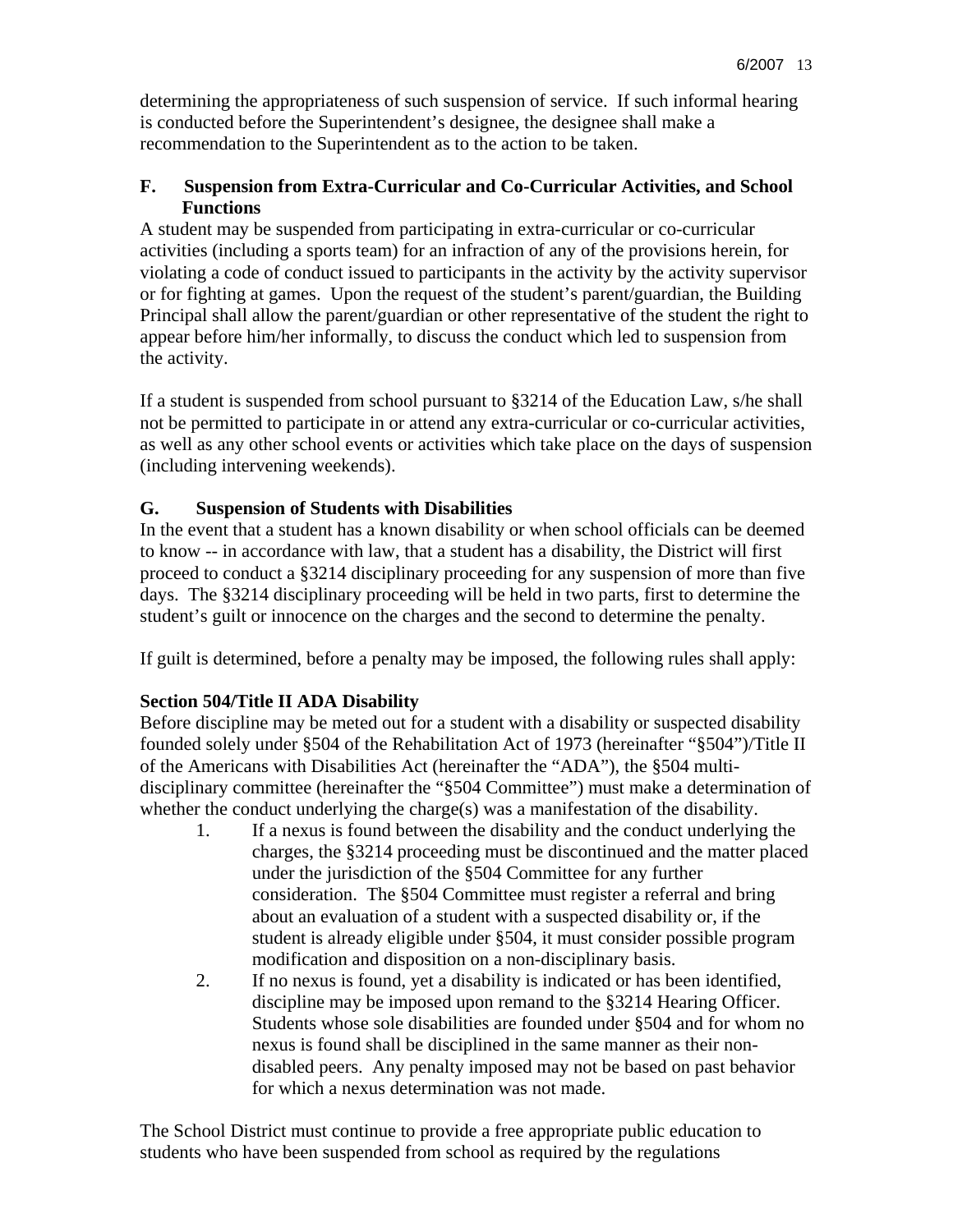implementing §504 (34 CFR 104 et. seq.) until the end of the school year in which the student reaches the age of 21.

### **IDEA Disability**

Before discipline may be meted out for a student classified or deemed to be known as having a disability under the Individuals with Disabilities Education Act (hereinafter "IDEA") [a student with an educational disability], The Committee on Special Education (hereinafter the "CSE") must make a determination of whether the conduct underlying the charges was a manifestation of the disability:

- 1. If a nexus is found between the disability and the conduct, the §3214 proceeding must be discontinued (except for weapons, drugs, and dangerous behavior) and the matter placed under the jurisdiction of the CSE for any further consideration. The CSE must register a referral and bring about an evaluation in the case of a student who may be deemed to be known as having a disability or, if the student is already classified under IDEA, it must consider possible program modification and disposition on a non-disciplinary basis.
- 2. If no nexus is found, yet nonetheless a disability is indicated or has been identified, discipline may be imposed upon remand to the §3214 Hearing Officer. The relevant disciplinary procedures applicable to children without disabilities may be applied in the same manner in which they would be applied to children without disabilities, as long as the child continues to receive a free appropriate public education during any such term of suspension.
- 3. Where no nexus is found and no suspected disability is determined to exist, the matter shall be remanded to the §3214 Hearing Officer for a determination of penalty.

Any penalty imposed may not be based on past behavior for which a nexus determination was not made.

The School District must continue to provide a free appropriate public education to students who have been suspended from school.

#### **Suspensions beyond Ten (10) School Days**

A student with a disability or suspected disability founded solely under §504/Title II of the ADA may not be suspended for more than 10 school days unless the §504 Committee has conducted a nexus determination and found that the behavior underlying the disciplinary charges was not a manifestation of the student's disability.

A student classified deemed to be known as having an educational disability under IDEA may not be suspended for more than 10 school days unless:

- 1. The CSE has made a determination that the student's misconduct was not related to the student's disability:
- 2. The School District obtains a court order authorizing the suspension;
- 3. The disciplinary charges involve the carrying of a weapon to school or a school function or the knowing possession, use, or sale of illegal drugs at school or a school function;
- 4. The parent or student 18 years of age or older gives their consent, in writing.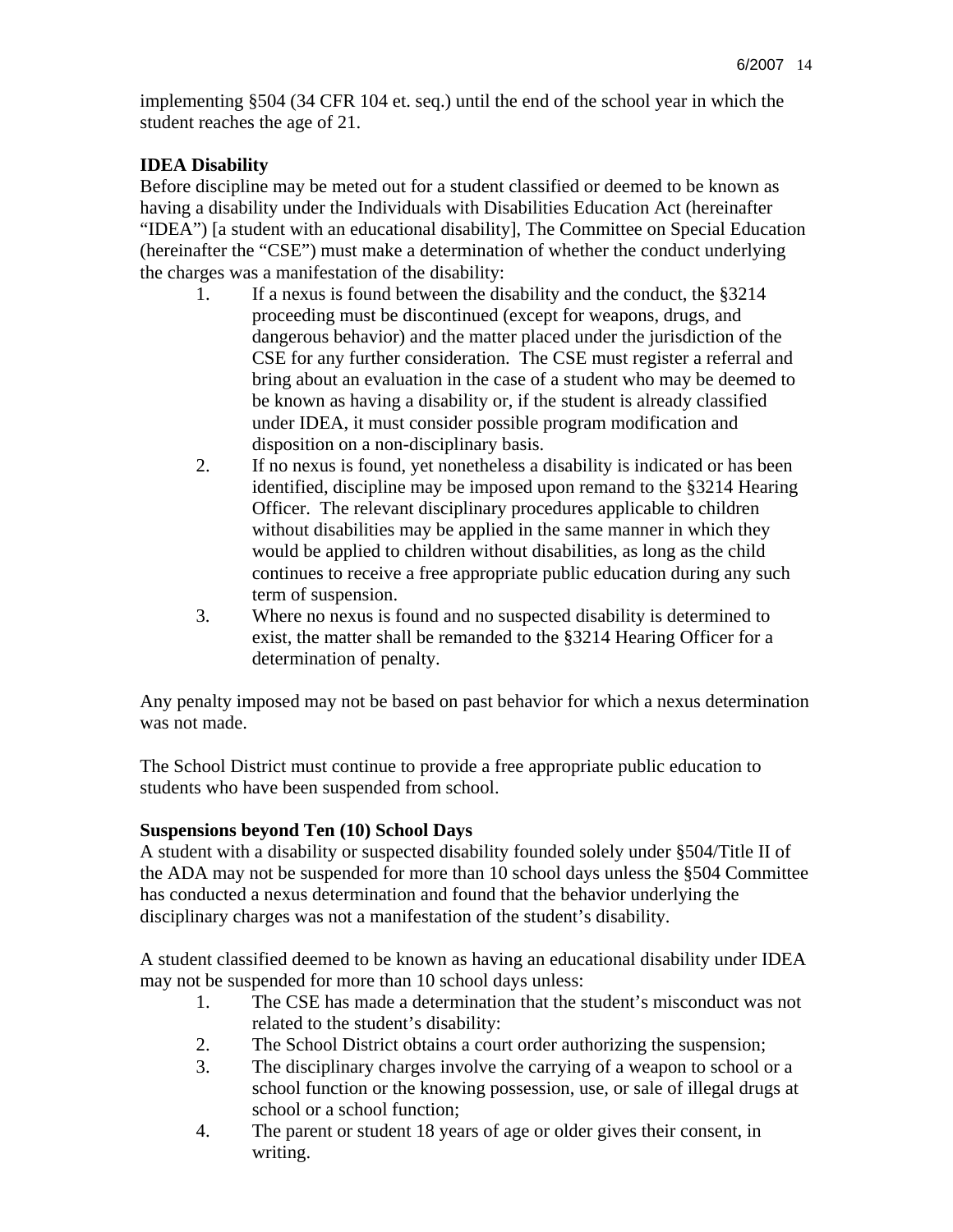In determining a disciplinary outcome, a §3214 Hearing Officer and/or decision making authority may not consider incidents in the past anecdotal record of a student with a disability under §504/Title II ADA and/or IDEA, or suspected of being a disability unless there has been a negative manifestation determination regarding such incident(s) by the §504 Team or CSE, respectively.

### **Suspensions for Misconduct Involving Weapons and/or Drugs**

A student classified or deemed to be known as having an educational disability under IDEA may be suspended and placed in an interim alternative education setting for up to forty-five (45) days if the student carries a weapon to school or a school function, or knowingly possesses or uses illegal drugs, or sells or solicits the sale of a controlled substance while at school or a school function.

- 1. In accordance with law, the term "weapon" means "a weapon, device, instrument, material or substance, animate or inanimate, that is used for, or is readily capable of causing death or serious bodily injury, except that such term does not include a pocket knife with a blade of less than 2-1/2 inches in length." (See page 2 for detailed description)
- 2. In accordance with law, the term "illegal drugs" means controlled substances but not those legally possessed or used under the supervision of a licensed health care professional or other permitted authority under the Federal Controlled Substances Act or under any other provision of Federal law. Controlled substances are drugs and other substances identified under schedules set forth in applicable Federal law provisions.

Before a student is suspended and placed in an interim alternative educational setting for up to 45 days for behavior involving weapons and/or drugs, the CSE must conduct a manifestation determination and a functional behavioral assessment, as well as implement a behavioral intervention plan that addresses the behavior underlying the disciplinary proceeding or review any such pre-existing plan for modification, if necessary.

- 1. Placement in an interim alternative educational setting as a result of conduct involving weapons and/or drugs is not contingent upon a CSE determination that the misconduct is not related to the student's disability.
- 2. It is up to the CSE to determine what would constitute an interim alternative educational setting that would meet the requirements of the student's IEP and enable the student to participate in the general curriculum (although in another setting).

The exception allowed for the suspension/removal of students with educational disabilities for up to 45 days for conduct involving weapons and/or drugs does not apply to student whose disabilities are founded solely upon §504/Title II ADA.

Such an interim alternative educational setting shall be deemed the student's "stay put" placement during the pendency of any due process proceedings contesting the interim alternative educational setting for the duration of the interim placement.

## **Dangerous Students**

To continue the suspension of a student classified or deemed to be known as having an education disability under IDEA for more that 10 school days, the School District may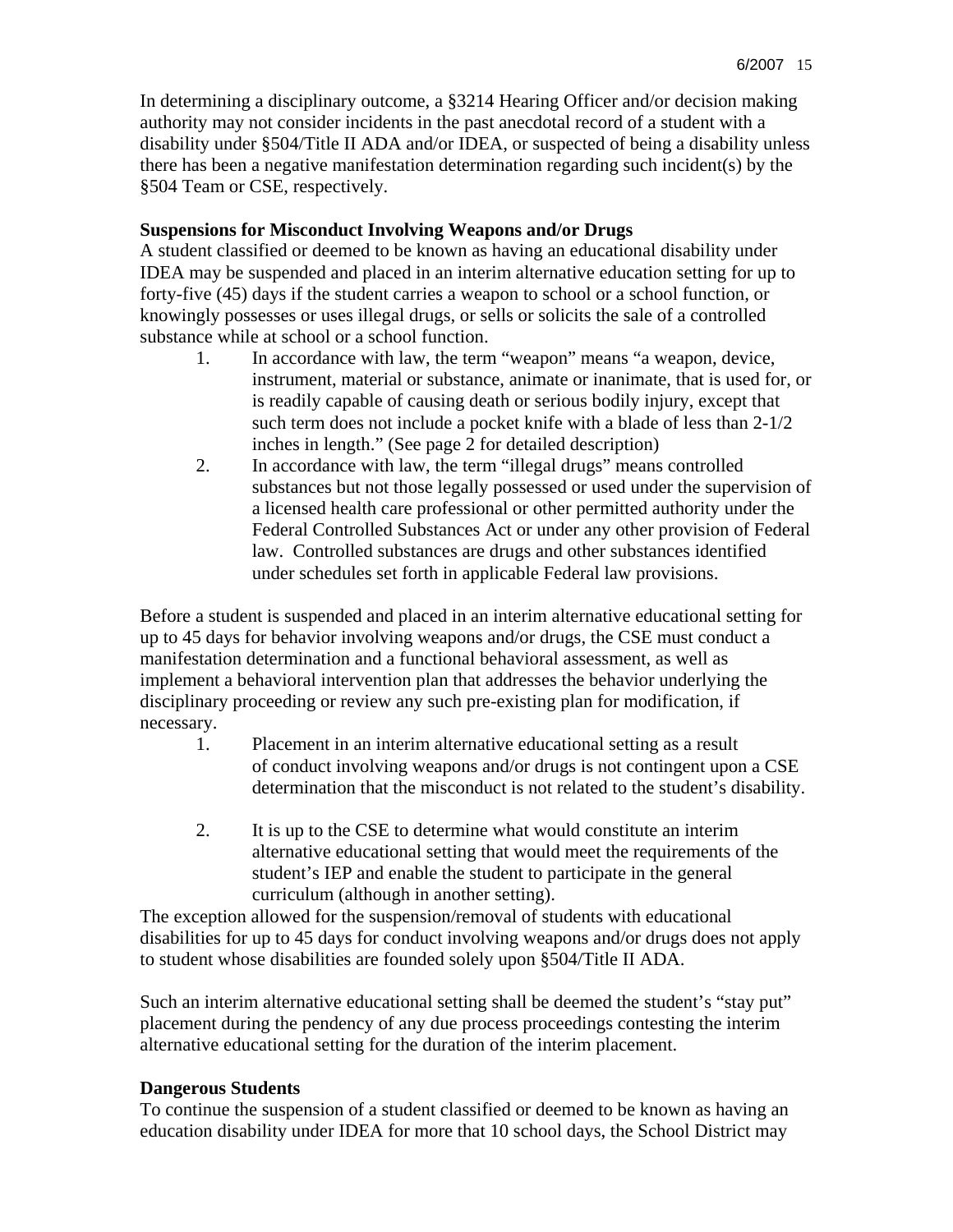initiate a hearing before a special education impartial hearing officer who can order the placement of the student in an interim alternative setting for up to 45 days.

- 1. The CSE must conduct a nexus determination within 10 school days of the initial disciplinary action. Placement in an interim alternative educational setting as a result of dangerous behavior is not contingent upon a CSE determination that the misconduct is not related to the student's disability.
- 2. It is up to the CSE to determine what would constitute an interim alternative educational setting.
- 3. The hearing officer may grant such if maintaining the student in the current placement is substantially likely to result in injury to the student and/or others, and the School District has made reasonable efforts to minimize the risk of harm in the current placement. The hearing officer must also consider the appropriateness of the student's current placement and whether the interim alternative educational setting meets all the requirements of the student's IEP, including continued participation in the general curriculum (although in another setting) with an appropriate behavioral component.

Such an interim alternative educational setting shall be deemed the student's "stay put" placement during the pendency of any due process proceedings contesting the interim alternative educational setting for the duration of the interim placement.

## **Declassified Students**

In accordance with law, the CSE must conduct a manifestation determination in the case of a student with an education disability who has been declassified if the disciplinary matter involves behavioral problems.

# **DISCIPLINARY MEASURES (K – 12***)*

- 1. Warnings (oral or written).
- 2. As per Superintendent guidelines, lunch detention or loss of part of recess period or temporary removal from classroom to alternative setting.
- 3. Lunch detention or loss of all recess for one or more days or temporary removal from classroom to alternative setting.
- 4. Suspension from school for up to five school days.
- 5. Suspension from school in excess of five school days.
- 6. Suspension from school for at least one year for possession of a weapon pursuant to the Gun-Free Schools Act of 1994 (subject to the right of the Superintendent to modify such penalty) or, in the case of a student with a disability whose possession of a weapon is determined not to be related to his/her disability, placement in an interim alternative educational setting for a period of up to forty-five days.
- 7. Placement in an interim alternative educational setting for a period of up to forty-five days, in the case of a student with a disability whose knowing possession or use of illegal drugs, or sale or solicitation of the sale of a controlled substance at a school or a school function is determined not to be related to his/her disability.
- 8. Permanent suspension (expulsion).

# **CODE OF CONDUCT VIOLATIONS WITH PENALTY REFERENCES**

# **K-12 (Numbers refer to the elementary discipline measures)**

- 1. Acts which disrupt instruction (1,2,3,4)
- 2. Repeated or serious acts that interfere with the teacher's authority in class (4,5)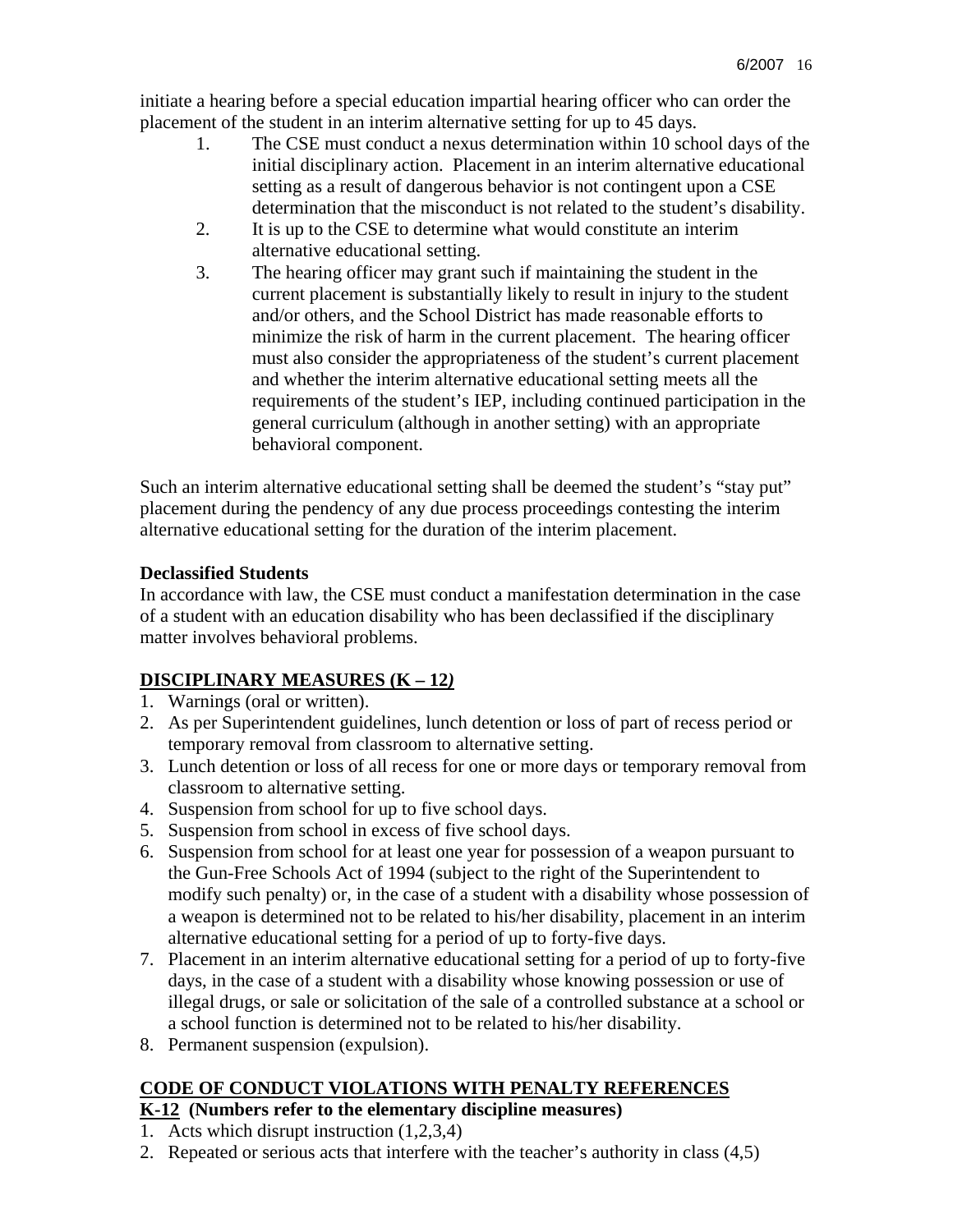- 3. Using foul language and/or indecent gestures (1,2,3,4)
- 4. Failure to follow school rules and staff directions (1,2,3)
- 5. Dress or grooming which is not appropriate as describe in this code (1,2)
- 6. Possessing or sharing obscene materials (1,2,3,4)
- 7. Smoking or other tobacco use (4, notification to Dutchess County Health Dept.)
- 8. Cheating in any activity (1,2,3,4,5)
- 9. Using foul language and/or gestures which provokes a fight (2,3,4)
- 10. Choosing not to obey the directions of school staff (insubordination), including directives not to engage in poor conduct as described in this code (1,2,3,4,5)
- 11. Fighting between students where no dangerous instruments are involved and no person is injured in the event (2,3,4)
- 12. Fighting between students where harm is caused to one or more of the students present (3,4,5,8)
- 13. A fight involving the use or threatened use of a dangerous or deadly weapon (4,5,6,8)
- 14. Any violent act against a teacher or other staff member, as described in this code  $(4,5,8)$
- 15. Any violent act against another as described in this code (4,5,8)
- 16. Possession of dangerous or deadly weapons on school property (6,8)
- 17. Possession of illegal drugs to be such drugs or alcohol, at school or while attending school function (4,5,7,8)
- 18. Sale or other distribution of illegal drugs, alcohol or counterfeit, dangerous drugs, counterfeit drugs or alcohol or a substance which the individual believes or represents to be such drugs or alcohol at school or while at school functions (5,7,8)
- 19. Possession and/or use of fireworks on school property or at school function (4,5,6,8)
- 20. Acts which constitute a misdemeanor while on school property or at a school function (4,5)
- 21. Acts which constitute a felony while on school property or at a school function (4,5,8)
- 22. Gambling (3,4)
- 23. Hazing (4,5)
- 24. Lewd behavior (3,4,5)
- 25. Extortion (4,5,8)
- 26. Plagiarism (3,4)
- 27. Arson (4,5,8)
- 28. Intentional destruction of school property (3,4,5,8)
- 29. Theft of school property (4,5,8)
- 30. Possession or use of beepers, lighters, light or laser pointers, laptops or other electronic devices during the school day (confiscation, 2,3)
- **31. Use of cell phones is prohibited (confiscation 2,3)**
- 32. Violation of the district computer use policy (1,2,3,4,5, suspension of computer privileges)
- 33. Eating or drinking outside of lunch periods or where prohibited (1,2,3)
- 34. Activation of a false alarm, bomb threat or other disaster alarm (5,6,7)
- 35. Forgery or fraud (3,4,5)
- 36. Harassment (sexual, racial, etc.) (2,3,4,5,6,7)
- 37. Intimidation or coercion (3,4,5,7)
- 38. Leaving school grounds without permission (3,4)
- 39. Public displays of affection beyond hand holding (1,2,3)
- 40. Theft of personal property (2,3,4,5)
- 41. Trespassing while suspended from school (4,5)
- 42. Bullying (1,2,3,4,5,8) \*Note: Also for secondary students.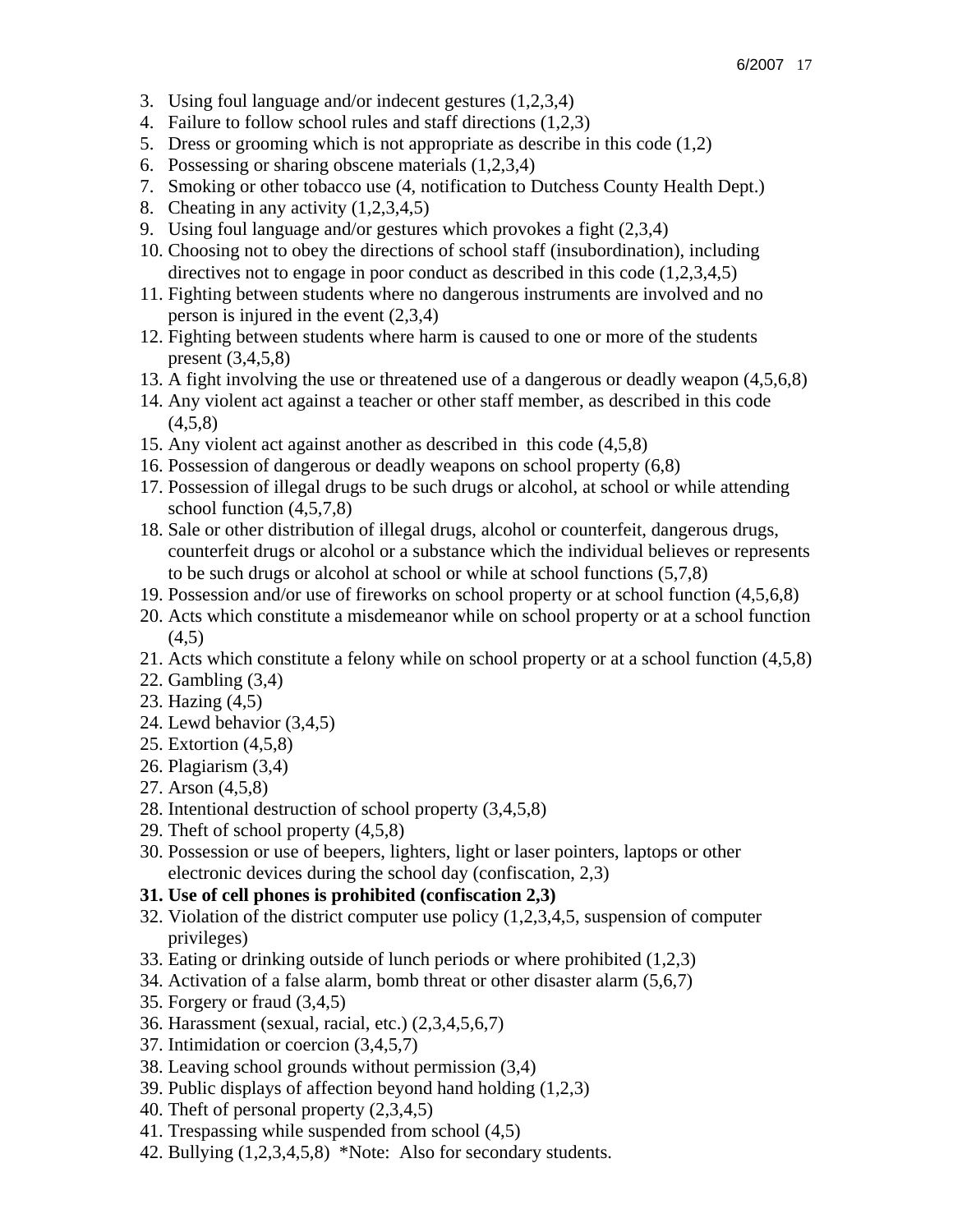### **ELEMENTARY CODE OF CONDUCT VIOLATIONS (K - 5)**

#### **Truancy**

A student with an unauthorized absence from school is considered truant and insubordinate.

**First referral** - After ten days of absence/tardy a letter will be sent to the parent with a copy placed in the student's cumulative file.

**Second referral** - After fifteen days of absence/tardy, a referral to the Learning Improvement Team and parent conference will be made. A follow up letter will be sent to the parent and a copy placed in the cumulative file.

**Third referral** - After 21 days, a referral to the appropriate authorities will be made. A letter will be sent to the parent and a copy placed in the cumulative file.

### **SECONDARY CODE OF CONDUCT VIOLATIONS (6 – 12)**

#### **Truancy**

A student with an unauthorized absence from class or school is considered truant and insubordinate.

**First referra**l – The student will be referred to an administrator. The teacher will contact the parent/guardian. Discipline will range from detention to in-school restriction.

**Second referral** – The teacher will complete a referral to the appropriate administrator. The teacher will contact the parent/guardian. Guidance may be involved in counseling the student. Parent communication will be from an administrative office. Discipline will range from detention to in-school restriction.

**Third referral** – A referral will be made to the appropriate administrator and the student will be assigned discipline including in-house restriction and interventions with academic support. The teacher will contact the parent/guardian. Administrative conference will be held involving parent, teacher, and student. Parent communication will be from an administrative office.

**Fourth referral** – The student may be referred to an Intervention Team/ Administrator for parent conference. The Intervention Team will be comprised of an administrator, social worker/psychologist, general education teacher/special education teacher, and nurse. Discipline may include loss of privileges, referral to Youth Services, and further discipline such as in-house restriction. The teacher will contact the parent/guardian. **Fifth referral** – A referral will be made to the appropriate administrator. The teacher will contact the parent/guardian. A Principal's conference may be held involving parent, student, and guidance counselor.

#### **Off-Campus Misconduct**

A student may be subject to discipline for conduct constituting a crime which is committed off of school premises or at non-school sponsored activities to the extent that the Superintendent of Schools and/or Board of Education believes that the continued attendance in school of the student would constitute an endangerment to the health, safety, welfare or morals of the student and/or others in our schools.

## **K-12 CODE OF CONDUCT VIOLATIONS**

### **Dress and Grooming**

Students are expected to be dressed and groomed in an appropriate manner. Students must be dressed in appropriate clothing and protective equipment as required for physical education classes, participation in athletics, science laboratories and home and careers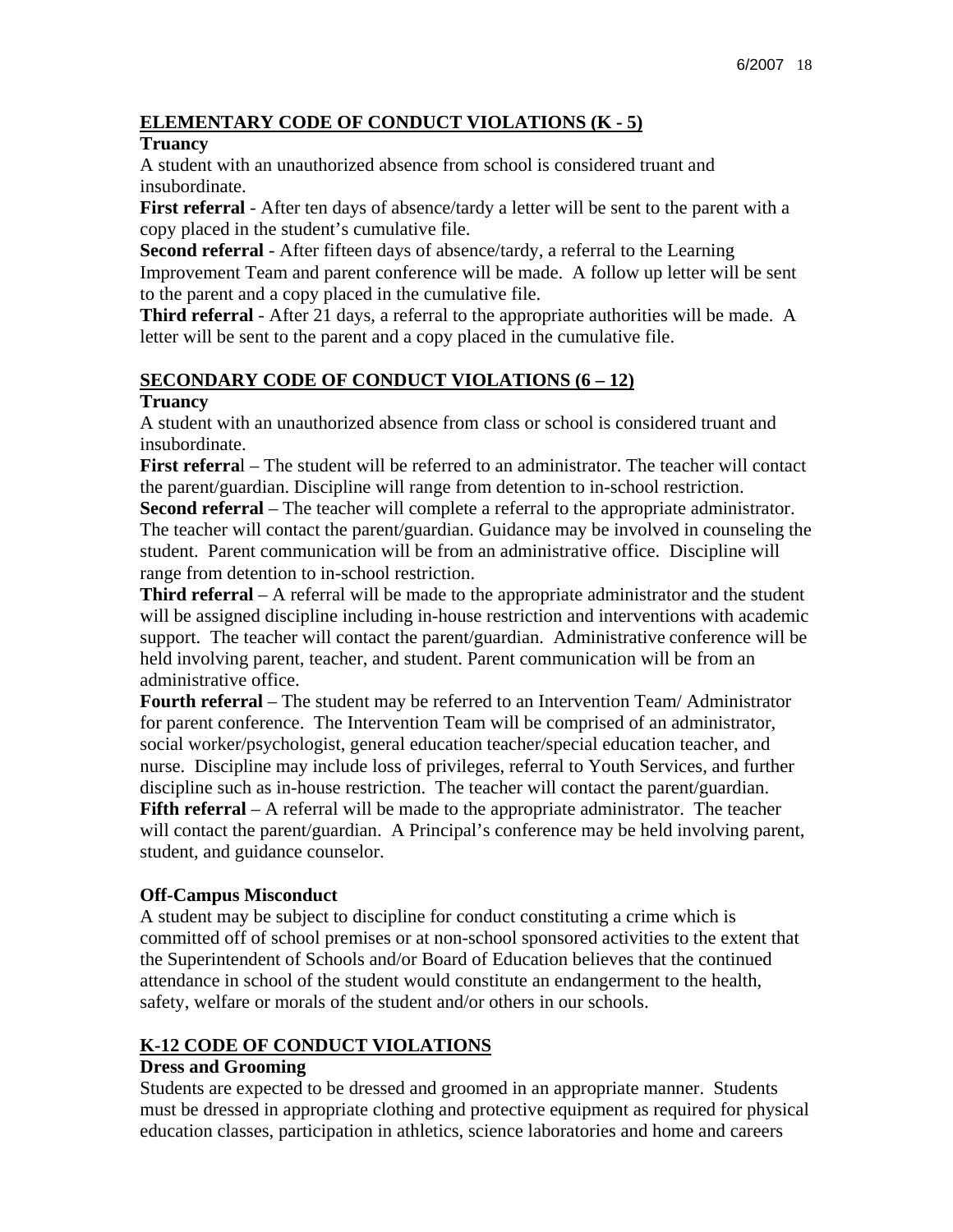skills classes. The following are considered to be inappropriate dress, grooming and appearance and are prohibited in school or at school functions:

- any dress or appearance which constitutes a threat or danger to the health and safety of students (e.g., heavy jewelry or jewelry with spikes which can injure the students or others);
- any dress or appearance which is vulgar, lewd, obscene or indecent or profane or which exposes to sight the private parts of the body or midriff (e.g., T-shirts with a phallic symbol and messages consisting of sexual metaphors; see-through garments, extremely plunging necklines or waistlines);
- any dress or appearance which encourages or advocates the use of illegal drugs, alcohol, and/or tobacco;
- any dress or appearance which advocates or encourages the other illegal or violent activities;
- any dress or appearance which advocates discrimination or denigrates others based upon race, color, creed, religion, national origin, gender, sexual orientation or disability;
- any dress or appearance which constitutes a disruption to the educational process.

Disciplinary measures: parent contact, warning, detention, alternative to suspension.

### **Computer and Internet Use**

The following prohibited use of district-owned computer drives, network facilities and Internet links may give rise to disciplinary action against users of such equipment and/or facilities:

- 1. E-mail originating from the school premises or received at the school premises that a student user creates that:
	- is lewd, vulgar, obscene, indecent or inappropriate for student recipients of certain ages;
	- conveys an imminent threat of violence including sexual violence, to a specific individual or individuals;
	- constitutes a state and/or federal crime:
	- is the cause of or a substantial contributing factor to a substantial interference with the orderly functioning of the school(s);
	- attributes the text of e-mail to school officials or that the text is school endorsed, unless there is such official endorsement or consent from school officials;
- 2. Internet use that circumvents access restrictions placed upon the District's computer systems by the Board of Education or its administrative designee(s).
- 3. Computer and/or Internet use that is not school related or is unauthorized.
- 4. Permitting the use of a student's computer access code by any other person and such student shall assume responsibility for occurrences in violation of this code of conduct that occurs under the student's access code number.
- 5. Misuse of hardware.
- 6. Violation of WCSD Policy #4526.1 "Internet: Acceptable Use Policy"

Disciplinary measures: warning, detention, in-school restriction, suspension from school, suspension of computer privileges, removal from class, alternative to suspension.

## **Leaving School Grounds Without Permission**

Upon arrival at school, students may not leave the school grounds during the day under any circumstances without prior administrative authorization. Administrative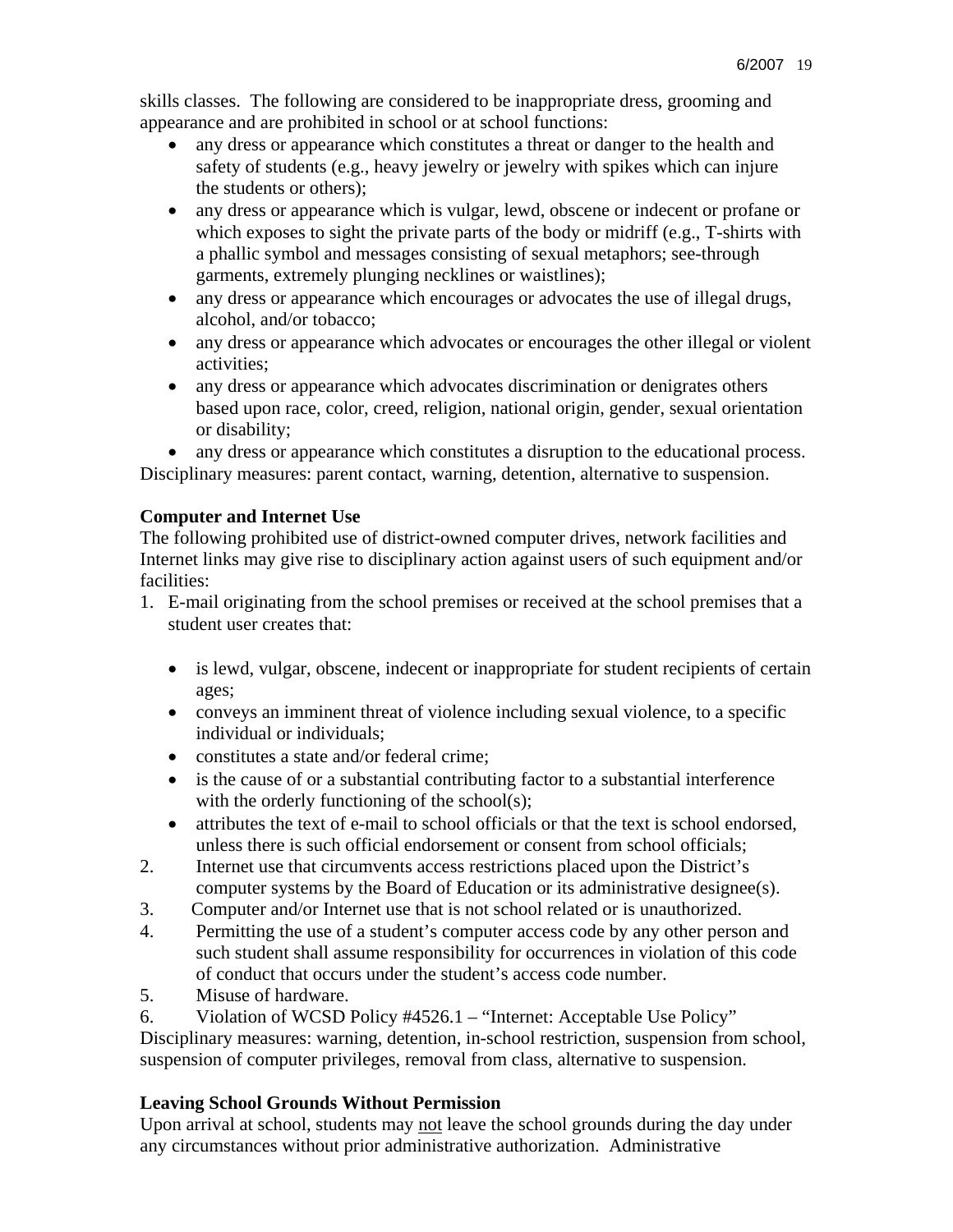authorization may be in the form of either a permanent early dismissal or a temporary one arranged on an "as needed" basis through the Attendance office with parental permission. Disciplinary measures: in-school restriction, external suspension, alternative to suspension.

#### **Lateness to School, Class, Homeroom and Study Hall**

#### **Disciplinary measures for Grades 6 – 8:**

Tardiness is defined as entering the classroom after the official beginning of class, without a pass or a valid reason. If a student is tardy, the procedures will include:

- a) For the first three offenses, a teacher's warning and a teacher phone call to the parent.
- b) After chronic tardiness (i.e., three in a ten-week period), a referral to administration will result.
- c) Tardy students will not be denied entrance to class.
- d) Chronic tardiness after referral to an administrator will result in parent contact, detentions and/or in-school restrictions.

#### **Disciplinary measures for Grades 9 – 12:**

Students are considered late if they are in the halls after the LATE BELL rings. Students going to the cafeteria, library or PE are expected to be there by the time the late bell rings.

Each class, including homeroom, is considered separately. Each referral represents three lates.

Disciplinary Measures:

| <b>First incident -</b>  | Warning by the teacher.                                                                                                                                                                                                                                                             |  |  |
|--------------------------|-------------------------------------------------------------------------------------------------------------------------------------------------------------------------------------------------------------------------------------------------------------------------------------|--|--|
| Second referral -        | Referral to appropriate administrator and one detention. Teacher<br>will contact parent.                                                                                                                                                                                            |  |  |
| Third referral -         | Referral to appropriate administrator and two detentions. Teacher<br>will contact parent.                                                                                                                                                                                           |  |  |
| <b>Fourth referral -</b> | Discipline will range from loss of privileges, such as suspension of<br>parking permit, participation in school activities such as sports,<br>clubs or performing groups for a period time, detention, parent<br>contact and/or in-school restriction. Teacher will contact parent. |  |  |

A student will be considered insubordinate if lateness continues and may be assigned in-school restriction, external suspension, or loss of privileges. \* See district attendance policy.

#### **Substance Abuse**

Students shall not possess, transfer, use, sell or otherwise furnish or be under the influence of any illegal and/or controlled substance, drug paraphernalia, alcoholic beverage or an intoxicant of any kind on school property or at a school function.. Students shall not transfer, furnish, offer, arrange or negotiate to sell any controlled substance, drug paraphernalia, alcoholic beverage or intoxicant of any kind, and then either sell, deliver or otherwise furnish to any person another liquid, substance or material and represent the liquid, substance or material as a controlled substance, alcoholic beverage or intoxicant. Students shall not transfer, furnish, possess or offer, arrange or negotiate to sell any drug paraphernalia. Students shall not possess, transfer, use or sell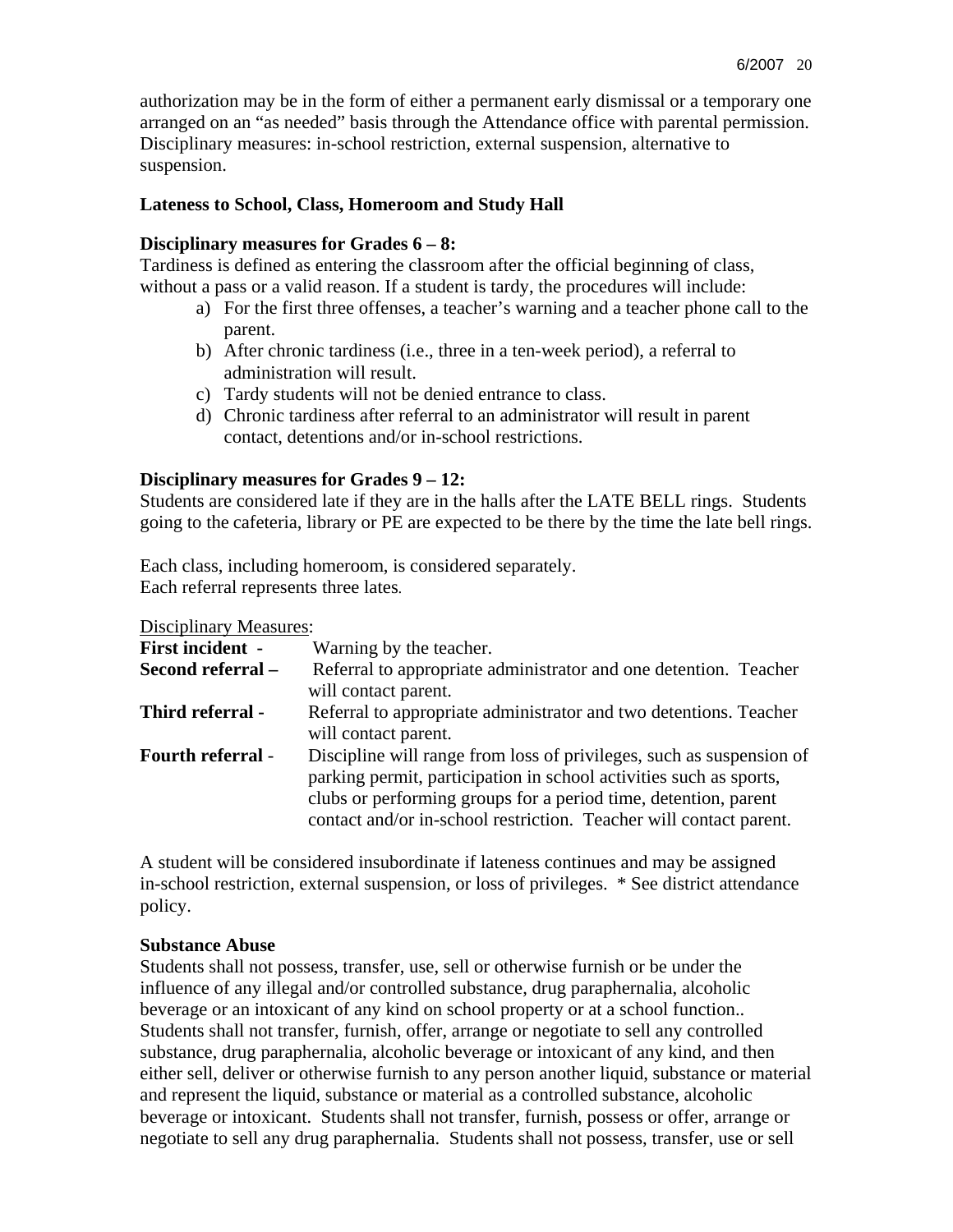"over the counter" or prescription drugs. Where necessary, a search of the student and his possessions will be conducted by an administrator or administrator designee.

Students violating this policy may be suspended for any act which is related to school activity or attendance which occurs anytime, including, but not limited to while the student is on school grounds, going or coming from school or while going to or coming from a school-sponsored activity.

The school, once it determines that a student has violated this policy, will notify the appropriate law enforcement or juvenile agency. When the school releases a student to a peace officer for the purpose of removing the student from the school premises, the school shall take immediate steps to notify the parent, guardian or responsible relative of the student regarding the release of the student to the officer and regarding the place to which the student is reportedly taken.

Prior to re-admittance, all attempts will be made to counsel both parents and student as to the perceived severity of the problem and to suggest involvement with appropriate professional support agencies. The student, if and when re-admitted to school, will be required to become involved with the Student Assistance Counselor.

A student in violation of the policy may be immediately suspended for a minimum of five days with the probability of a Superintendent's Hearing that may result in a long term or permanent suspension (3214). Students violating this policy may also be subject to corrective action as deemed appropriate by the school, including being placed in an alternative education program.

#### **Contraband/Weapons/Dangerous Instruments/Nuisance Devices**

 A. Students shall not possess on themselves, in their lockers, or in their cars on school property dangerous and/or illegal items that will include, but not be limited to the following:

- 1. Weapons/dangerous instruments such as any firearm, gravity switchblade, or knife of any kind, cane sword, Billy jack, metal knuckles, light or laser pointers, shock devices, pepper spray, box cutter, chukka sticks, slingshot, razor, stiletto, explosive substance or incendiary device, any gun including rifle, shotgun, handgun, imitation handgun, BB gun, dart gun, paint ball gun or pellet gun.
- 2. Tobacco products, lighters, or matches.
- 3. Fireworks of any kind.
- 4. Any item which is considered to be illegal by the penal law of the State of New York.
- 5. Any item which a member of the staff may consider dangerous.
- 6. Gun

## **Disciplinary Measures**:

Any object considered to be fireworks, a weapon, and/or a dangerous instrument or any other object intended as a weapon will result in police involvement, five days suspension and the probability of a long term suspension. Any other object that can potentially endanger the health and safety of others, will, at the discretion of the administration, result in short term suspension and/or the probability of a long-term suspension. Students who have a question about any object or instrument in their possession should, upon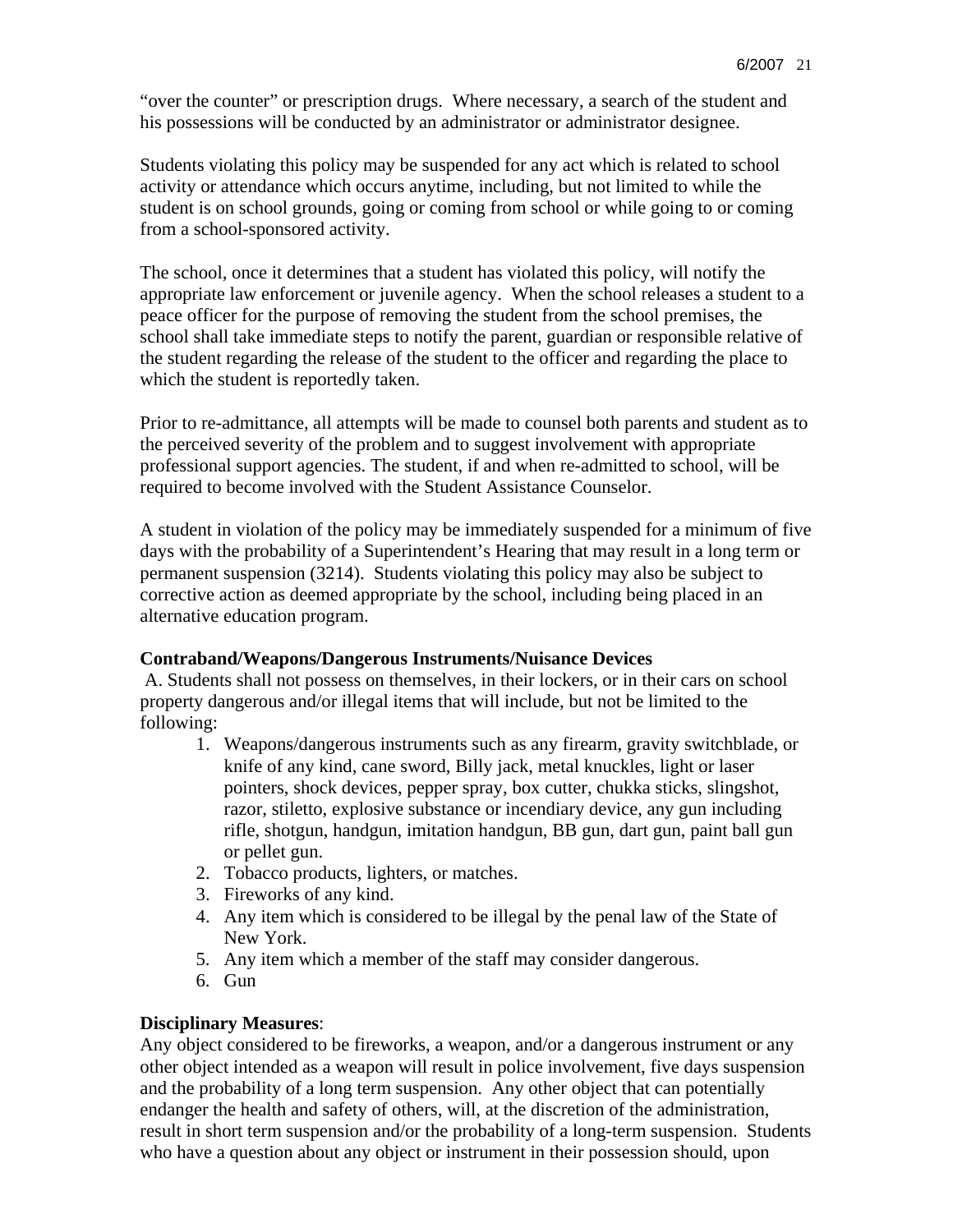arrival to the building, consult with an administrator. All objects considered dangerous by the school staff will be confiscated.

If the student is found guilty of bringing a "firearm" as defined in federal law, in one of the public schools or other premises used by the school district to provide such programs, a mandatory suspension of one year will be imposed, subject to modification by the Superintendent or his designee on a case-by-case basis.

B. Students shall not possess/use/distribute nuisance items such as graffiti instruments, noxious chemicals, water guns, or cap guns.

C. Items brought to school for demonstration in a teacher-directed and supervised activity will have prior administrative approval and registration. The item shall be turned over to the appropriate staff member at the beginning of the school day. Under no conditions shall the student have the items in his/her possession during the school day (except for the period of time during the supervised demonstration).

Failure to comply with the above regulations will result in the following:

• Items will be confiscated and disciplinary actions listed above under the Section A will be implemented.

## **Student Lockers**

Student lockers are the property of the school district. These lockers are for the storage of scholastic materials and for personal clothing. Students are responsible for the appropriate appearance and condition of their lockers.

School administrators reserve the right to search lockers.

## **Objectionable Physical Behavior/Fighting**

Objectionable physical behavior is that which infringes on the rights of others or results in bodily injury. Manifestations of this behavior include, but are not limited to, running in the halls, shoving, pushing, display of intimate affection, overt sexual display, harassment (including sexual harassment) of others, unsafe use of property, throwing of objects (i.e., snowballs, rocks, coins, etc.) and offensive gestures. Students exhibiting objectionable physical behavior will be subject to discipline ranging from an administrative conference to suspension.

Fighting is a serious breach of appropriate school conduct that can lead to serious physical harm. For students who are fighting:

the first offense will result in a minimum three day suspension. the second offense will result in a five day suspension and a probable Superintendent's Hearing.

Students refusing to follow the directive to disperse will be considered insubordinate and students continuing to loiter in the areas of an altercation may be suspended.

In circumstances where a student assaults another student and/or serious physical harm has occurred, the police may be involved. In such cases, the administration reserves the right to proceed immediately to a Superintendent's Hearing which may result in a long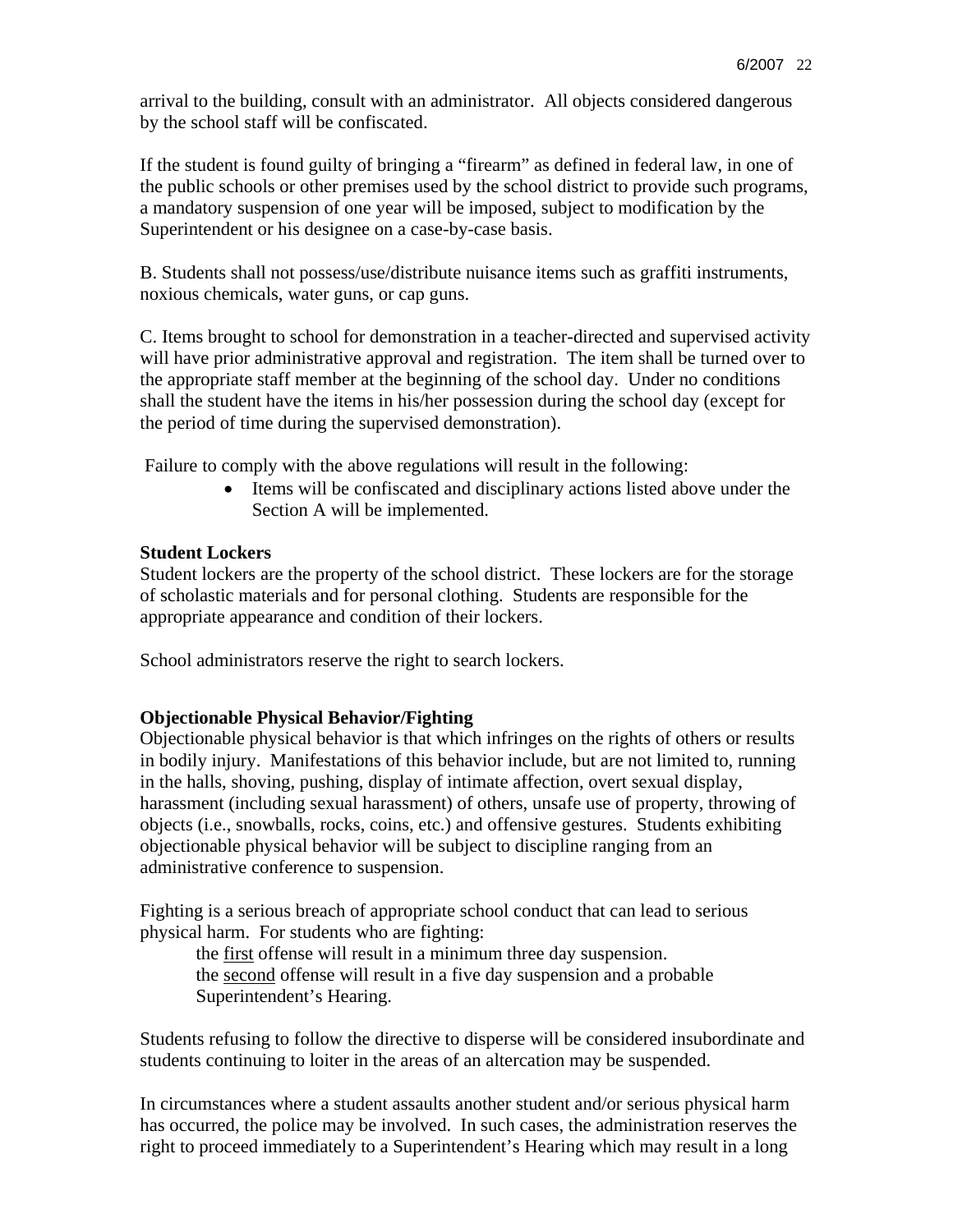term suspension. The administration reserves the right to file disorderly conduct charges on students involved in fights on school grounds or at school sponsored activities.

#### **Student Strike or Student Disorder**

In the event of a student strike or student disorder, the building principal or his/her designee will confront the students causing the disturbance. The principal or his/her designee will meet immediately with student representatives from the protesting group and will direct the other students to return to their regular classroom routine. Students failing to follow the administrative directions will be suspended and directed to leave the building with the understanding that long-term suspension may result. The parents of these students will be contacted.

In the event that the disruptive students refuse to leave the building and the school grounds after a reasonable time has elapsed as determined by the building administrator, the police will be called.

Students may be subject to arrest if they refuse to follow the administrator's directions.

#### **Principal's Option - Excessive Misconduct**

Students who are involved in severe behavioral problems or who are repeatedly involved in disciplinary situations because of violations of the Code of Conduct may, at the discretion of the administration, be subject to a Superintendent's hearing to consider long term or permanent suspension from school.

If a student accumulates excessive penalties or the health, safety and welfare of the school community is threatened, the principal may, as appropriate, initiate the following:

 Mandatory in-school restriction during unassigned class or study hall periods A referral will be made to a multi-disciplinary team for review of the student's educational program and services.

A PINS complaint will be filed.

External suspension of the student.

An alternative educational placement for the student will be made.

A Superintendent's Hearing in contemplation of a long-term suspension from school.

#### **Disorderly Conduct**

A student is guilty of disorderly conduct when, with intent to cause public inconvenience, annoyance or alarm, or recklessly creating a risk, a student engages in fighting, or in violent threatening behavior, makes unreasonable noise, exhibits lewd behavior, uses abusive, racially offensive or obscene language or makes an obscene gesture, disturbs any authorized assembly or meeting, obstructs vehicle or pedestrian traffic, congregates with other persons and refuses to comply with the request of a person in authority to disperse or creates a hazardous or physically offensive condition by an act which services no legitimate purpose or whose conduct constitutes a misdemeanor or felony while on school property or at a school function.

#### **A. Files false fire alarms, bomb scares, false reports to 911, and threatens to injure person or property or commits arson**.

A student guilty of one of these actions will be subject to a Superintendent's Hearing, a long-term suspension, and will be prosecuted to the fullest extent of the law. Restitution will be required where applicable.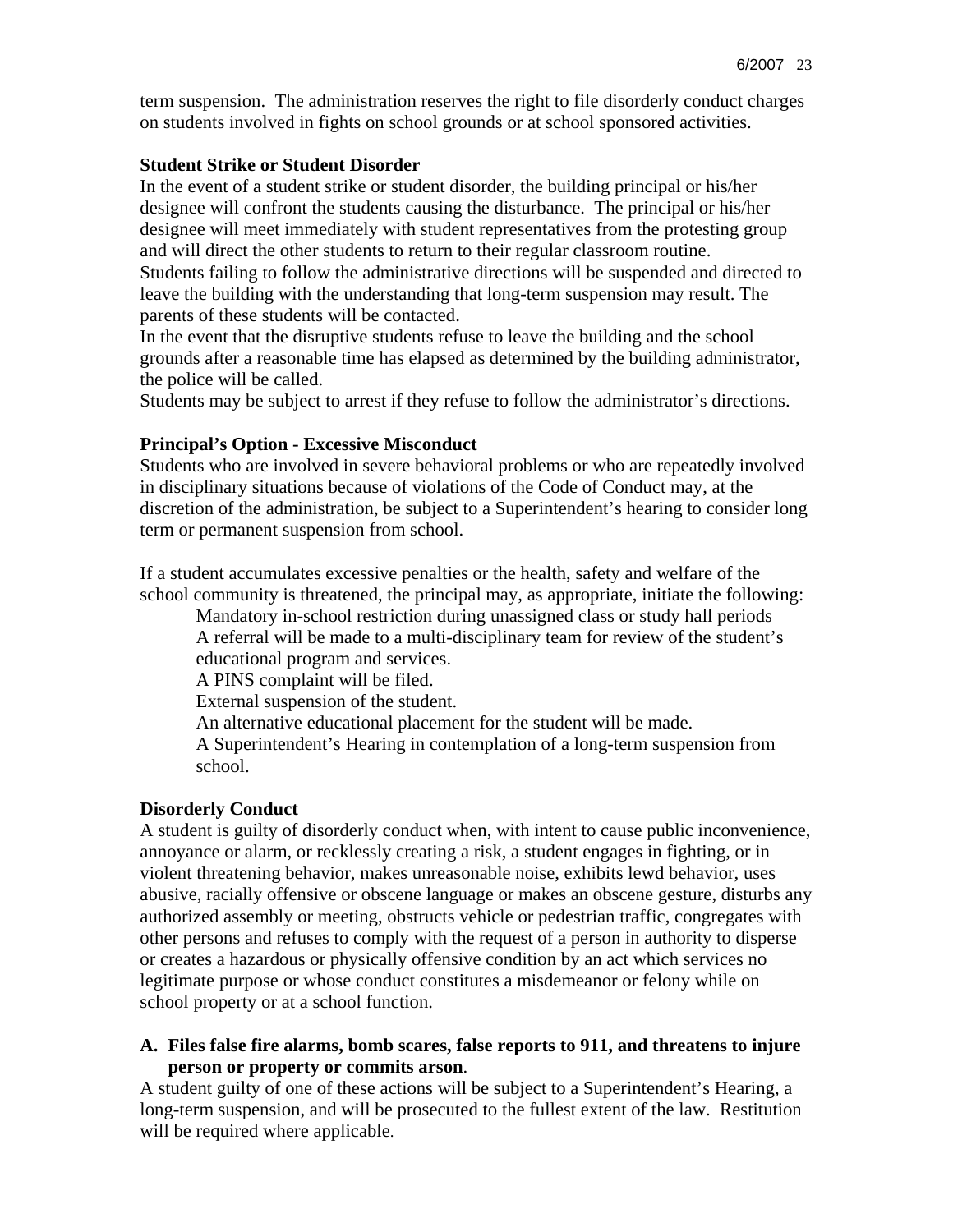### **B. Uses abusive or vulgar language including racial, sexual and/or ethnic comments.**

The use of abusive or vulgar language and racial and/or ethnic comments, either in general conversation or as directed to a school community member will result in discipline ranging from an administrative conference to external suspension and parental conference or a Superintendent's Hearing. Verbal abuse, vulgar language, racial or ethnic comments directed toward staff will result in a suspension and may result in a Superintendent's Hearing.

**3.**1 Racial harassment of student consists of different treatment on the basis of race and is recognized in two different forms:

- 1. when the district's employees or agents, acting within the scope of official duties, treat a student differently than other students solely on the basis of race; or
- 2. when the education environment is not kept free from discrimination because the harassing conduct is so severe, pervasive or persistent that it interferes with or limits the ability of a student to participate in or benefit from the services, activities or privileges provided.

\*For the sake of simplicity and clarity the term "race" shall be used to refer to all forms of discrimination prohibited by Title VI – that is, race, color and national origin.

# **C. Insubordination**.

Insubordination occurs when a student willfully disregards a reasonable directive issued by a staff member.

The following are examples of insubordination:

Refusal to give his/her name upon request.

Refusal to wear and display student identification (high school only).

Refusal to follow a directive during a fire drill, bomb threat or any other evacuation of building.

Refusal to report to an administrator upon directive.

Refusal to comply with any aspect of the code of conduct.

Falsification of verbal / written information.

Disciplinary measures may include: detention, administrative conference, in school restriction, a parent conference, five day suspension. Depending on the severity and repetition of insubordinate acts, a student may be taken to a Superintendent's Hearing. If a student believes that he/she is being treated unfairly, the student should immediately and respectfully ask to be taken to an administrator to register the complaint.

## **D. Vandalism**.

Vandalism is the intentional damage to the property of the school district or of any other person, which results in the cleaning, repair or replacement of the property. The following are examples of vandalism:

Defacing of walls, lockers, furniture, books, or other school equipment and materials

 Damage to floors, walls, ceilings, doors, windows and bulletin boards. Mistreatment of any equipment or furnishings, such as library visual aids and books.

According to New York State law, a student's parents or guardian may be held responsible for costs of vandalism for which their student is responsible.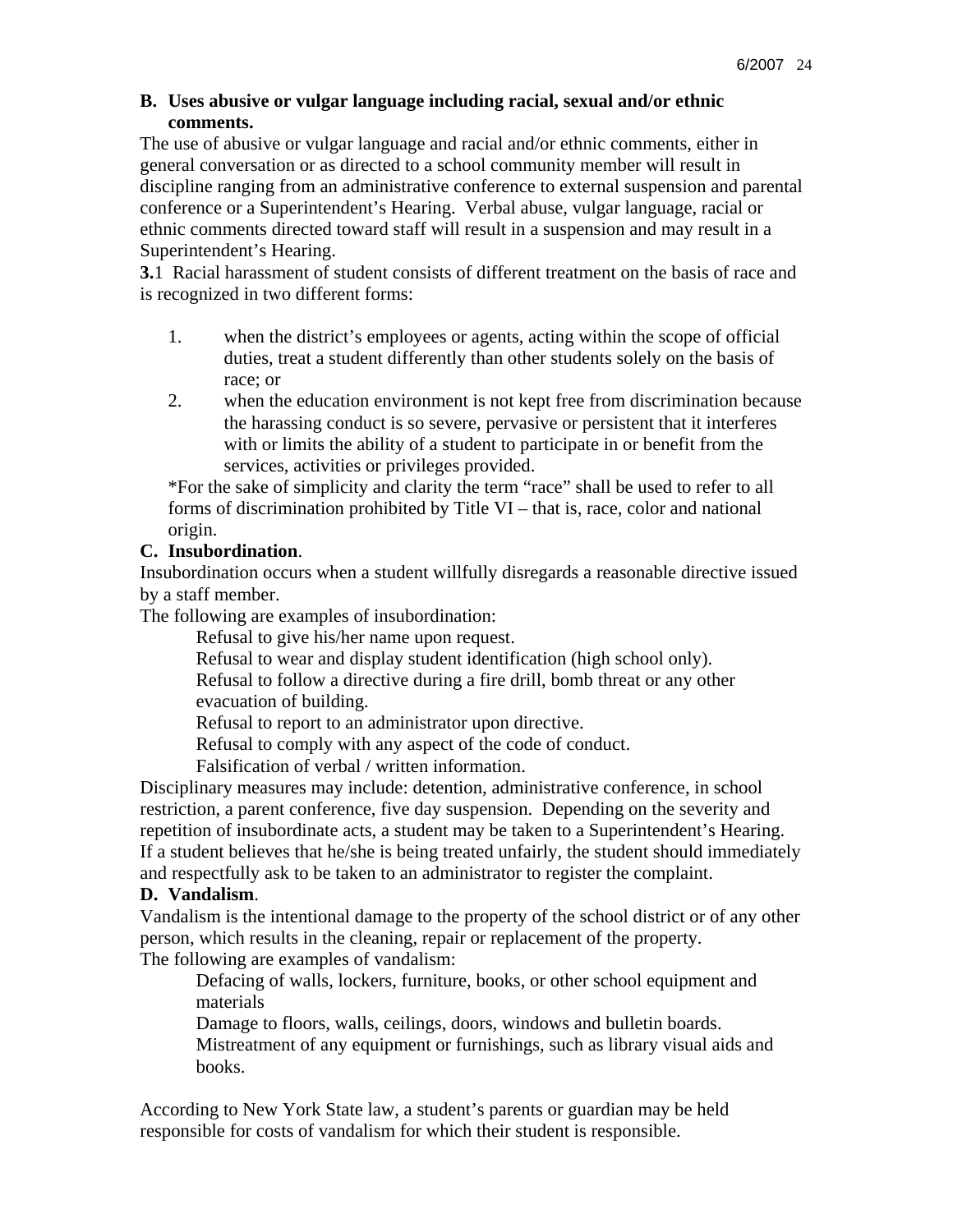Disciplinary measures will include: payment for the total repair/replacement costs, working in the school building, alternative to suspension, detention, suspension of one to five days, arrest and possible Superintendent's Hearing.

### **E. Physical, verbal or graphic harassment, threat or assault directed at student or the staff.**

Any student who intentionally harasses, threatens and/or assaults students or a member of the staff will be disciplined to the full extent of the New York State laws and district rules, including external suspension, a Superintendent's Hearing and legal prosecution. Included are actions on and/or off school grounds and through the use of the internet, telephone and electronic devices.

# **F. Bullying**

Bullying is physical or psychological harassment of one student/teacher by another student. Bullying shall be deemed to have occurred when a specific student is the subject, over periods of short or longer duration, of targeted negative actions including threats, harassments or intimidations by another person, physically, verbally or in writing. Bullying is an act of intimidation intended to achieve forced compliance and may include engaging in actions or statements that put an individual in fear of bodily harm. Bullying is a very serious matter and those who engage in such conduct will be subject to discipline to the fullest extent of this code of conduct or applicable New York State law. **Bullying may result in: behavior contract, bus suspension, in school restriction, an out of school suspension or Superintendent's Hearing.** 

## **G. Sexual harassment.**

Students who believe they have been subjected to sexual harassment must, at the earliest possible time, report the incident to the school's equity officer/team and/or the building Principal, Assistant Principal or guidance counselor. Should the Principal be the alleged harasser, the report should be made to the District Compliance Officer designated by the Board of Education.

Disciplinary measures will include: parent conference, detention, in-school restriction, external suspension including long-term suspension.

# **H. Abuse of cafeteria privileges.**

Students are expected to return their trays, dishes, and eating utensils to the reception center. All students are expected to clean up after themselves and to comply with the reasonable requests of the cafeteria personnel, monitors and faculty.

No food or drinks are to be taken from the cafeteria area. No eating or drinking is permitted in hallways or classrooms unless an administrator grants permission. Students abusing their cafeteria privileges will be disciplined as follows:

Loss of cafeteria lunch privileges for a designated period of time, assignment to detention, appropriate clean up assignment or in-school restriction.

Parent/guardian will be notified and requested to provide a bag lunch for the student, if necessary.

Throwing food ("food fights") will result in suspension from school.

# **I. Theft/Burglary/Larceny**

Theft: wrongfully taking, depriving or withholding property from another.

Burglary: entering school property with intent to commit a crime.

Larceny: unlawful taking and carrying away of personal property with intent to deprive the rightful owner of property permanently.

Disciplinary measures may include restitution, parent/administrative conference, in school restriction, suspension and long term suspension.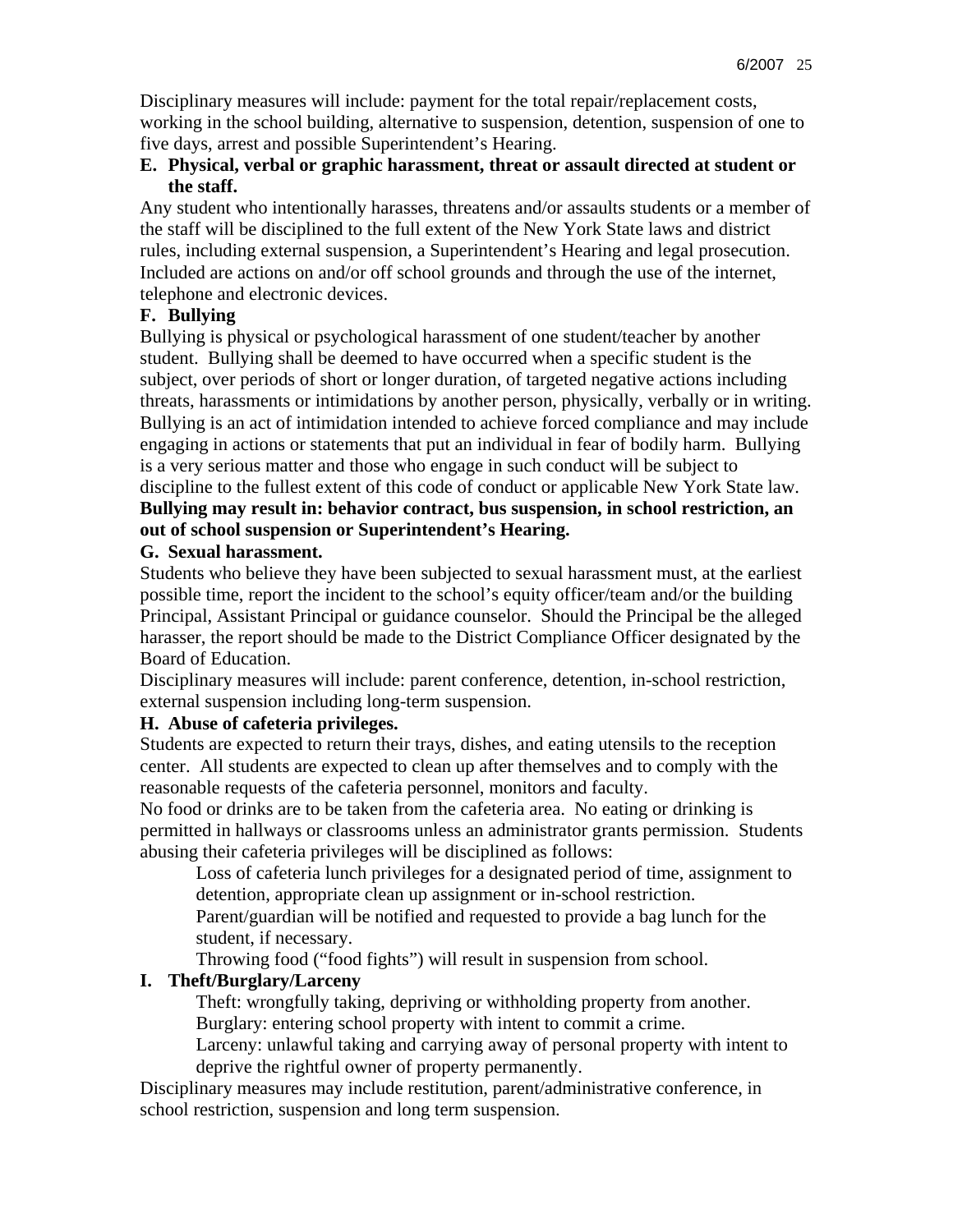## **J. Disruptive noise/disruptive objects/distracting items**.

Disruptive noise is any noise that is excessive, intolerable or interferes with the learning experiences of others. Radios, tape players, electronic devices including games, light or laser pointers, cameras and video cameras, except as specifically authorized, as well as other non-curricular items used for play and/or entertainment during the school day. These items may be confiscated and stored for the day. The district is not responsible for lost/stolen items. Confiscated property may be returned only to parents, or to students following a phone call or letter from the parent/guardian to the administrator. Taping of classes shall not occur without the permission of the instructors.

Cell phones must not be visible and not turned on during the scheduled school day. Students are encouraged to leave cell phones at home, as the Alert Now system will contact parents in the event of an emergency**. Use of a cell phone will result in confiscation by a teacher or administrator. If the teacher confiscates the cell phone, at the first available opportunity he/she will call the office/deliver directly to the administration.** Use of cell phones in any manner during the administration of state or local examinations will result in the student's exam being immediately invalidated and the additional potential of no credit awarded for the assessed work. Disciplinary measures may include: detention, in-school restriction**,** confiscation, parent pick up of cell phone, suspension, alternative to suspension.

### **K. Unauthorized sale of merchandise on school grounds.**

The unauthorized sale of any merchandise (including candy) to other students is not permitted on school grounds or on buses. Any sale of an item on school grounds must have prior approval of the building principal.

Disciplinary measures will include: warning, parent conference, detention, in-school suspension, alternative to suspension. Unauthorized merchandise will be confiscated by the administration.

#### **L. Distribution of written materials on school grounds**

Prior to its distribution on school grounds, written material must first be presented to the building principal for approval.

Disciplinary measures will include an appropriate clean up assignment.

#### **M. Extortion**

Extortion is any action intended to acquire money or property from another person against his/her will and as otherwise set forth in the penal law. Panhandling at lunch lines and/or at cafeteria tables is strictly prohibited.

Disciplinary measures will range from an administrative conference to a long-term suspension.

## **N**. **Littering**

Discarding debris such as paper, chewing gum, lunch bags, food, cigarette butts, etc. in the hallways, lavatories, classrooms and other areas, both inside and outside the building, school buses, is prohibited.

Disciplinary measures will range from an appropriate clean up assignment to suspension.

### **N. Gambling**

Gambling on school property or at school sponsored activities is prohibited.

Disciplinary measures will include in-school restriction and external suspension.

## **P. ID Badges**

All students must display/present upon request identification badges (upon policy implementation).

## **Q. Attendance Policy**

It is the goal of the Wappingers Central School District to afford each student the opportunity to meet his/her full potential. In addition to the Commissioner's regulations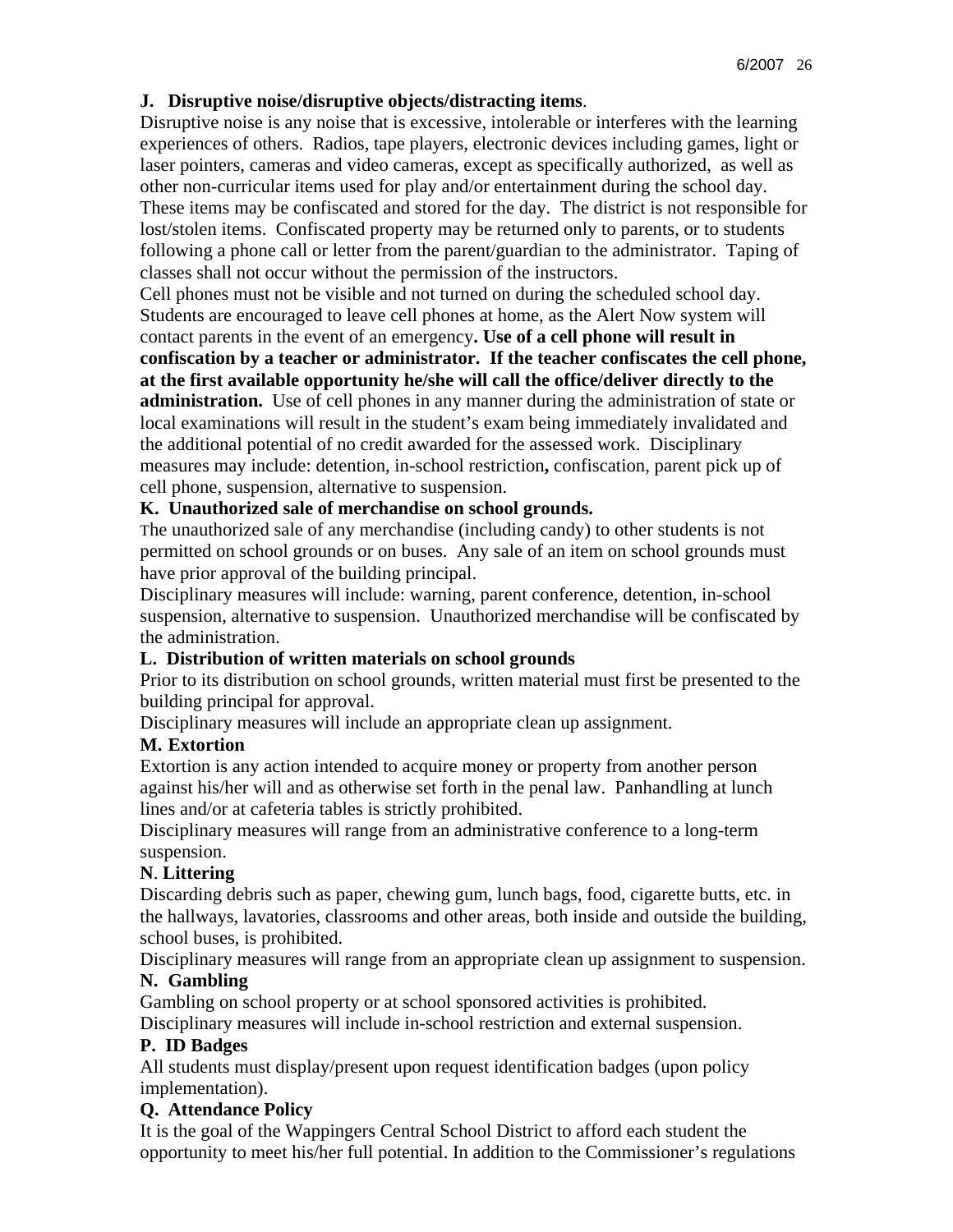(§ 3205) concerning compulsory school attendance, consistent attendance has been shown to be a major contributing factor in academic achievement. Therefore, the board of education considers that implementing an appropriate level of discipline for unauthorized absences is one mechanism for assisting parents and staff in maintaining students' attendance.

## 1. **Compulsory Education Under New York State Law**

New York state compulsory education laws specify that a minor from six (6) to sixteen (16) years of age, who is mentally and physically fit, be in regular attendance, where the student resides, for the entire time schools are in session. A child who turns sixteen (16) years of age during a school year must continue in attendance until the end of the school year. According to state law, the school year begins July 1st.

Under New York State Education Law Section 3205, parents are responsible for the regular attendance of their children.

However, successful implementation of this policy requires cooperation among all members of the educational community, including parents, students, teachers, administrators and all staff members.

## **Parent/Guardian Responsibilities**

1. It is the responsibility of parents/guardians to ensure that their children attend school regularly and on time.

2. Parents are required to provide their current home address, telephone number, emergency number(s) and a list of adults to contact in the event of an emergency.

3. Parents are to notify the school(s) promptly when there is a change in the emergency contact information as set forth in item 2 above.

4. When a student is absent from school, parents/guardians must provide a written excuse upon the student's return to school.

5. The written excuse must be submitted to the Attendance Office within five (5) school days of the absence. Failure to do so will result in the absence being recorded as an unexcused absence.

6. The District may require a doctor's verification of an absence purported to be related to an illness if there appears to be an inappropriate pattern of absenteeism or in other appropriate circumstances.

7. When a student is tardy to school, parents/guardians must provide a written excuse upon the student's arrival at school. Failure to do so within five (5) school days will result in the tardy being recorded as an unexcused absence.

## **Student Responsibilities**

1. Students must attend school daily and be on time.

2. Students must attend all classes and fulfill class requirements.

3. Students must consult with their teachers to arrange a schedule for makeup assignments and class work they have missed during their absence(s).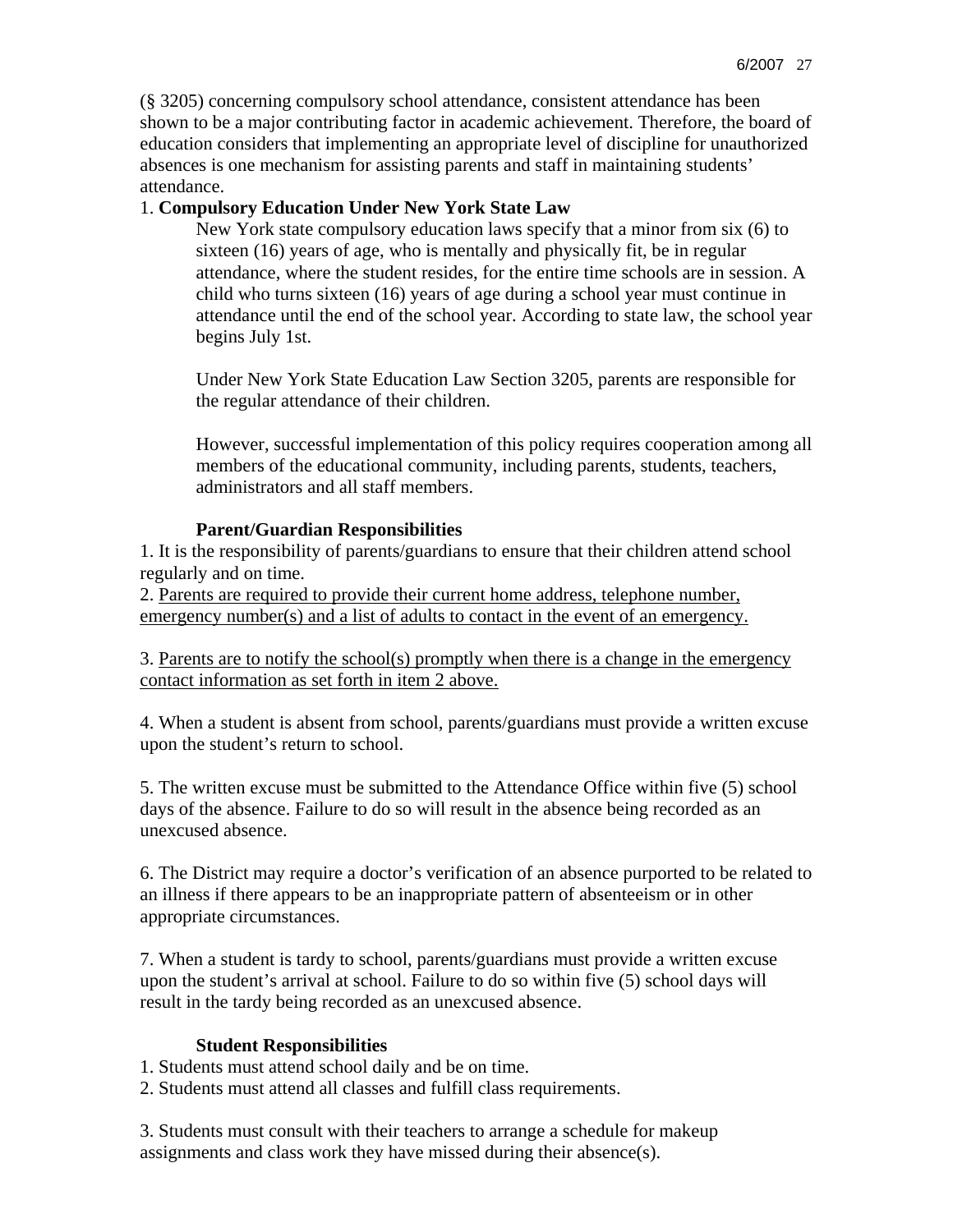#### **Administrators' Responsibilities**

**1.** Principal or designee is responsible for implementing the Attendance Policies of the District.

**2.** Principal or designee is responsible for his/her school's attendance services, assuring that all attendance reports are accurately completed and forwarded to the main office promptly.

**3.** Principal or designee must ensure register accuracy, admittance of late students, organization preparation and distribution of absence reports and provision for followthrough as needed, including phone and written communication to parents.

**4.** Principal or designee will review daily the daily attendance report.

**5.** Principal or designee is responsible for identifying students who require attendance intervention services for absence or tardiness (ref. V., 3. and VIII).

**6.** School officials are mandated to report all matters of suspected educational neglect to Child Protective Services.

**7.** The administrators shall report to the Superintendent of Schools on a periodic basis to align with a 5-week schedule. Reports shall be both for the specific period and cumulative for the year-to-date. Reports shall be based on the following data:

a. Daily average attendance.

b. Number of tardys elevated to unexcused absences.

c. Number of Attendance Probation contracts written and number of adherents/nonadherents to individual contracts.

d. Number, type and quality of staff comments on the Attendance Policy.

e. Number, type and quality of parent/guardian comments on the Attendance Policy.

f. Number, type and quality of student comments on the Attendance Policy.

#### **Teachers' Responsibilities**

1. Classroom/subject area teachers are required to record and report attendance daily in each class as prescribed in Section 3211 of the New York State Education Law and applicable Commissioner's Regulations.

2. Teachers must submit a written referral to the appropriate administrator within five (5) school days as per the District's Code of Conduct.

3. Teachers and school personnel will continually stress to students the importance of promptness and regular attendance in educational and business matters; they will set a positive example through their own contact with classes and will report patterns of chronic absence or tardiness.

#### **II. Objectives**

Good attendance and class participation are essential to academic success. Classroom lessons foster and require social interaction, development of effective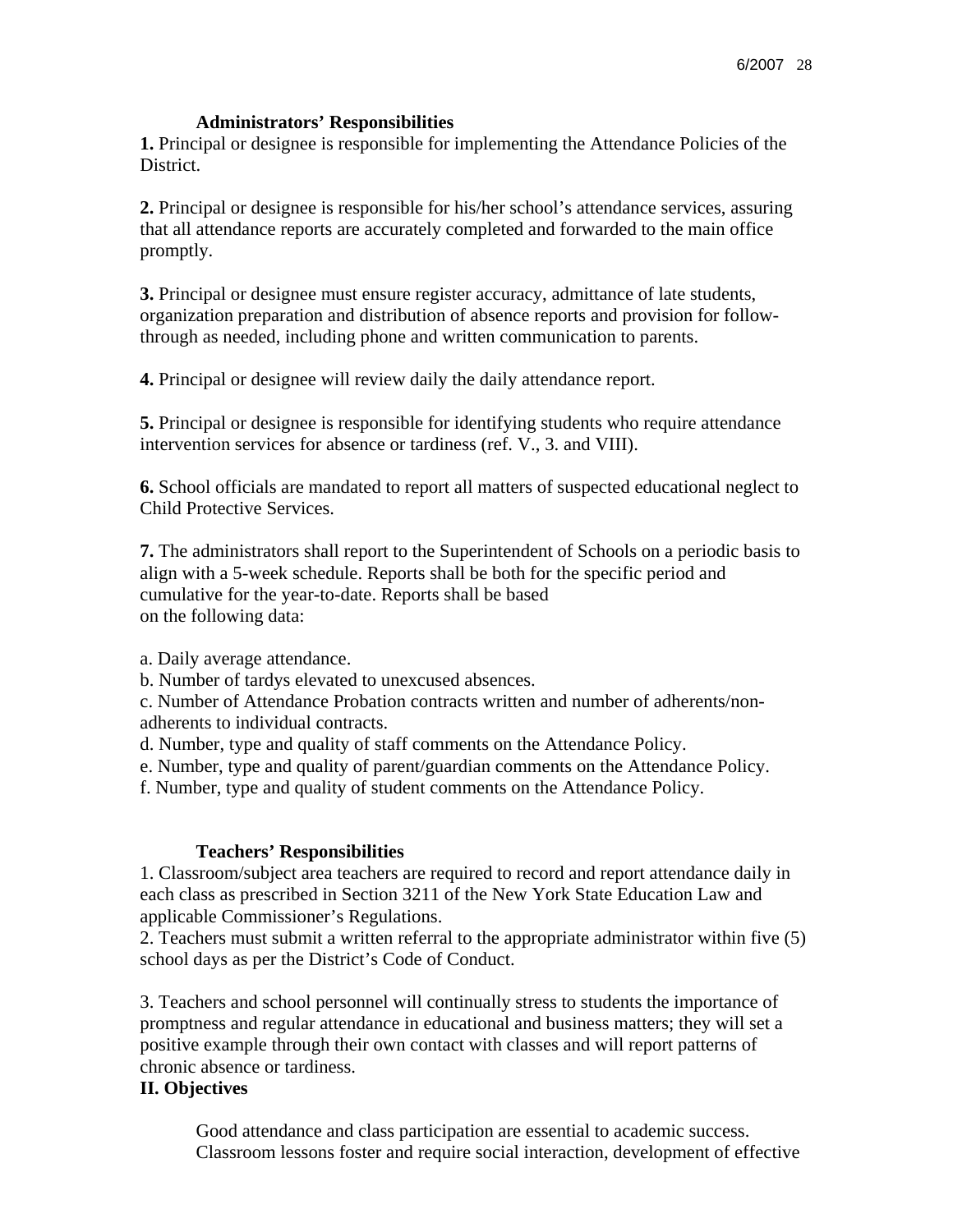communication skills, and critical thinking in addition to subject mastery. Textbook or make-up assignments are not adequate substitutes for classroom attendance and participation.

### **III. Strategies Employed to Accomplish Objectives**

Effective implementation of the Attendance Policy requires all participants to be informed and to understand fully its purpose, procedures, and the consequences of noncompliance. To ensure that students, parents, teachers and administrators are notified and understand this policy, the following procedures shall be implemented:

1. Students shall receive a copy of the Attendance Policy, which will be reviewed in homeroom within the first two days of school. Students and their parents/guardians will be asked to sign and return a statement indicating that they have read and understand the policy;

2. The Attendance Policy will be discussed at grade-level assemblies and in individual classrooms;

3. The attendance Policy will be included in the Student Handbook;

4. The Attendance Policy will be posted in individual classrooms;

5. The Attendance Policy will be available on the district's web site;

6. The Attendance Policy will be contained in the Curriculum Guide;

7. The Attendance Policy will be reviewed with parents at orientation;

8. The school newspaper and district publications will include periodic reminders of the components of the Attendance Policy;

9. The Attendance Policy will be part of the New Teacher Orientation program;

10. The Attendance Policy will be periodically reviewed at faculty meetings;

11. The Attendance Policy will be included in the Teacher Handbook.

#### **IV Attendance Requirements for 9th – 12th Grade Students**

1. Unless they maintain the commitments put in place through the Attendance Probation process, any student in grades 9 through 12 who has been determined to exceed ten (10) school days in the aggregate in a semester course or in excess of twenty (20) school days in a full year course of unexcused absences, shall be ineligible for full course credit and shall be ineligible to submit any paper, homework or other work to be graded by their teacher(s), and shall not be permitted to take any quizzes or examinations in the course.

#### **V Absences**

1. Students shall not be considered absent when they are authorized by school officials to be somewhere other than in their regularly scheduled classes. For example, if school personnel expect the student to report elsewhere during their regularly scheduled class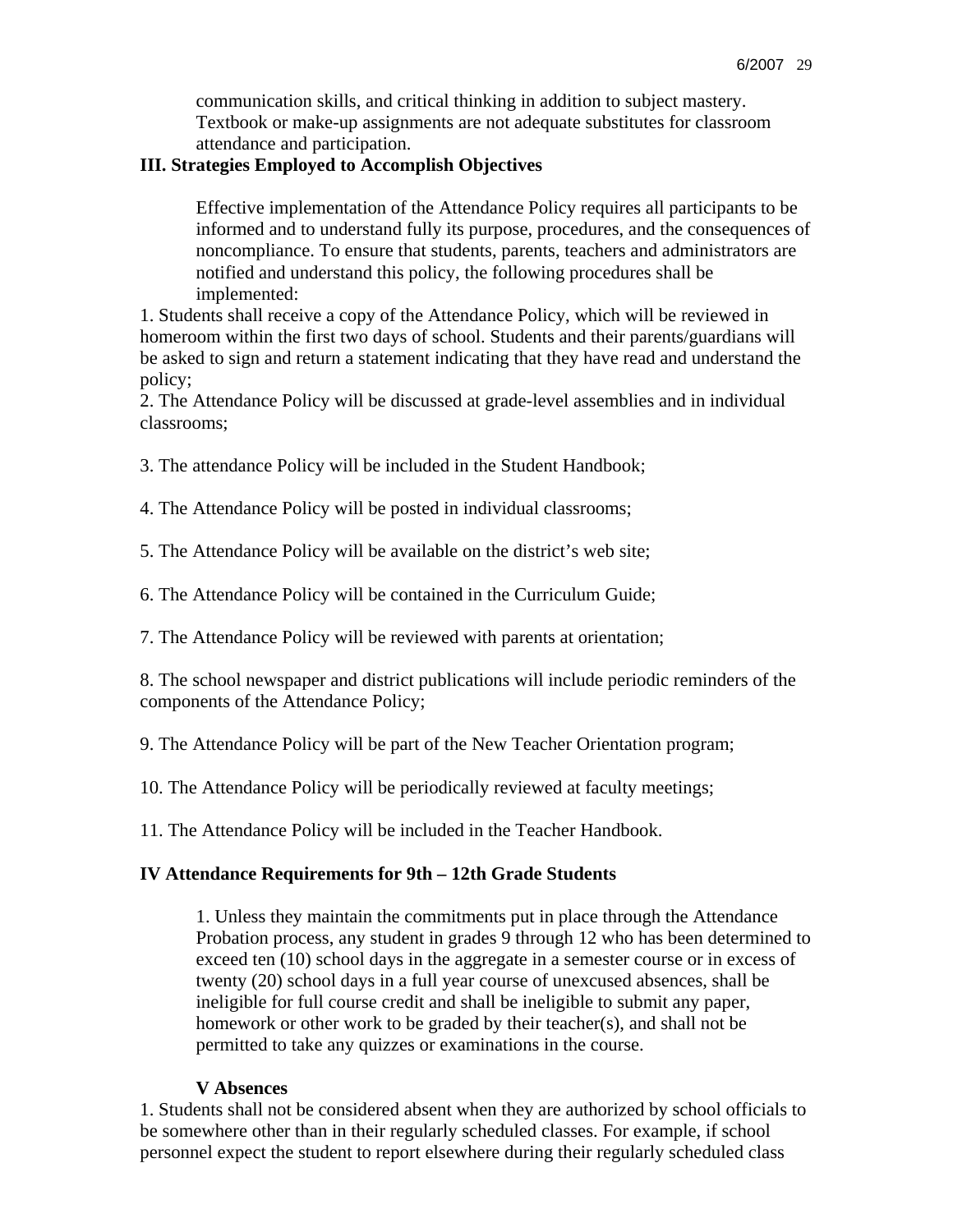time for activities such as: conferences with school personnel, testing, physical exams, music lessons, drama productions, athletic competitions, field trips, mandatory college orientation (limit of one, documentation and advanced administrative approval required), college visitation days (maximum of 3 with documentation and advanced administrative approval required, or other activities as approved by the Principal, the student shall not be considered absent. (See Attendance Code, attached as Appendix "A").

2. Excused absences include: Illness of student;

a. Illness or death in family/immediate and extended/significant other;

b. Urgent medical appointment, which is documented as unable to be scheduled outside the school day;

c. Documented religious observance;

d. Documented mandatory legal circumstances;

e. Documented quarantine;

f. Impassible roads;

g. Other absences which may have been approved by the Commissioner of Education.

3. All other absences are Unexcused Absences. They include, but are not limited to:

a. Absent without permission;

b. Four (4) latenesses of less than fifteen (15) minutes without an authorized pass will result in one (1) unexcused absence;

c. Not reporting to the designated location after obtaining an authorized pass from a class; d. Leaving school due to illness without the permission of the nurse;

e. Leaving school due to an emergency situation without the permission of the Principal

or designee;

f. Vacation.

## **VI Incentives and Consequences for Attendance Patterns**

The school will offer incentives for excellence and/or improved attendance. These may include:

1. Recognition award each semester;

2. Community donated gifts given to students who meet attendance standards;

3. Publication of an Attendance Honor Roll each quarter;

4. Special privileges awarded to students with outstanding attendance;

5. Special events for students who meet attendance standards;

6. Attendance records may be reviewed and considered during the post-secondary recommendation process.

## **VII Communication & Notification**

In the spirit of ongoing intervention and in order to motivate our students to improve attendance, parent(s)/guardian(s) will be notified of unexcused student absences. The following pertains to the number of unexcused absences in a two-semester (full-year) course. A parent may receive several notices if the excessive unexcused absences exist in more than one class.

1. Unexcused Absences 1 – 6: Teachers are expected to continue to confer with students and their parents concerning academic and attendance issues. [An attendance calling system will notify parent(s)/guardian(s) with a phone call in the evening.] (Unauthorized absence from class or school is considered truancy and insubordination, and the District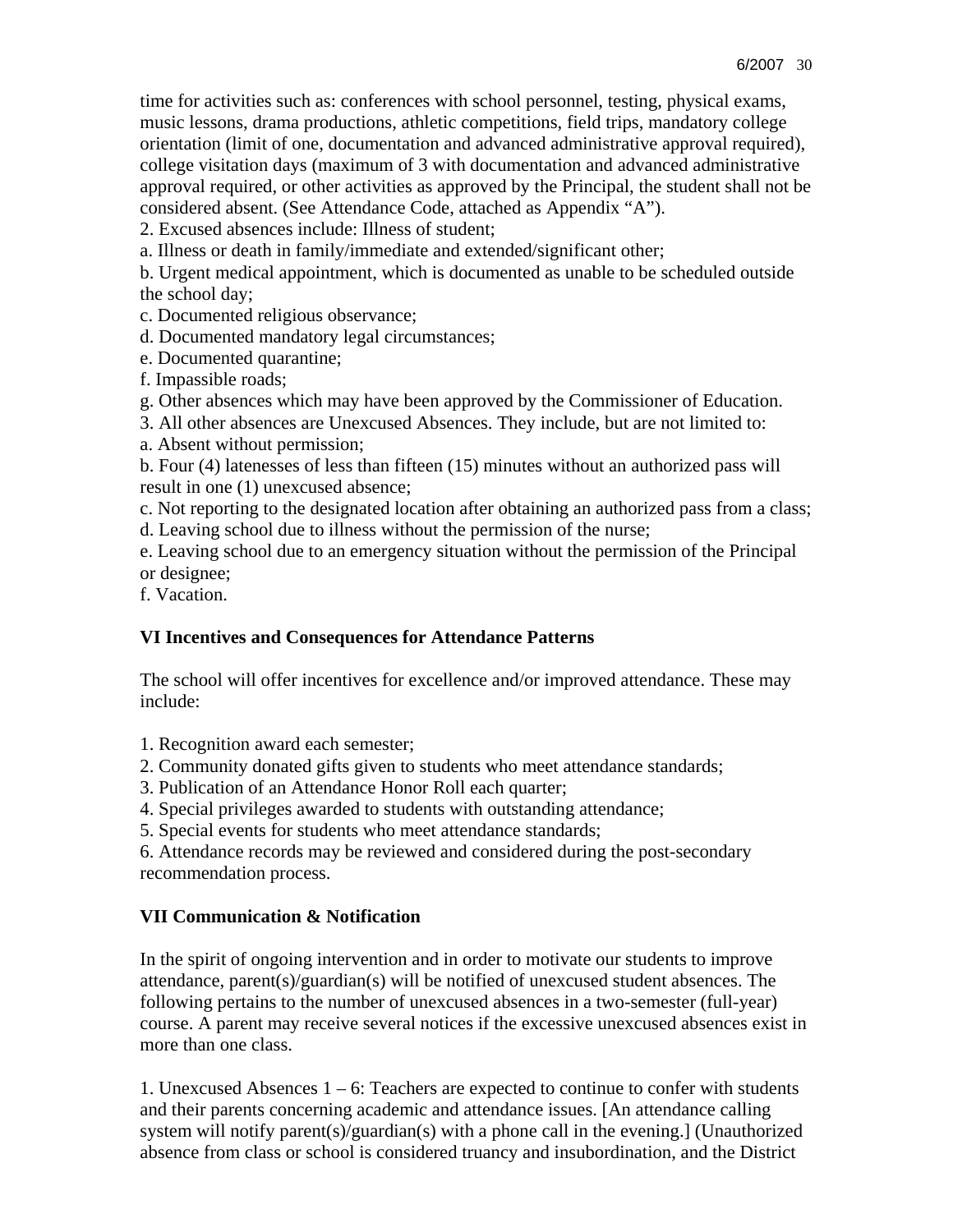will treat the unexcused absences in a manner consistent with the District's Code of Conduct.)

2. As soon as possible after the 7th unexcused absence from a full year course, the high school administration shall send written notification (which may be via e-mail if the parent/guardian has agreed to receive school communications through the method) to the student's parent(s) and guidance counselor. The letters shall notify the parent(s)/guardian(s) as follows:

> a. After the 7th unexcused absence, the parent(s)/guardian(s) will be notified that the student has been absent half the number of maximum unexcused absences and may lose credit if such absences continue.

b. A conference with parent(s)/guardian(s), student, and school officials will be scheduled.

c. After the 14th absence, the parent(s)/guardian(s) will be notified in writing that the student has only one (1) unexcused absence remaining and may lose credit if unexcused absences exceed the limit.

d. After the 18th absence, the parent(s)/guardian(s) will be notified in writing that the student has only one (1) unexcused absence remaining and may lose credit if unexcused absences exceed the limit.

3. The following pertains to the number of unexcused absences in a one-semester course.

a. Unexcused Absences 1-3: Teachers are expected to continue to confer with students and/or their parent(s)/guardian(s) with a phone call.

b. As soon as possible after the 4th unexcused absence from a half-year course, or fullyear alternating day course, the high school administration shall send written notification to the student's parent(s)/guardian(s) and guidance counselor (see e-mail notification above). The letters shall notify the parent(s)/guardian(s) as follows:

> i. After the 4th unexcused absence that the student has been absent half the number of maximum absences and may lose credit if unexcused absences continue. Guidance will continue to confer with students and their parent(s)/guardian(s) concerning academic and attendance issues.

ii. After the 7th unexcused absence, the parent(s)/guardian(s) will be notified in writing that the student has only one (1) unexcused absence remaining and may lose credit if unexcused absences exceed the limit. iii. After the 10th unexcused absence, the parent(s)/guardian(s) will be notified that the student may lose credit due to excessive absenteeism.

In every letter to a student's parent(s)/guardian(s), a request will be made for the parent/guardian to contact the child's counselor. The counselor will discuss the impact of excessive unexcused absences on the student's education and the associated consequences. The parent(s)/guardian(s) will have an opportunity to confer with the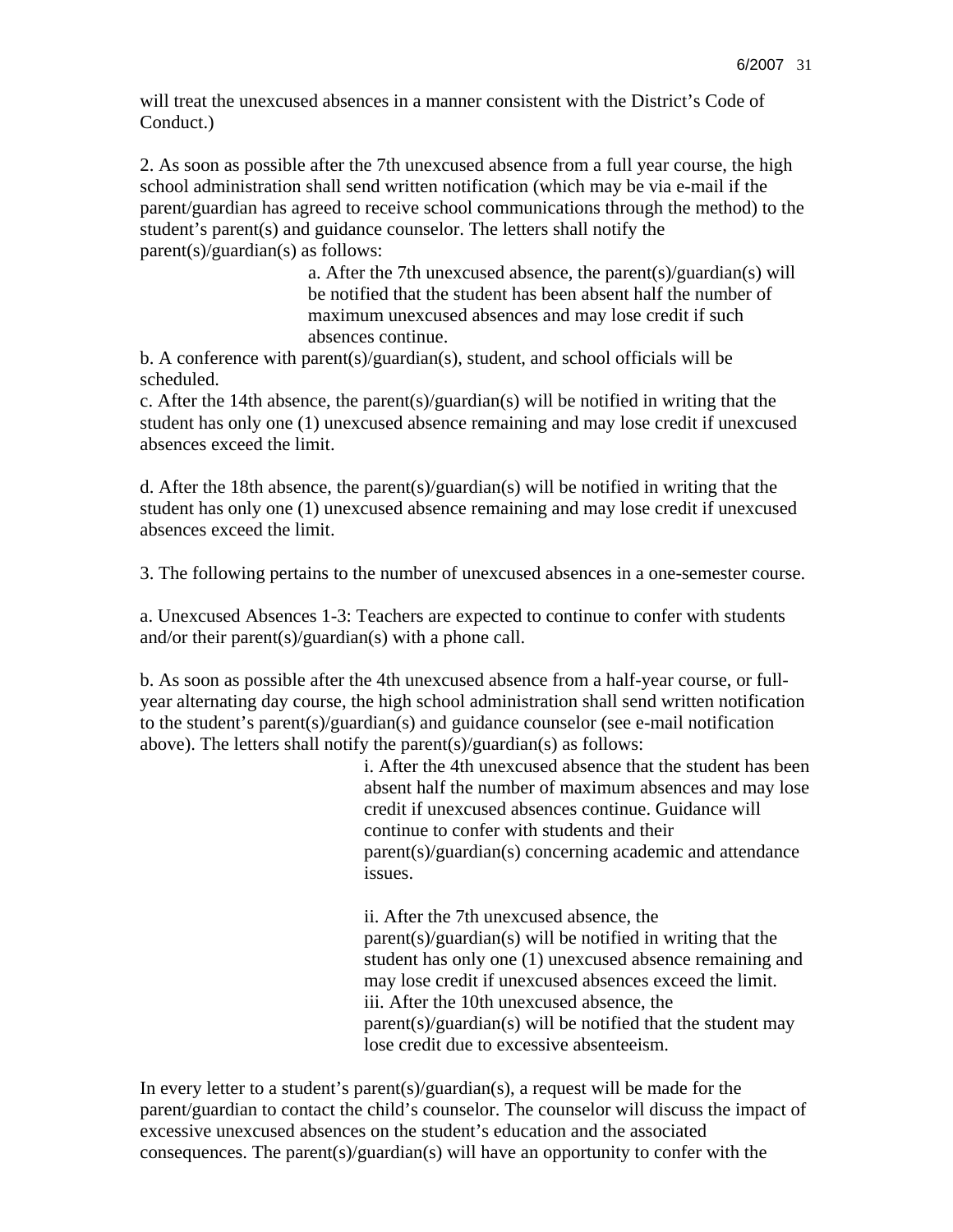school staff. However, a conference with the parent(s)/guardian(s) is not a prerequisite to denying academic credit to a student who either has failed to meet class requirements or has not successfully maintained all obligations under an Attendance Probation contract The primary responsibility for a student's attendance in class rests with the student and parent(s)/guardian(s).

## **VIII. Intervention Strategies**

Students who begin to exhibit an excessive number of days absent or tardy without an approved excuse will be referred to district pupil personnel service professional (e.g., guidance counselor, social worker, and psychologist) to try to identify the causes and seek solutions to the problems. The pupil personnel service professional(s) may work with families to find ways to foster better family relationships and improve student attendance. Additionally, referrals to outside agencies may be made in accordance with law and applicable confidentiality requirements.

Consequences for unexcused absences, truancy, and tardiness will include after-school detention, in-school restriction, and referral for a YSU (Youth Service Unit) or PINS (Person In Need of Support) petition, as appropriate.

The principal or the designee will be responsible for filing the PINS petition, as appropriate.

## **IX. Make-Up Opportunity**

Student in jeopardy of losing credit may make up (remove) one previous unexcused class absence from every course where the student is about to exceed the minimum attendance requirement. This may be done through the following:

1. Obtain, complete, and return to the teacher(s) one (1) assignment, as directed, for each class period made up. This may be done only one time for every course where the student is in danger of exceeding the minimum attendance requirement.

Make up must be done prior to a student exceeding the limit that requires implementation of an Attendance Probation contract.

## **X. Appeal Process**

As stated above, it is the goal of the District, in order to provide the opportunity for the highest individual academic achievement, to ensure that each student attends the maximum number of days possible. With that goal in mind, there is also the reality that life sometimes presents individuals with extenuating circumstances. It is not the purpose of this policy to punish students in good standing. Therefore, it will be the function of the Appeals Committee to hear students' appeals of the enforcement of this policy with respect to the mis-identification of an excused absence as an unexcused absence.

#### **Appeals, Part A:**

The written appeal for a hearing regarding the mis-identification of an excused absence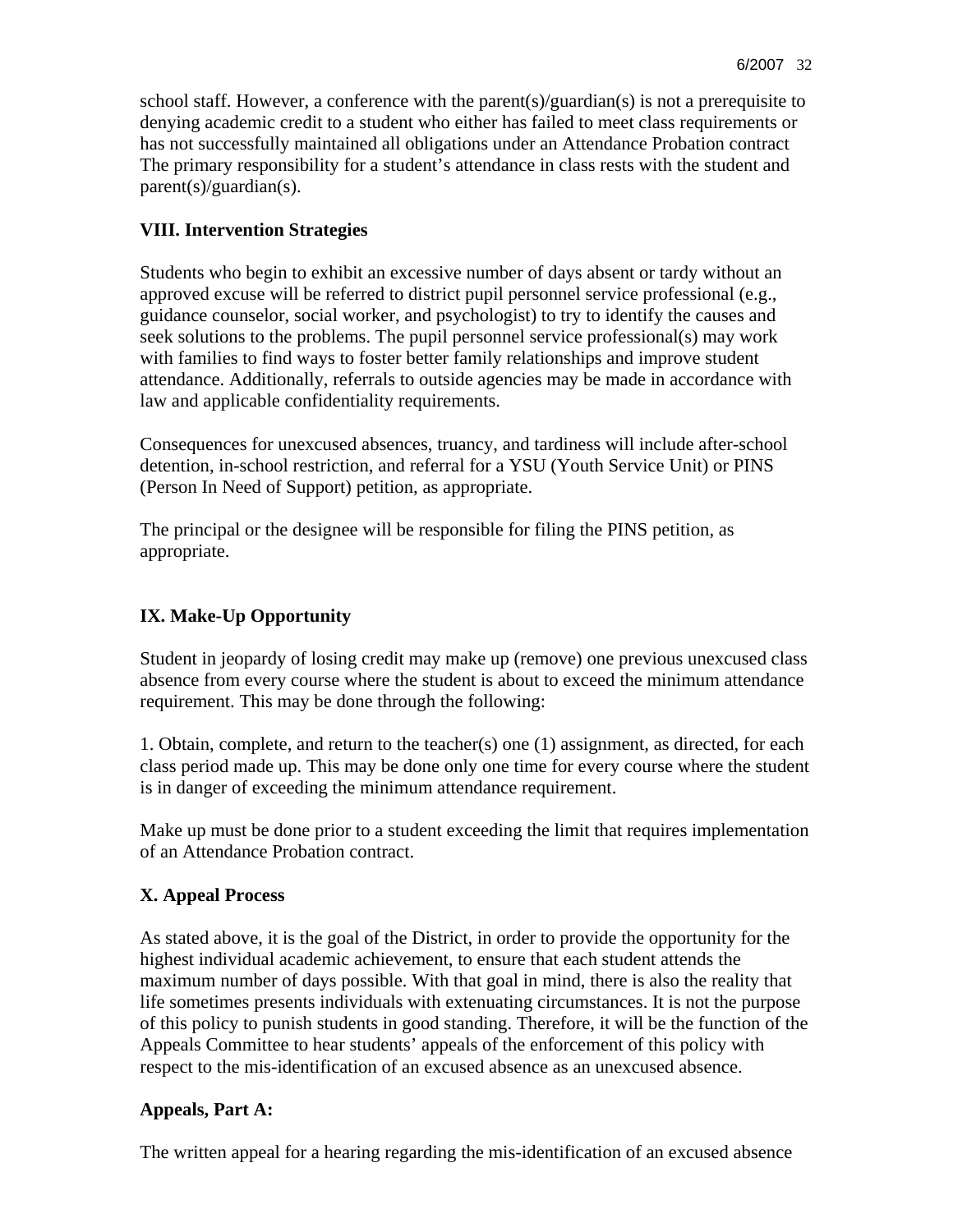as an unexcused absence must be received in the Assistant Principal's Office within 5 school days of the date of the loss of credit notice for accumulated unexcused absences unless extraordinary circumstances warrant a departure from the 5-school-day requirement.

The Appeals Committee will consist of the Principal (or his/her designee); a guidance counselor, and a teacher. The Appeals Committee will meet during the instructional day. The student and parent(s)/guardian(s) will be notified in writing of their right to appear at this meeting, to provide supporting witnesses and/or a student advocate, and/or to submit appropriate, verifiable documentation of the excused absence for consideration by the committee. Upon consideration of all relevant information, the Committee will decide whether the absence is still considered unexcused. The student and parent(s)/guardian(s) will be notified in writing of the outcome of the meeting. If the absence be determined to remain unexcused, the parameters in section VII shall be followed. If the absence is approved as an excused absence, the parent(s)/guardian(s) and the student will be reminded that the student must, at all times, continue to satisfy all course requirements.

The charge of the Appeals Committee is to maintain the balance between the District goal and the special needs of a very small percentage of the student population. The Committee will be ever mindful of the obvious and time-tested correlation between frequent attendance and academic success.

Any further unexcused absence during the appeals process may result in dismissal of the appeal. The written notice to student and parent(s)/guardian(s) shall include a caution regarding this possibility.

If the Appeals Committee decides to approve the appeal to identify an unexcused absence as excused, it is expected that attendance from that point will be perfect or fully documented as legal. In the event of future illegal absences see Attendance Probation (B below).

#### **Appeals, Part B:**

#### **B: Attendance Probation:**

The district recognizes that responsibility and maturity develop at different rates. For the student who has not met his/her attendance responsibilities with respect to unexcused absences and may loose credit for that reason, the policy includes a "fail safe" provision. If the student is finally ready to commit to academic success and is resolved to attend school and follow all school rules and procedures, the student may apply for Attendance Probation.

#### **Eligibility:**

Students are eligible for and may apply for reinstatement in any class in which the minimum attendance requirement is exceeded with or without the Appeals process.

All students who elect go through the Appeals: Part A will be notified of the attendance probation process.

Attendance Probation Procedure: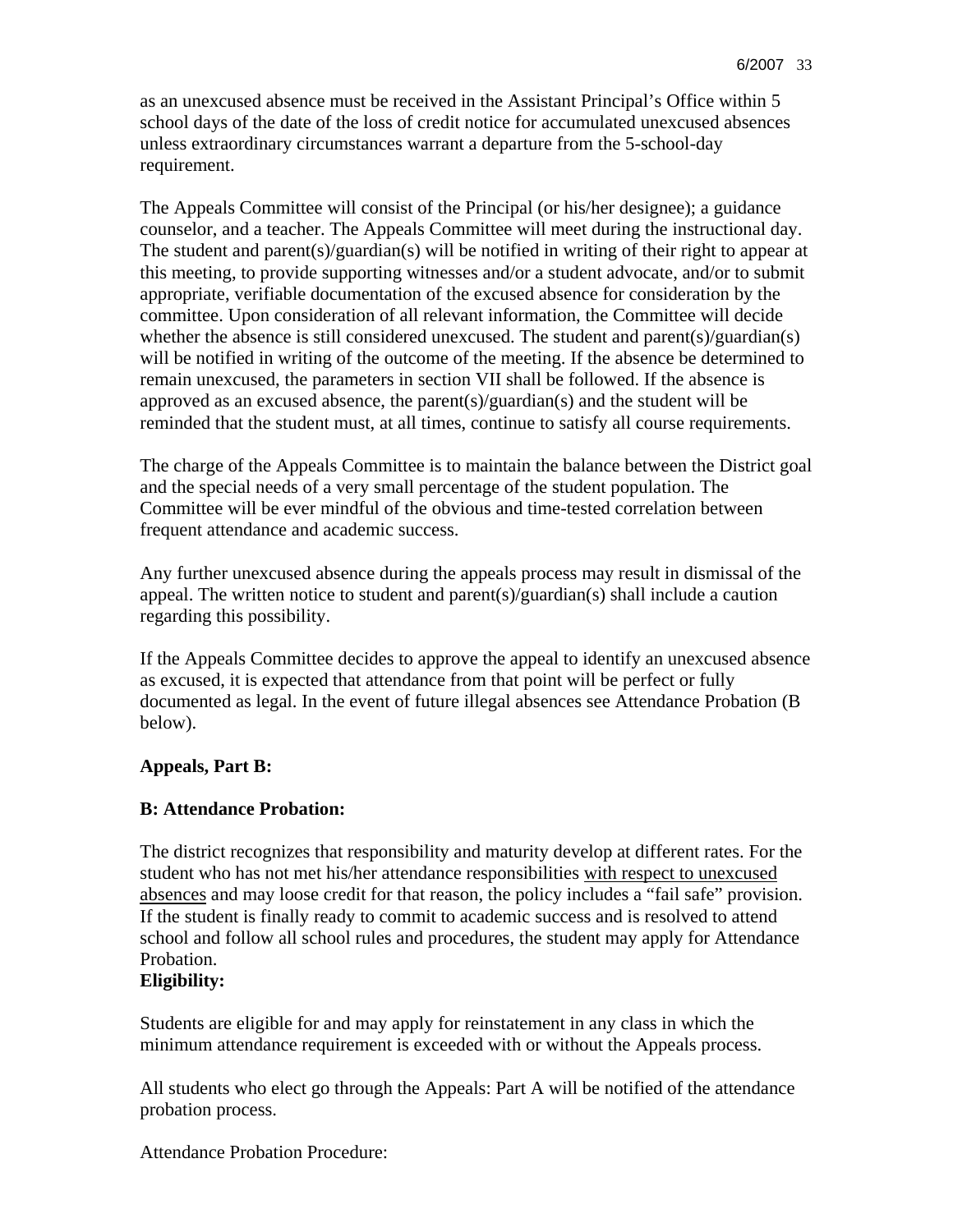1. The student will report to the principal's office and fill out a probationary appeals application within five school days of notification of loss of class credit for unexcused absences. The student will complete and sign an Attendance Probation Form, which will be signed by the principal or designee. Once this form has been executed, the student is reinstated in the class and may immediately return to that class.

2. The principal will schedule a meeting as soon as possible with the Attendance Probation student to develop a contract that provides a path back to solid academic standing. The contract will be developed by a team consisting of the student, his/her parent(s)/guardian(s), a guidance counselor, the classroom teacher, and anyone else deemed appropriate by the principal, (social worker, school psychologist, etc.).

3. The basic elements of the contract will be the same for all students. These include but are not limited to:

a. No unexcused absences

b. Advanced notification for anticipated legal absence, or emergency absence with parent notification

c. A scheduled calendar for producing all make-up work

d. Any special conditions determined by the principal or his designee

4. Once the contract is developed and signed, the student must demonstrate his/her determination to re-instate him/herself by meeting all conditions of the contract. If the student does not meet the conditions agreed to in the attendance probation contract, individual course credit will be denied for that course and there are no further appeals, nor application for further attendance probation will permitted for that course.

The student and parent(s)/guardian(s) will be made aware that, by the time the maximum unexcused absence limit has been exceeded and the student is involved in the Probationary Appeal process, a critical amount of class work, participation, and growth in the subject has been lost. Without a total and positive, commitment, this process will not work, and the student should consider other alternatives to achieve that credit.

## **XI. Minimum Attendance Requirement 6th – 8th Grade Students**

The policy for 6th – 8th grade students is consistent with the District's Attendance Policy. If a student in grade 6, 7, or 8 misses, without an acceptable excuse, a class which s/he is taking for high school credit, the student will lose credit pursuant to the procedures as applicable to students in grades 9 through 12. This shall apply to all students in grades 6-8, unless otherwise stated on a student's individual educational plan or 504 plan. The high school definition of absences, as well as the appeals procedure, applies for all 6th – 8th grade students.

# **XII. Minimum Attendance Requirement for K – 5th Grade Students**

The  $K - 5$ th grade attendance requirements are consistent with the District's Attendance Policy. All students must attend as per the Code of Conduct. This shall apply to all students in grades  $K - 5$ . The school staff will discuss the importance of school attendance and offer assistance to parents and guardians of students who are excessively absent without an approved excuse. Parent notification will take place as per the District's Code of Conduct.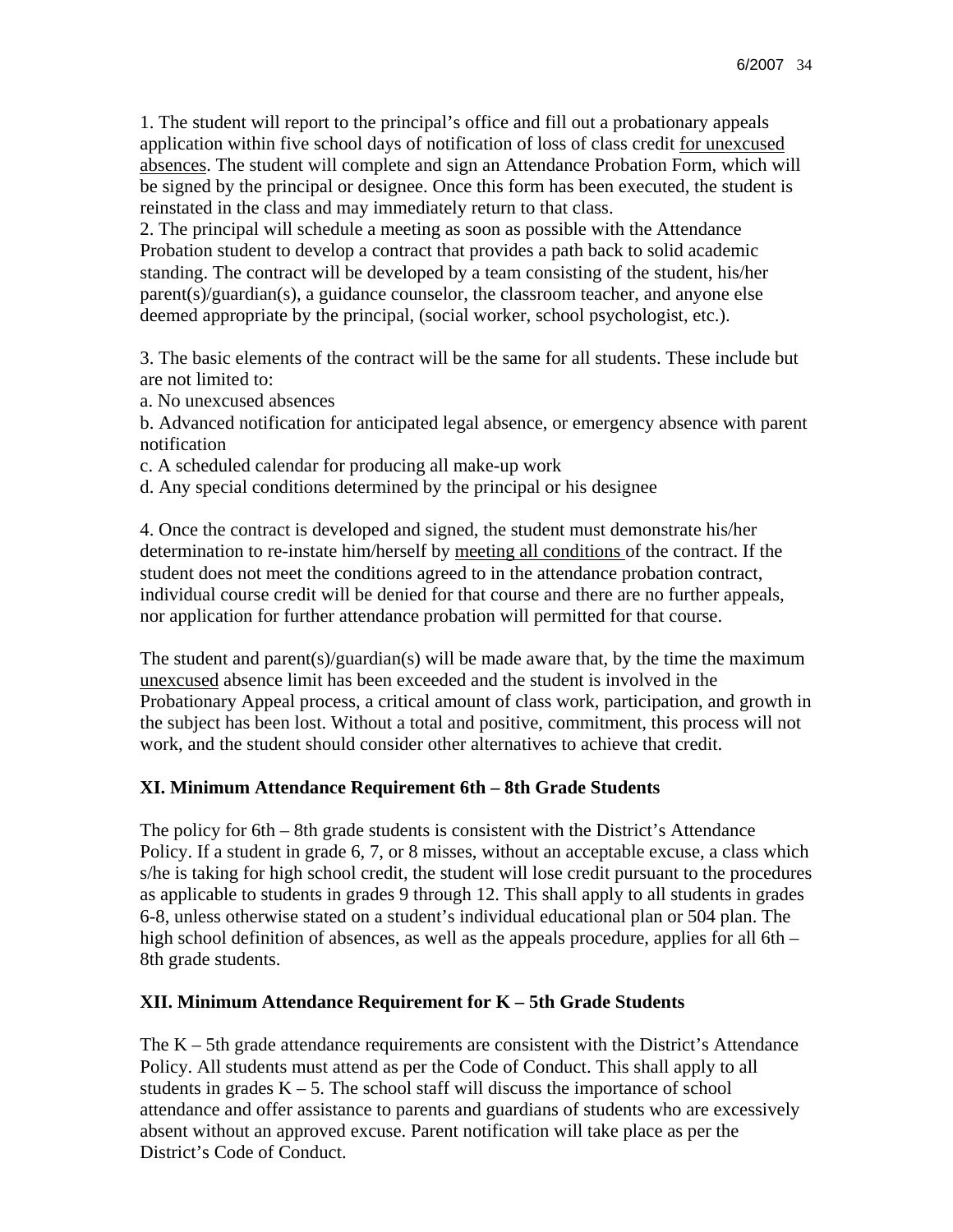**Pilot adoption criteria and schedule:**

**Upon approval of the Pilot Attendance Policy, the document will be disseminated for educational and informational purposes to staff, parent(s)/guardian(s), and students in a focused manner. The weeks between the board pilot adoption date and the end of the school year shall be used to educate the Wappingers Central School District community as to the rationale, purpose, and implementation of this policy.**

**The administration will follow the reporting schedule (ref. Administrators' Responsibilities) and the Board of Education shall review the reports at its regularly scheduled public meetings.**

**Upon receipt of the final report due at the Board's first meeting in April 2008, the Board shall discuss the adoption of the Attendance Policy on a non-pilot basis at its subsequent meetings. The Board shall make its decision to adopt the Attendance Policy, with whatever modifications or amendments have been determined to be required, at its first meeting in May 2008.**

**Nothing within the context of this implementation schedule shall prevent the Board of Education from amending the Pilot Attendance Policy at an earlier date based on its review of the administration's reports.**

#### **Recreational vehicles and equipment**

All forms of recreational vehicles are prohibited. Recreational vehicles include, but are not limited to trail bikes, mini bikes, unregistered motorcycles, dune buggies, mopeds, snowmobiles, motor homes, trailers, camping vehicles, scooters, skateboards and roller blades. Building administrators for school-related and approved functions may make exceptions.

#### **Student driving/parking privileges (SENIOR HIGH SCHOOL ONLY)**

Students must apply for permission to drive a car to school. All requests must go to the designated administrator's office for a parking permit and to register the car. Due to the fact that we have limited space in our parking lots, the following rules and regulations must and will be enforced.

- 1. No unlicensed motor vehicles are allowed on school grounds.
- 2. All students must fill out a driving permit card and agree to be bound by all terms and conditions expressed therein.
- 3. The following students will be given preference when applying for parking permits:
	- a. Co-op students, Work-study students, early dismissal students
	- b. Seniors, post-graduate students
	- c. Underclassmen with extenuating circumstances (with approval of the administration)
	- d. Renaissance card holders.
- 4. Student drivers must park in the designated areas only. Any car illegally parked or without a parking permit is subject to being towed at the owner's expense and the driver may be subject to disciplinary action.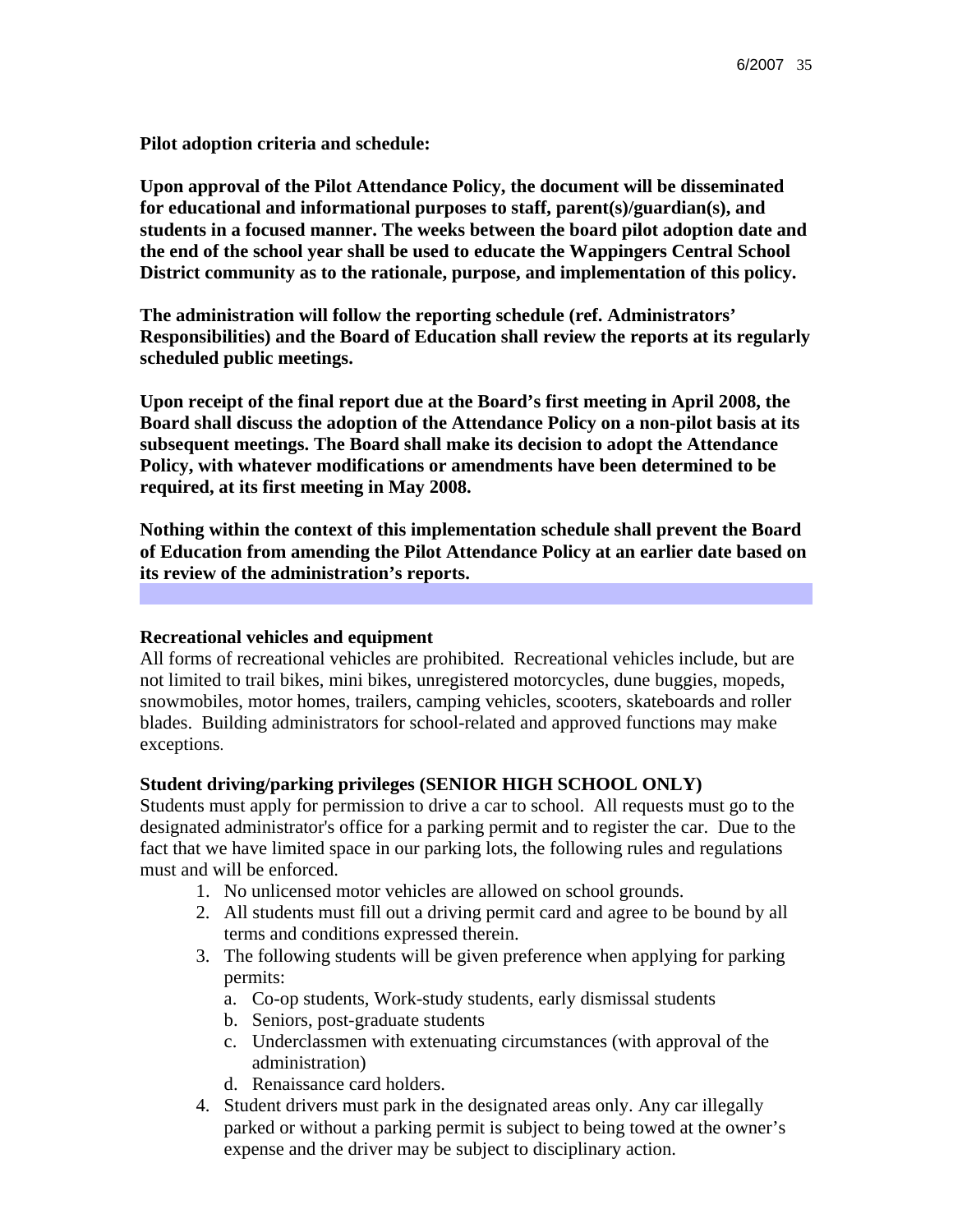- 5. Students are not allowed to go to parking lots or to cars during the day without prior written permission from a teacher or administrator.
- 6. Cars should be locked while parked on school premises.
- 7. The speed limit on school grounds is 10 m.p.h.
- 8. Driving privileges may be revoked and parent/guardian notified for the following reasons:
	- a. Leaving school early without proper authorization.
	- b. Dangerous and disruptive use of the car during school hours.
	- c. Speeding on school grounds.
	- d. Chronic tardiness to school.
	- e. Chronic classroom truancy.
	- f. Chronic disciplinary problems in school.
	- g. Misuse of the car during school hours.
	- h. Reckless driving on/near school property.
	- i. Violations of the Code of Conduct.
	- j. Failing to follow the directives of the school crossing guard, school security/safety officer or administrator on school grounds.
- 9. Temporary parking permits may be issued for extenuating circumstances. Students should see the administrator in charge of school parking.
- 10. School administrators reserve the right to search any cars parked on school grounds in order to protect the health, safety and welfare of our students.
- 11. Three violations of the parking code will result in the loss of parking privileges for the remainder of school year.
- **12. Under crisis conditions, students may be directed not to use their personal vehicles and will be asked to await parental pick-up or school transportation (crisis reunification process).**

All students requesting parking permits must be academically eligible. Disciplinary measures for violating the parking regulations: fines, suspension, external suspension, and revocation of parking privileges

#### **Possession and Use of Tobacco Products**

In accordance with the Public Health Law 1399, Article E, smoking or the use of tobacco- related products by **all persons** in school buildings, on school property or at school-sponsored activities and the possession of tobacco products is prohibited. Disciplinary measures for possession of tobacco-related products may include a one day suspension.

Continued violations will result in a referral to the Dutchess County Department of Health.

Disciplinary measures for smoking on campus – outside: may include: a two day external suspension, referral to Student Assistance Counselor and referral to the Dutchess County Health Department/**Smoking Cessation Program, with parental consent.** 

Disciplinary measures for smoking on campus – inside the building: **First offense** – may include a three day external suspension, referral to Student Assistance Counselor (at secondary buildings) and referral to the Dutchess County Health Department, with parental consent.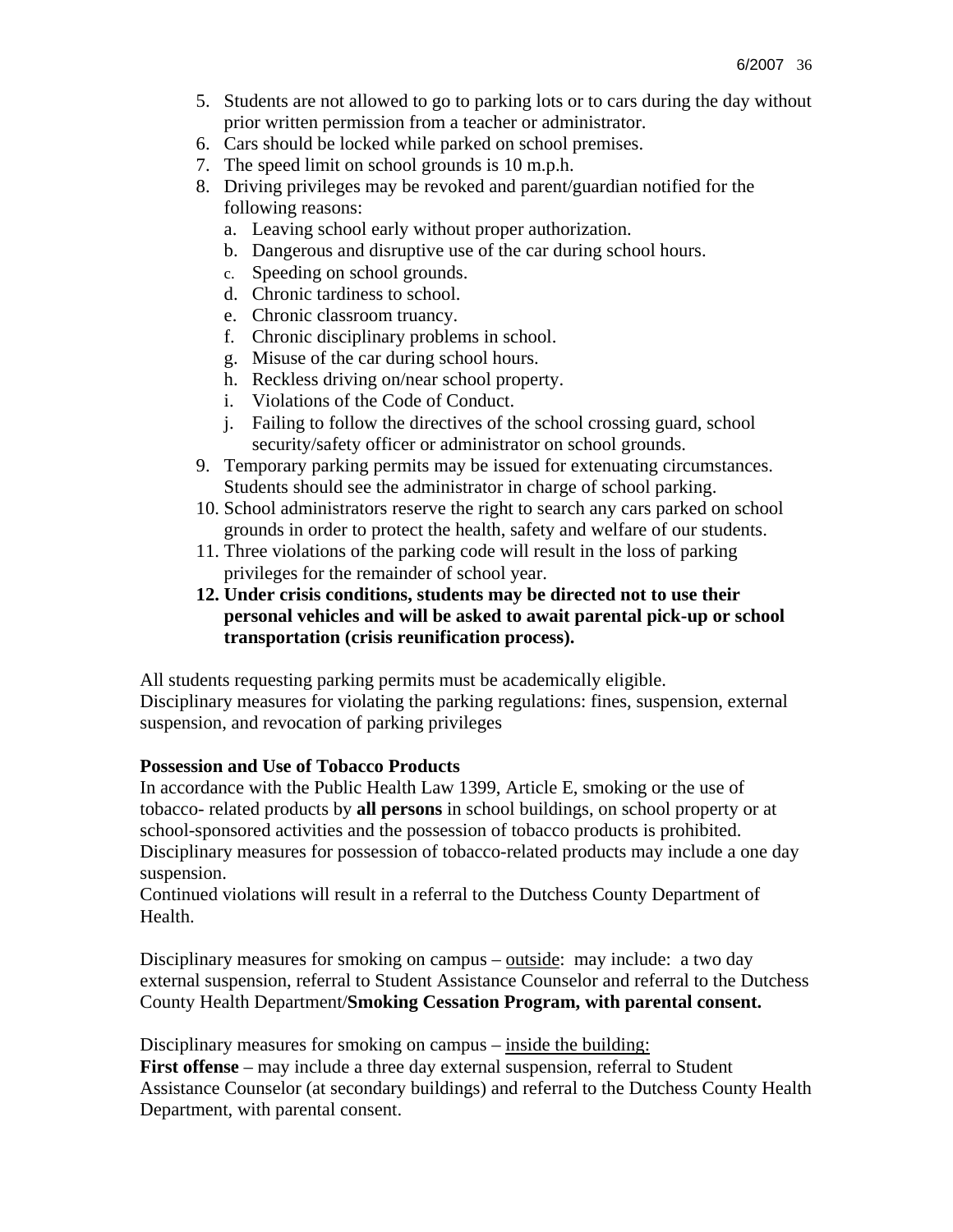**Second offense** –may include a four day external suspension, referral to Student Assistance Counselor (at secondary buildings) and referral to the Dutchess County Health Department, with parental consent.

**Additional offenses** – may include a five day external suspension, referral to Student Assistance Counselor (at secondary buildings) and referral to the Dutchess County Health Department, with parental consent.

## **Honor Code Violations**

A healthy learning environment can exist only if a commitment is made by all to live in the most ethical way possible. Those who refuse to make this commitment hurt not only themselves but also those in the entire school community.

## **A. Cheating**

A grade of zero will be given to any student who gives or receives information, including electronically, on any form of a test, quiz or lab. Any person falsifying a grade or a test or related material, with the goal of increasing that grade shall take the penalty of cheating. A student may appeal the grade to the principal.

## **B. Plagiarism**.

Plagiarism is defined as the act of stealing and passing off as one's own the ideas or words of another, or using a created production without giving credit to the source. Any student who plagiarizes will receive a zero on the plagiarized work.

## **C. Falsification and forgery**.

Falsification refers to the act of changing, adding to or deleting information from an absence note, early dismissal note, late arrival note, hall pass, parking permit, etc. Falsification also refers to deliberately providing false/inaccurate information.

Forgery refers to the act of writing one of the above and passing it off as written by the appropriate adult.

Disciplinary measures: the administrator will contact parent and discipline will range from in-house restriction to external suspension and loss of parking privileges.

Disciplinary measures for honor code violations include: administrator will contact parent, detention, in-house restriction, external suspension, alternative to suspension.

## **CHRONIC REPEATING OF CODE OF CONDUCT INFRACTIONS MAY LEAD TO LONG-TERM SUSPENSION OR PERMANENT SUSPENSION (EXPULSION).**

# **PUBLIC CONDUCT ON SCHOOL PROPERTY**

The Board of Education recognizes that the primary purpose of the School District is to provide a superior atmosphere for learning and education. Any action by an individual or group(s) aimed at disrupting, interfering with or delaying the education process or having such effect, is prohibited. The Board also recognizes its responsibility to protect school property and declares its intent to take any and all legal action to prevent its damage or destruction. The Board will also seek restitution from, and prosecution of, any person or persons who willfully damage school property.

These rules govern the conduct of students, parents, faculty and other staff, other visitors, licensees, invitees, and all other persons, whether or not their presence is authorized, upon district property, and also upon or with respect to any other premises or property (including school buses) under the control of the district and used in its instructional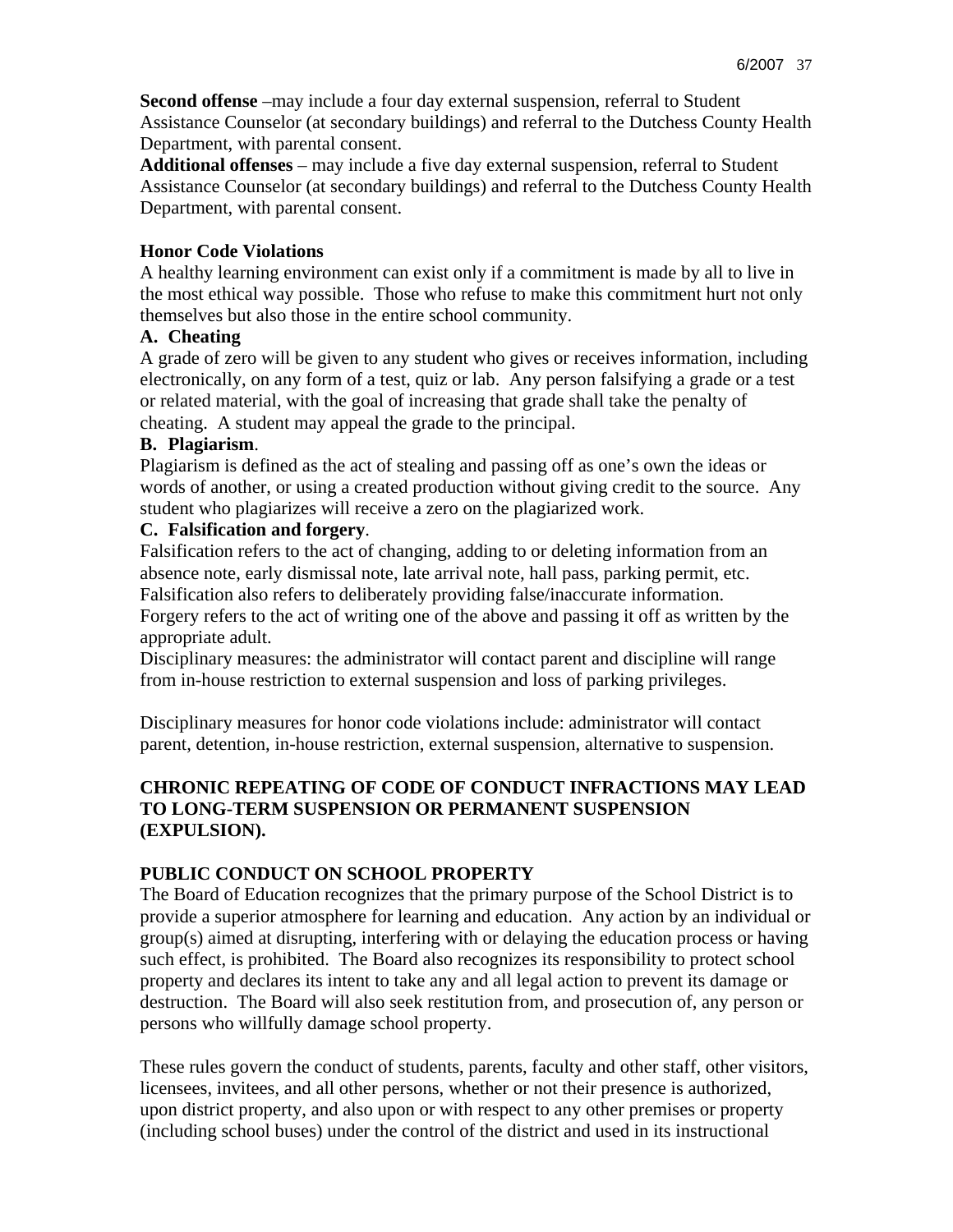programs, administrative, cultural, recreational, athletic, and other programs and activities, whether or not conducted on school premises.

### **PROHIBITED CONDUCT**

No person, either singly or in concert with others, shall:

- willfully cause physical injury to any other person, or threaten to do so, for the purpose of compelling or inducing such other person to refrain from any act which s/he has a lawful right to do, or to do any act which s/he has a lawful right not to do;
- intimidate, bully, harass, or discriminate against any person on the basis of race, creed, color, national origin, religion, gender, age, marital status, sexual orientation, or disability;
- physically restrain or detain any other person, or remove such person from any place where s/he is authorized to remain;
- willfully damage or destroy property of the District or under its jurisdiction, or remove or use such property without authorization;
- without permission, expressed or implied, enter into any private office of an administrative officer, member of the faculty, or staff member
- enter upon and remain in any building or facility for any purpose other than its authorized uses or in such manner as to obstruct its authorized use by others;
- without authorization, remain in any building or facility after it is normally closed;
- refuse to leave any building or facility after being required to do so by an authorized administrative officer, member of the faculty or staff member, or member of the Board of Education;
- obstruct the free movement of persons and vehicles in any place to which these rules apply;
- deliberately disrupt or prevent the peaceful and orderly conduct of classes, lectures and meetings or deliberately interfere with the freedom of any person to express his/her views, including invited speakers;
- knowingly have in his/her possession upon any premises to which these rules apply, any rifle, shotgun, pistol, revolver, or other firearm or weapon without written authorization of the chief administrative officer, whether or not licensed to possess the same has been issued to such person; and/or
- willfully incite others to commit any of the acts herein prohibited with specific intent to procure them to do so.

## **PENALTIES AND PROCEDURES**

A person who shall violate any of the provisions of these rules shall be subject to the following penalties and procedures:

- If a licensee or invitee, his/her authorization to remain upon the grounds or other property shall be withdrawn and s/he shall be directed to leave the premises. In the event of failure to do so, s/he shall be subject to ejection.
- If trespasser or visitor without specific license or invitation, s/he shall be subject to ejection and/or arrest.
- If s/he is a student, s/he shall be subject to disciplinary action as the facts of the case may warrant, as prescribed by §3214 of the Education Law and the Student Code of Conduct.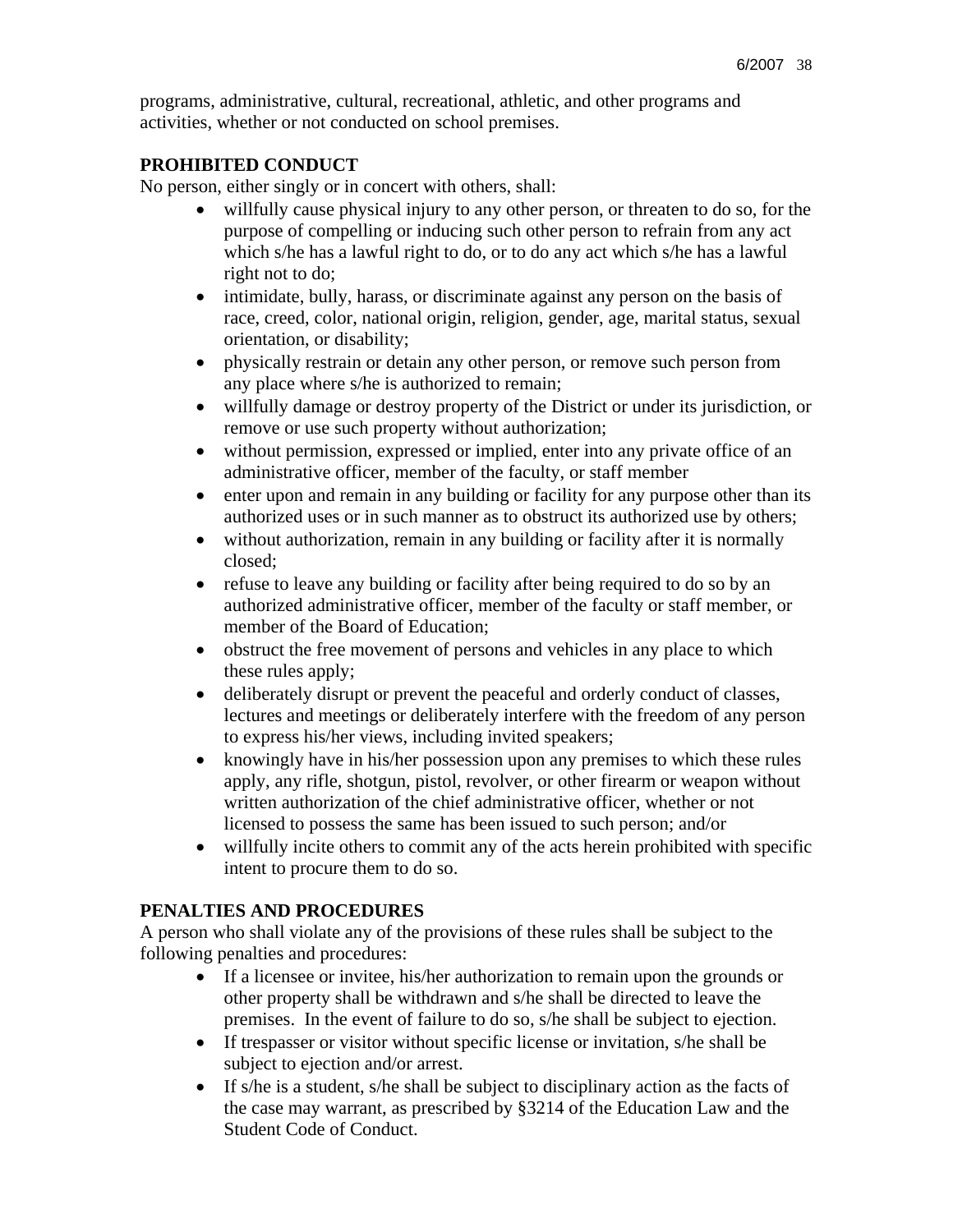- If a faculty member, s/he shall be subject to disciplinary action as prescribed by and in accordance with procedures of the Education Law and the collectively negotiated agreement.
- If a staff member in the classified service of the civil service, described in §75 of the Civil Service Law, s/he shall be guilty of misconduct and subject to the penalties and procedures prescribed in said section and be subject to ejection.
- If a staff member other than one described above, s/he shall be subject to discipline in accordance with law and any applicable collectively negotiated agreement.

## **ENFORCEMENT PROGRAM**

- 1. The Superintendent of Schools shall be responsible for the enforcement of these rules, and s/he shall designate the other personnel who are authorized to take action in accordance with such rules when required or appropriate to carry them into effect.
- 2. In the case of any apparent violation of these rules by such persons, which, in the judgment of the Superintendent or his/her designee, does not pose any immediate threat of injury to person or property, such officer may make reasonable effort to learn the cause of the conduct in question and to persuade those engaged therein to desist and to resort to permissible methods for resolution of any issues which may be presented. In doing so, officer shall warn such persons of the consequences or persistence in the prohibited conduct, including their ejection from any district properties where their continued presence and conduct is in violation of these rules.
- 3. In any case where violation of these rules does not cease after such warning and in other cases of will full violation of such rules, the Superintendent or his/her designee shall cause the ejection of the violator from any premises which s/he occupies in such violation and shall initiate disciplinary action hereinbefore provided.
- 4. The Superintendent or his/her designee may apply to the public authorities for any aid which s/he deems necessary in causing the ejection of any violator of these rules and s/he may request the Board's Counsel to apply to any court of appropriate jurisdiction for any injunction to restrain the violation or threatened violation of such rules.

This code and the penalties set forth herein are not considered to be inclusive or to preclude in any way the prosecution and conviction of any person for the violation of any federal or state law or local ordinance and the imposition of a fine or penalty provided for therein.

## **DEFINITIONS**

For the purposes of this Code, the following definitions apply:

Arson: Intentionally starting or attempting to start any fire or combustion. **Assault**: With criminal intent, the act of threatening to strike, attack, or harm a person in school or at any school sponsored or supervised activity; Intentional offensive/physical contact without consent.

**Battery:** Any physical force or violence unlawfully applied to any person. This can include jostling, tearing clothes, seizing or striking another person so long as there is criminal intent.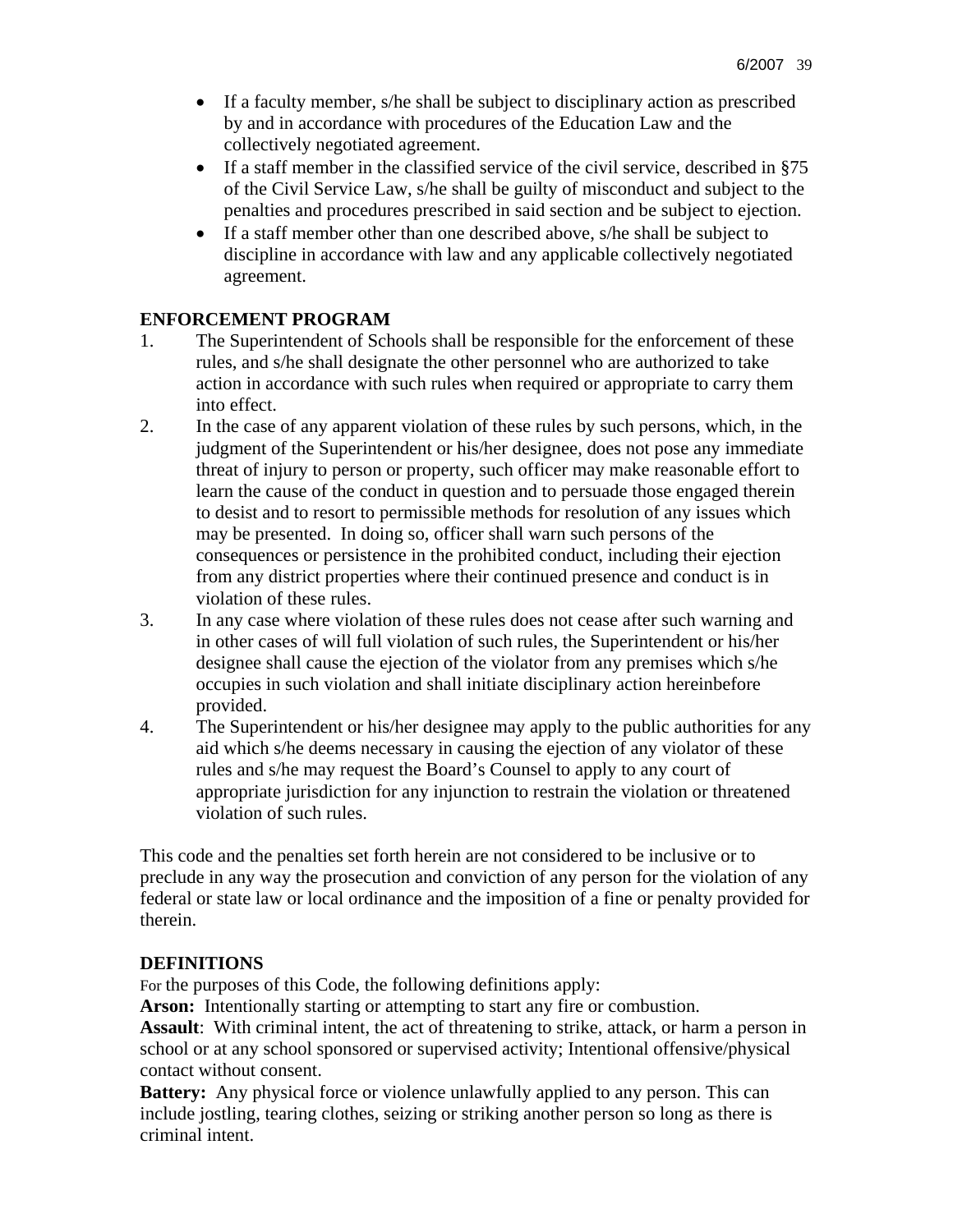**Bomb/explosive**: Device containing combustible material and a fuse, including fireworks M-80 or larger.

**Bullying:** Bullying occurs when a student is the target, over time, of repeated negative actions. It is not bullying when two students of approximately the same age, strength or developmental level fight or quarrel. Bullying means there is an imbalance of power so that the student being victimized has trouble defending himself or herself.

**Burglary:** Unauthorized entry into an unoccupied school building with the intent of committing a felony when the building is closed to students and the public.

**Disorderly conduct**: Behaving in a violent or seriously inappropriate manner which disrupts the educational process. This category is used when the police cite a student for extreme disruption.

**Disruptive Student**: An elementary or secondary student under the age of 21 who is substantially disruptive of the educational process or substantially interferes with the teacher's authority over the classroom.

**Drug/alcohol/chemical offense:** Any controlled substance or alcohol. This includes any transfer of a prescription drug or any substance alleged to be a drug regardless of its actual content.

**Extortion:** Use of "mild" threats or intimidation to demand money or something of value from another (no weapon).

**False fire alarm:** Report a fire to school or fire officials or setting off a fire alarm without a reasonable belief that a fire exists.

**Gambling:** Playing any game of chance or skill for money or anything of value. **Loitering/trespassing:** Entering school property or school facility without proper authority. This includes a student coming onto school property during suspension without prior administrative approval.

**Parent:** The parent, guardian or person in parental relation to a student. **Removal**: The act of a teacher in discontinuing the presence of the student in his/her classroom.

**Robbery:** Taking property from a person by force or violence or threat of aggression. **School Function**: Any school sponsored extra-curricular, co-curricular or other event or activity.

**School Property**: In or within any building, structure, athletic playing field, playground, parking lot or land contained within the real property boundary line of a public elementary or secondary school, or in or on a school bus as defined in §142 of the New York State Vehicle and Traffic Law.

**Sexual assault/offenses**: Intentional sexual contact of a harmful or offensive nature. **Sexual Harassment**: Unwelcome conduct of a sexual nature (including, but not limited to, comments, drawings, touching) which makes the educational environment hostile for the victim, and/or conduct whereby the aggressor seeks sexual favors in exchange for an educational benefit to be provided to or withheld from the victim.

**Suspension:** The act of a Building Principal (or acting building principal), Superintendent of Schools, District Superintendent or Board of Education in discontinuing the presence of a student from his/her regular classes.

**Theft/larceny**: Unlawful taking and carrying away of property belonging to another person while the building is occupied with the intent to deprive the lawful owner of its use.

**Threatening/menace:** With criminal intent, the act of threatening to strike, attack or harm any person in school or at any school sponsored or supervised activity.

**Vandalism/graffiti:** The willful or malicious destruction or defacement of public or private property belonging to another.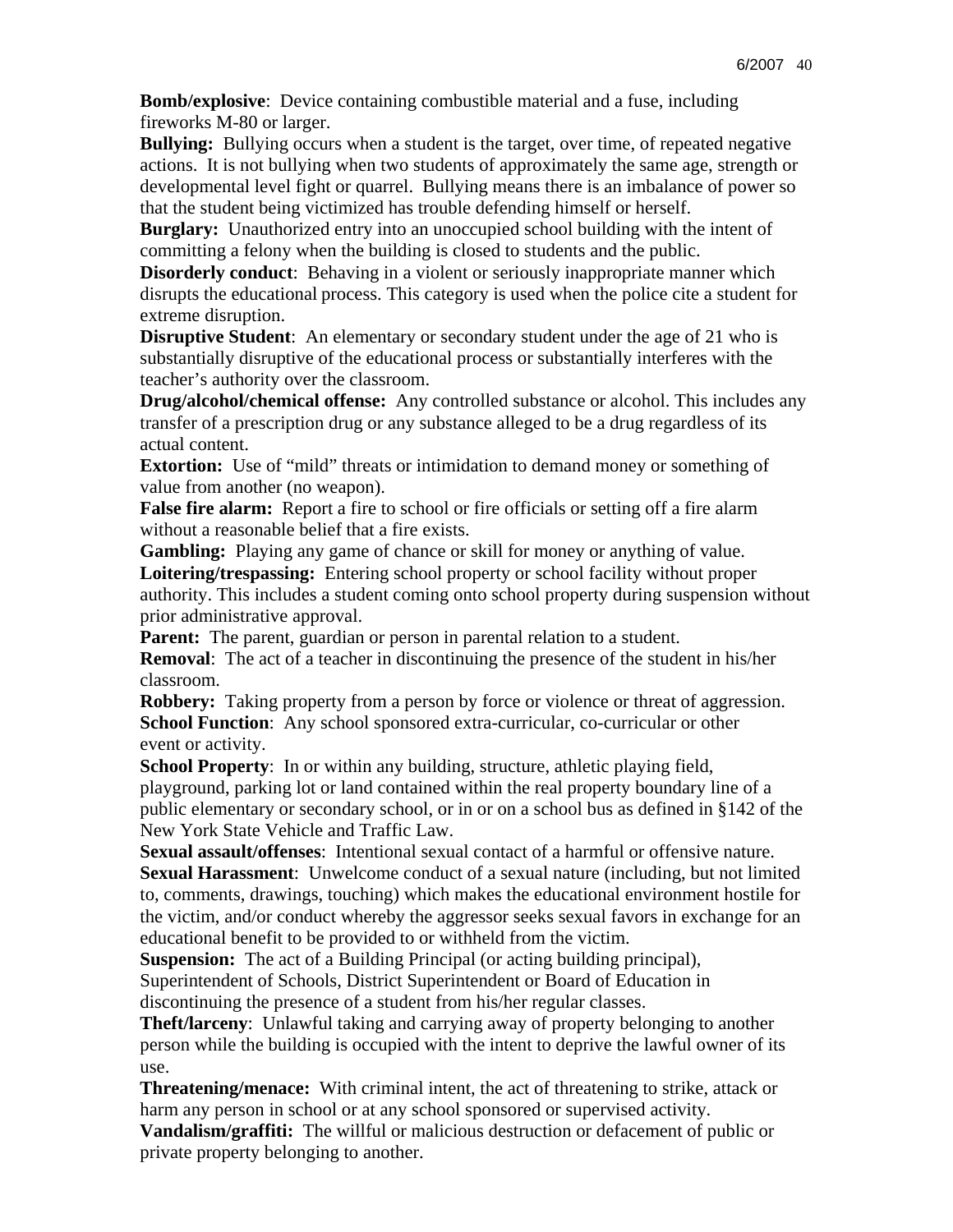**Violent criminal offense**: A crime that involved infliction of serious physical injury upon another as defined in the Penal Law, a sex offense that involved forcible compulsion or any other offense defined in the Penal Law that involved the threatened use of a deadly weapon. Under the No Child Left Behind Act of 2001, a student who has been the victim of a "violent criminal offense" has the option to transfer to another school in the district (if available) at the same grade level.

**Violent Student**: A student under the age of 21 who:

- commits an act of violence upon a school employee, or attempts to do so.
- commits, while on school property or at a school function, an act of violence upon another student or any other person lawfully on school property, or at the school function, or attempts to do so.
- possesses, while on school property, or at a school function, a weapon.
- displays, while on school property, or at a school function, what appears to be a weapon, threatens, while on school property, or at a school function, to use a weapon.
- knowingly and intentionally damages or destroys the personal property of any school employee or any person lawfully on school property or at a school function.
- knowingly and intentionally damages or destroys school district property.

**Weapon**: A firearm as defined in the Gun-Free Schools Act (18 USC §921) (any firearm, including a starter gun, which will or is designed to or may readily be converted to expel a projectile by the action of an explosive; the frame or receiver of such firearm; any firearm muffler or silencer; or any destructive device), as well as any other gun, BB gun, pistol, revolver, shotgun, rifle, machine gun, disguised gun, knife, dagger, dirk, razor, stiletto, switchblade knife, gravity knife, brass knuckles, sling shot, metal knuckle knife, box cutter, cane sword, electronic dart gun, Kung Fu star, electronic stun gun, pepper spray or other noxious spray, explosive or incendiary bomb, or other device, instrument, material or substance that can cause physical injury or death when used to cause physical injury or death.

Within one week of the opening of school, each school shall send to the parents of each enrolled student a copy of the Code of Conduct. Each parent of a student shall sign and return to the school in which the student is enrolled a statement acknowledging the receipt of the Code of Conduct. Each school shall maintain records of such signed statements.

----------------------------------------------------------------------------------------------------------- **As parent/guardian, I have reviewed the code of conduct and the attendance policy within the code of conduct. The telephone number below is the number where I can be contacted for attendance/disciplinary issues.** 

|                   | Grade | Homeroom ______________ |  |
|-------------------|-------|-------------------------|--|
|                   |       |                         |  |
| Student Signature |       |                         |  |
|                   |       |                         |  |